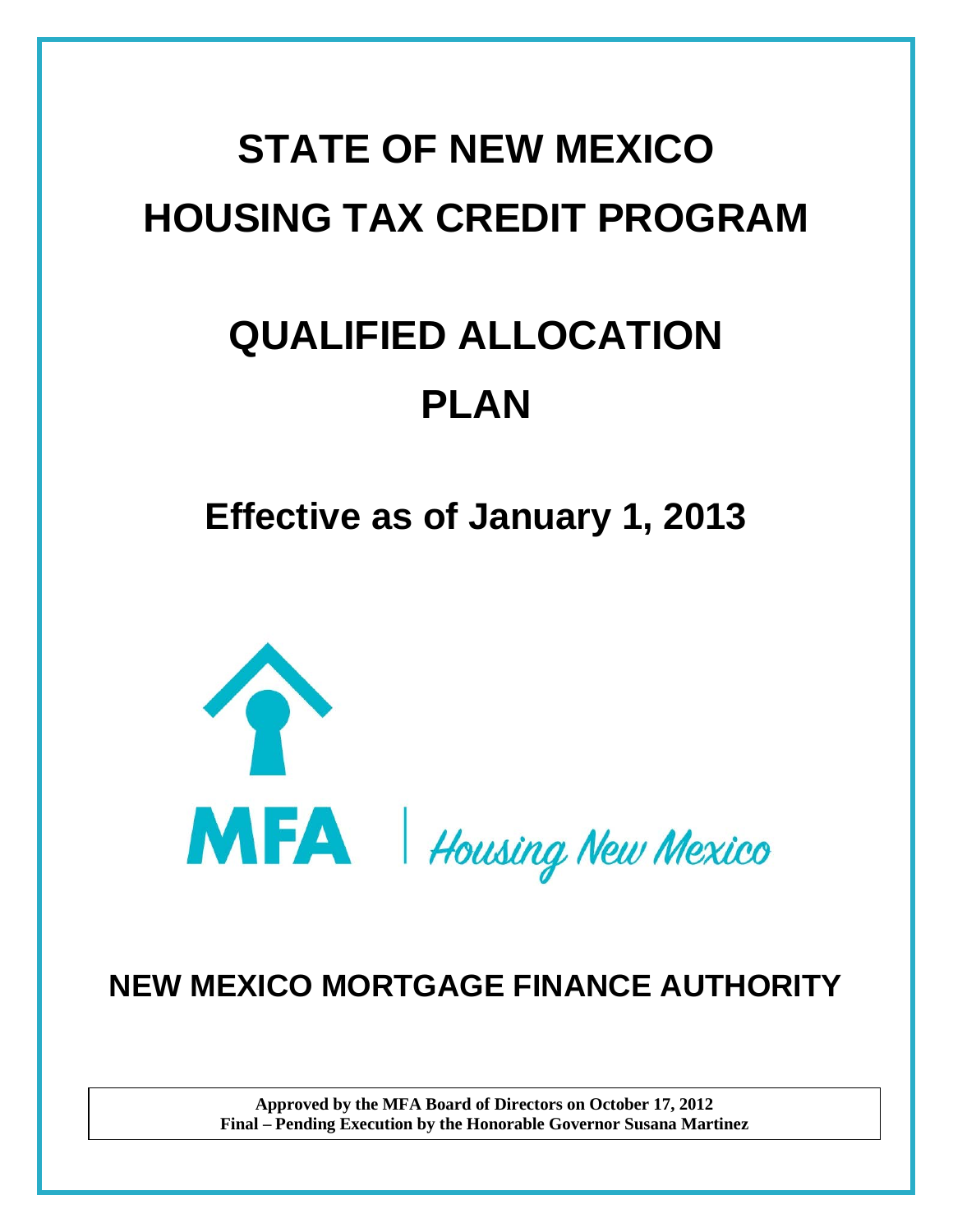# **Table of Contents**

| Ι.   |  |
|------|--|
| А.   |  |
| В.   |  |
| Н.   |  |
| А.   |  |
| В.   |  |
| C.   |  |
| D.   |  |
| Ε.   |  |
| F.   |  |
| G.   |  |
| Н.   |  |
| L.   |  |
| J.   |  |
| к.   |  |
| L.   |  |
| М.   |  |
| N.   |  |
| 0.   |  |
| P.   |  |
| III. |  |
| А.   |  |
| В.   |  |
|      |  |
| C.   |  |
| D.   |  |
| Ε.   |  |
| F.   |  |
| G.   |  |
| Η.   |  |
| I.   |  |
| IV.  |  |
| А.   |  |
| В.   |  |
| C.   |  |
| D.   |  |
| Е.   |  |
| F.   |  |
| G.   |  |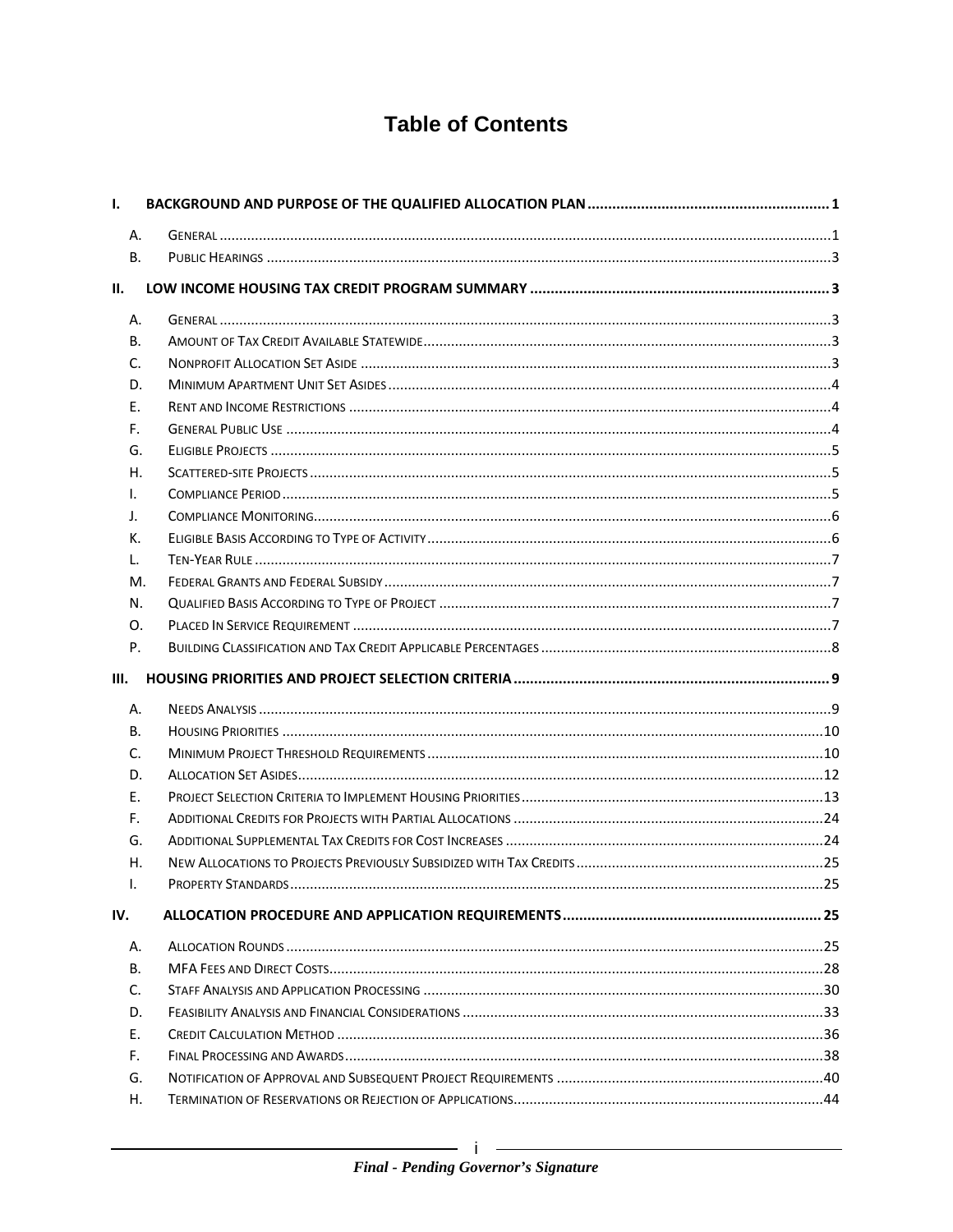| $\mathbf{I}$ . |                                                                      |  |
|----------------|----------------------------------------------------------------------|--|
| J.             |                                                                      |  |
| К.             |                                                                      |  |
| L.             |                                                                      |  |
| V.             |                                                                      |  |
| A.             |                                                                      |  |
| <b>B.</b>      |                                                                      |  |
| C.             |                                                                      |  |
| VI.            |                                                                      |  |
| A.             |                                                                      |  |
| <b>B.</b>      |                                                                      |  |
| VII.           | AMENDMENTS TO THE ALLOCATION PLAN AND WAIVERS OF PLAN PROVISIONS  49 |  |
| VIII.          |                                                                      |  |
|                |                                                                      |  |
| IX.            |                                                                      |  |
| Х.             |                                                                      |  |
| Α.             |                                                                      |  |
| B <sub>1</sub> |                                                                      |  |
| C.             |                                                                      |  |
| D.             |                                                                      |  |
| E.             |                                                                      |  |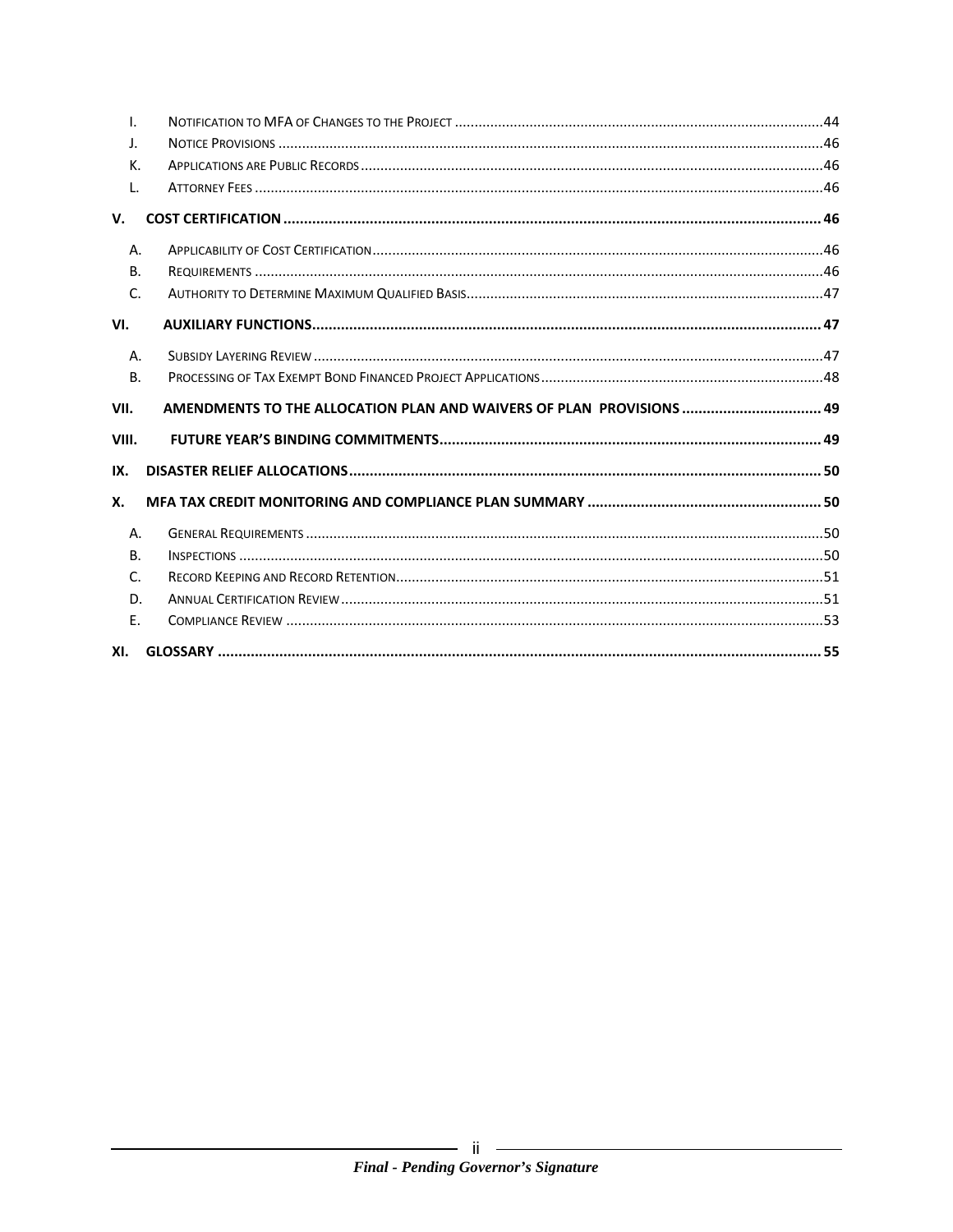# <span id="page-3-0"></span>**I. BACKGROUND AND PURPOSE OF THE QUALIFIED ALLOCATION PLAN**

#### <span id="page-3-1"></span>**A. GENERAL**

The Low Income Housing Tax Credit ("HTC", "Credits", or "Tax Credit") Program was created in the Tax Reform Act of 1986 as an incentive for individuals and corporations to invest in the construction or rehabilitation of low income housing. The Tax Credit provides the investor a dollar-for-dollar reduction in personal or corporate federal income tax liability for a 10-year period for Projects meeting the Program's requirements.

New Mexico Mortgage Finance Authority ("MFA") is the Housing Credit Agency ("HCA") for the State of New Mexico, responsible for administering the Tax Credit Program and allocating Tax Credits to eligible New Mexico Projects.<sup>[1](#page-3-3)</sup> Consequently, MFA awards Tax Credits to Projects meeting its Project Selection Criteria, including an annual population allocation, any subsequent carry-forward, and returned and national pool Credits, and monitors existing Projects for compliance with the Section 42 of the Internal Revenue Code of 1986, as amended ("Section 42 of the Code"<sup>[2](#page-3-4)</sup>). However, MFA does not make any representation to any party concerning compliance with Section 42 of the Code, Treasury Regulations or other laws or regulations governing Low Income Housing Tax Credits. Neither MFA, nor its agents or employees will be liable for any matters arising out of, or in relation to, the allocation of Low Income Housing Tax Credits. All organizations and individuals intending to utilize the HTC Program should consult their own tax advisors concerning the application of Tax Credits to their Projects, and the effect of Tax Credits on their federal income taxes.

The federal laws governing the Tax Credit Program are subject to change. Final interpretations of certain rules and regulations governing the Program may not yet have been issued by the U.S. Department of Treasury. In the event that any portion of this Qualified Allocation Plan ("QAP") should conflict with Section 42 of the Code, amendments made thereto, or federal regulation promulgated thereunder, the federal regulation shall take precedence. If any portion of this QAP is invalid due to such conflict, the validity of the remaining portions will in no way be affected, prejudiced, or disturbed.

Administration of the Tax Credit Program, as outlined in this Qualified Allocation Plan, is consistent with the statutes creating MFA in 1975 [Chapter 303, Laws of New Mexico, 1975, known and cited as the New Mexico Mortgage Finance Authority Act, being Sections 58-18-1 through 58-18-27, inclusive], as supplemented in 1995, as follows:

The legislature hereby finds and declares that there exists in the state of New Mexico a serious shortage of decent, safe and sanitary residential housing available at prices and rentals within the financial means of persons and families of low income. This shortage is severe in certain

<span id="page-3-2"></span>

<span id="page-3-4"></span><span id="page-3-3"></span><sup>&</sup>lt;sup>1</sup> Additional capitalized terms are defined in **[Section XI](#page-3-2)**, the Glossary.<br><sup>2</sup> Section 42 of the Code is found in the United States Code in Title 26, Subtitle A, Chapter 1, Subchapter A, Part 4, Subpart D, at Section 42 (26 U.S.C. § 42).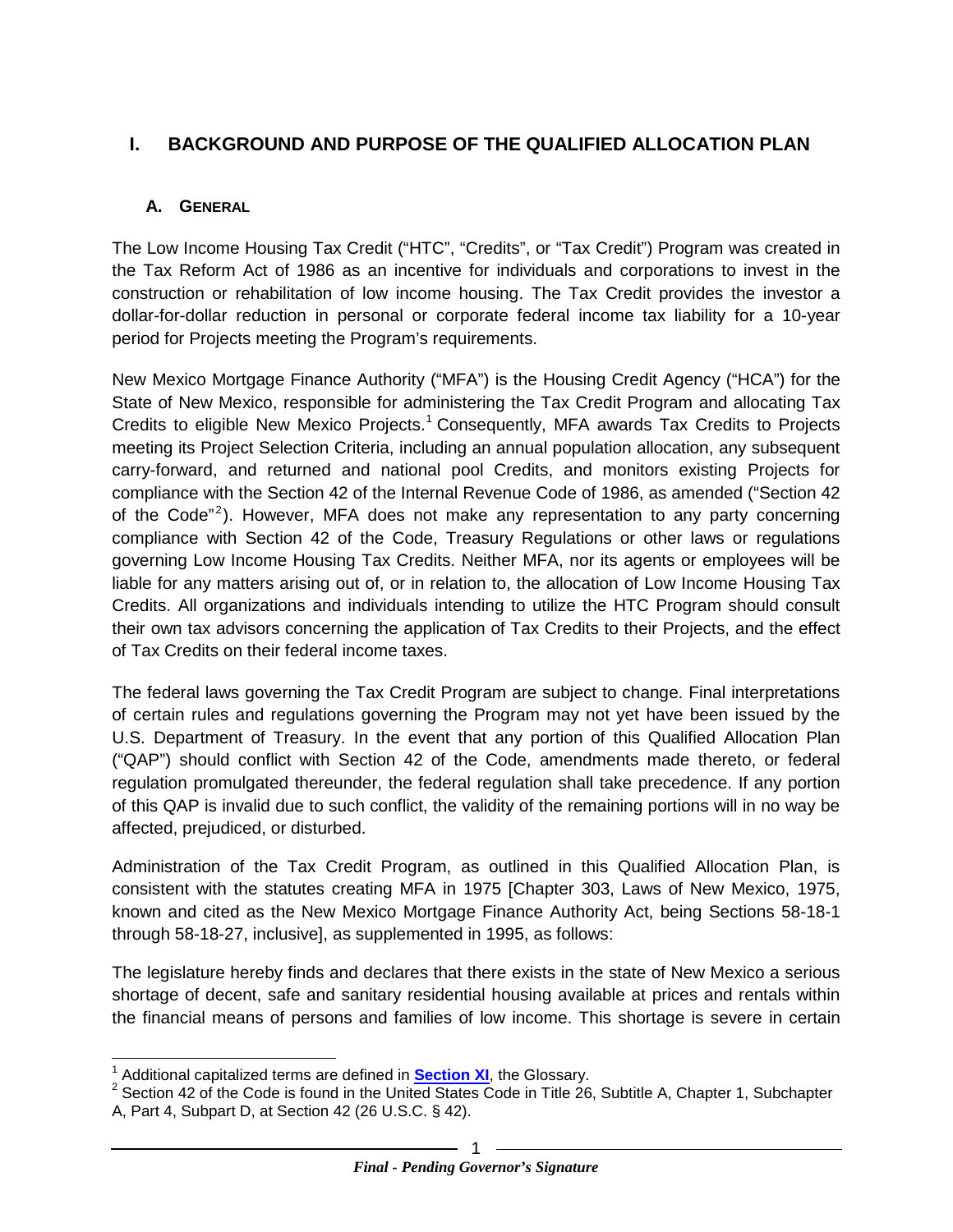urban areas of the state, is especially critical in the rural areas and is inimical to the health, safety, welfare and prosperity of all residents of the state. The legislature hereby further finds and determines that to aid in remedying these conditions and to help alleviate the shortage of adequate housing, a public body politic and corporate, separate and apart from the state, constituting a governmental instrumentality, to be known as the New Mexico Mortgage Finance Authority should be created with power to raise funds from private investors in order to make such private funds available to finance the acquisition, construction, rehabilitation and improvement of residential housing for persons and families of low income within the state. The legislature hereby finds and declares further that in accomplishing this purpose, the New Mexico Mortgage Finance Authority is acting in all respects for the benefit of the people of the state in the performance of essential public functions and is serving a valid public purpose in improving and otherwise promoting their health, welfare and prosperity, and that the enactment of the provisions hereinafter set forth is for a valid public purpose and is hereby so declared to be such as a matter of express legislative determination.

One of the obligations of the HCA is to prepare a Qualified Allocation Plan for allocating Tax Credits. Code Section 42(m) states that the HCA must make allocations of Tax Credits pursuant to a Qualified Allocation Plan which:

- 1. Sets forth Project Selection Criteria to be used to determine housing priorities of the Housing Credit Agency, which are appropriate to local conditions. These criteria must consider Project location, housing needs characteristics, Project characteristics, sponsor characteristics, participation of local tax-exempt organizations, public housing waiting lists, tenants with special housing needs including individuals with children, energy efficiency standards, historic character and Projects intended for eventual tenant ownership.
- 2. Gives preference in allocating housing credit dollar amounts among selected Projects to those which:
	- a) Serve the lowest income tenants;
	- b) Serve qualified tenants for extended periods of time; and
	- c) Are located in Qualified Census Tracts and the development of which contributes to a Concerted Community Revitalization Plan.
- 3. Provides a procedure that the agency will use in monitoring for noncompliance.

This document is intended to fulfill requirements 1 and 2 above for the MFA's Tax Credit allocation activity in the State of New Mexico, commencing on its effective date. The procedure required in item 3 above is summarized in **[Section X](#page-52-0)** but published in full under a separate cover.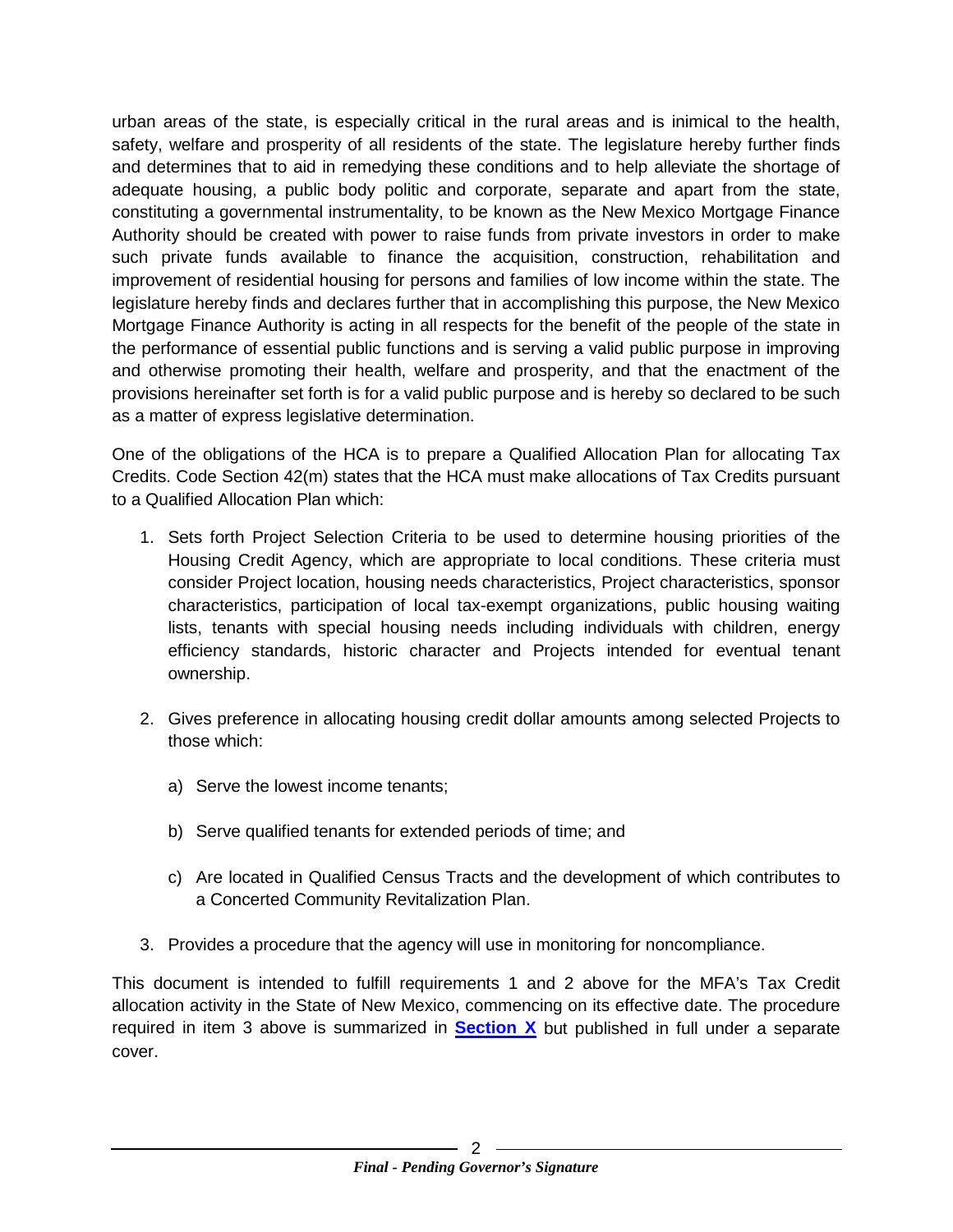#### <span id="page-5-0"></span>**B. PUBLIC HEARINGS**

Following public notice, a draft Qualified Allocation Plan will be available to the public for comment for a period of thirty (30) days, during which time public hearing(s) will be held. MFA will accept written comments during this thirty-day period and will consider any comments presented at the public hearing, prior to completion of the plan.

# <span id="page-5-1"></span>**II. LOW INCOME HOUSING TAX CREDIT PROGRAM SUMMARY**

#### <span id="page-5-2"></span>**A. GENERAL**

The Tax Reform Act of 1986 established the Tax Credit Program to stimulate private sector investment in low income rental housing. In August of 1993, permanency was granted to the Tax Credit Program after numerous temporary annual extensions.

There are numerous technical rules governing a Project's qualification for Tax Credits. The following is a summary of certain key provisions of Section 42 of the Code and regulations, and the Tax Credit Program. Applicants are advised to review Section 42 of the Code directly for further detail, since this overview does not address all of the provisions. Capitalized terms, when not defined in the text of this document, are defined in **[Section XI](#page-56-0)** or in Section 42 of the Code.

#### <span id="page-5-3"></span>**B. AMOUNT OF TAX CREDIT AVAILABLE STATEWIDE**

The State of New Mexico, for the calendar year 2013, will receive a population based Tax Credit allocation equal to \$2.15 (indexed for inflation) per resident. The current year's population estimates, as provided by the Internal Revenue Service, and the estimated Annual Credit Ceiling, including any carry-forward, returned or national pool Credits received by the State, may be found on the MFA web site.

# <span id="page-5-4"></span>**C. NONPROFIT ALLOCATION SET ASIDE**

A minimum of 10 percent of the Annual Credit Ceiling must be allocated each year to Projects involving Qualified Nonprofit Organizations. MFA's Allocation Set Asides (see **[Section III.D](#page-14-1)**) are intended to implement this requirement. However, Qualified Nonprofit Organizations may also apply for Tax Credits in excess of these Set Asides.

For the purposes of identifying Applicants eligible for this Allocation Set Aside, several requirements must be met, as described in Code Section 42(h)(5). A Qualified Nonprofit Organization is an organization described in Sections  $501(c)(3)$  or  $501(c)(4)$  of the IRS Code and exempt from tax under Section 501(a). The production of decent, safe and affordable housing must be one of the defined goals, objectives, or purposes of the nonprofit organization. The nonprofit organization must materially participate in the Project, meaning that the organization must be involved on a regular, continuous, and substantial basis in both the development and operation of the Project during the term of the Compliance Period. The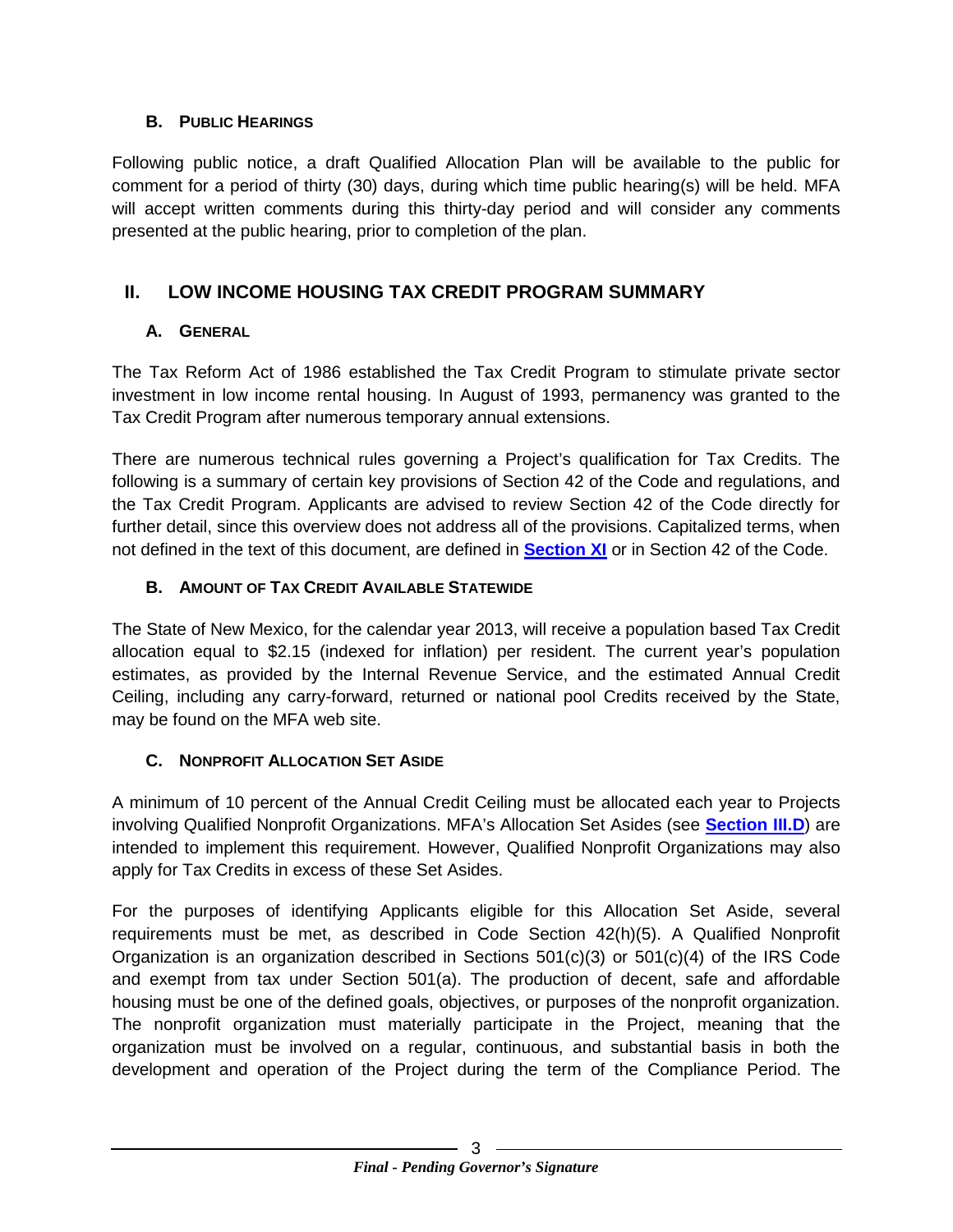nonprofit must also own an interest in the Project throughout the Compliance Period and may not be affiliated with or controlled by a for-profit organization.

# <span id="page-6-0"></span>**D. MINIMUM APARTMENT UNIT SET ASIDES**

In order for a Project to qualify for Tax Credits, the Project Owner must rent at least 20 percent of the Units in the Project to households with incomes at or below 50 percent of the Area Gross Median Income, or at least 40 percent of the Units to households with incomes at or below 60 percent of the Area Gross Median Income. Projects eligible for the Tax Credit may exceed these limitations, but cannot fall below them, and the Set Aside Election must be made at the time the Application is submitted to MFA. Once an Application has been submitted to MFA, the Set Aside Election cannot change.

# <span id="page-6-1"></span>**E. RENT AND INCOME RESTRICTIONS**

Set Aside Units must only be rented to households meeting certain income restrictions. Furthermore, rents charged for Set Aside Units may not exceed 30 percent of the applicable income limit(s) designated by the Applicant. Gross rent limits provided annually by HUD (found on MFA's web site) must be reduced by a utility allowance that accurately reflects the cost of tenant-paid utilities by unit size. MFA's Land Use Restriction Agreement prohibits collection of Section 8 or other rent subsidy payments which, when added to the tenant payments, would exceed the Tax Credit Ceiling Rents, except in Projects with project-based subsidies when the program governing the project-based subsidy allows higher rents. More detail regarding rental assistance payments and qualifying tenants can be found in the MFA Tax Credit Monitoring and Compliance Plan, which is issued under a separate cover and summarized in [Section X.](#page-52-0)

# <span id="page-6-2"></span>**F. GENERAL PUBLIC USE**

Generally, all Units, including Set Aside Units, must be made available to the general public under an initial lease term of at least 6 months. However, exceptions are made for single room occupancy and transitional homeless facilities.

Under Treasury Regulation Section 1.42-9(b), if a residential Unit is provided only for a member of a social organization or provided by an employer for its employees, the Unit is not for use by the general public and is not eligible for Tax Credit under Section 42 of the Code. However, as clarified in Section 42(g)(9) of the Code, a qualified low-income Project does not fail to meet the general public use requirement solely because of occupancy restrictions or preferences that favor tenants (1) with special needs, (2) who are members of a specified group under a Federal program or State program or policy that supports housing for such a specified group, or (3) who are involved in artistic or literary activities. Any Unit that is part of a hospital, nursing home, sanitarium, life care facility, retirement home providing significant services other than housing is not for use by the general public.

Units set aside for Project employees (property managers, maintenance staff, etc.) for which rent is collected will be considered unavailable to the general public and, thus, will be treated as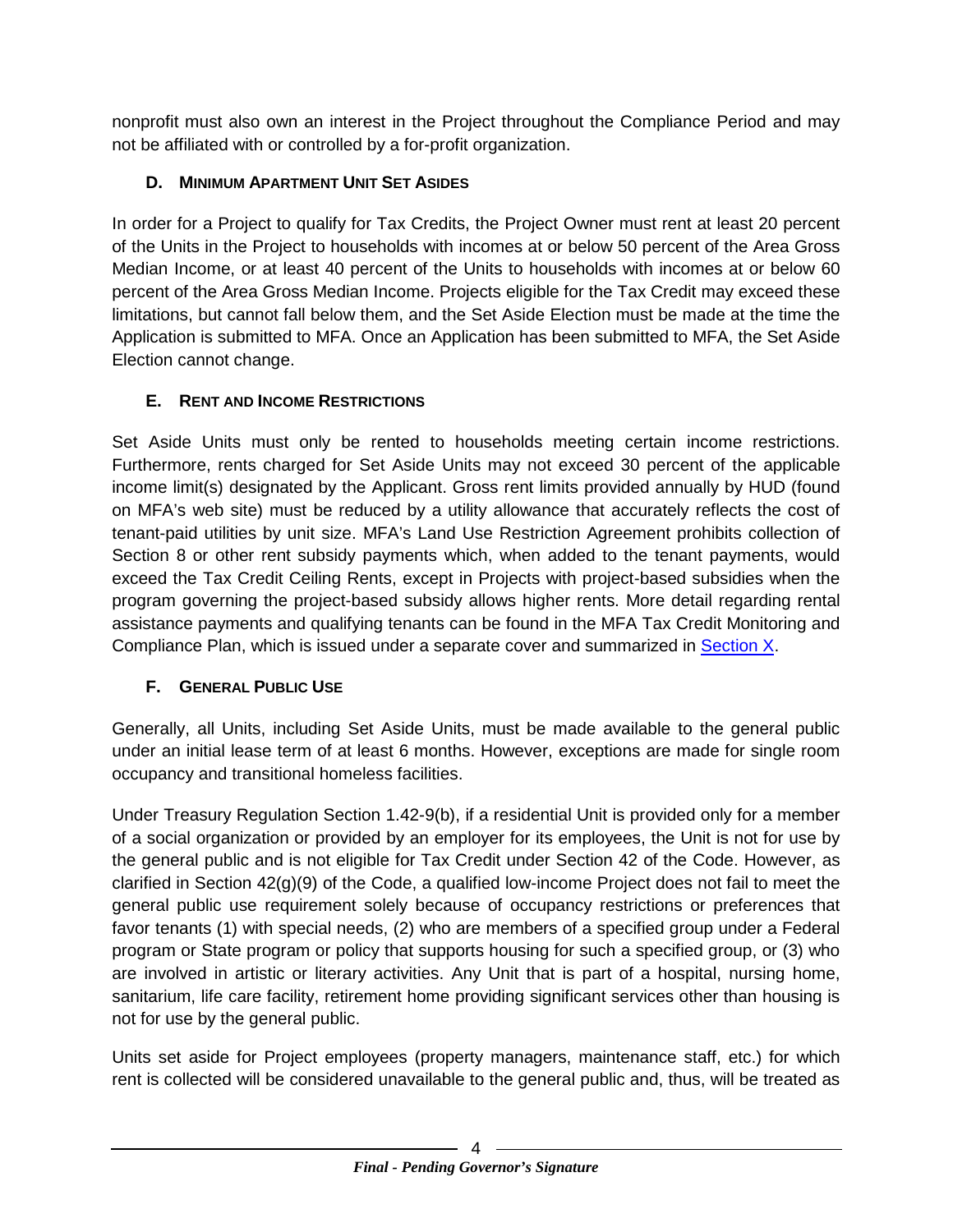Market Rate Units. Units set aside for Project employees for which rent is not collected will be treated as common area.

### <span id="page-7-0"></span>**G. ELIGIBLE PROJECTS**

The Tax Credit Program is intended for rental housing. Projects may include transitional housing for the homeless, Single Room Occupancy ("SRO") Projects, senior and other special needs Projects. Dormitories, "trailer parks" and transient housing (e.g. emergency shelters for homeless persons and families) are ineligible. Proposed Projects must be eligible for an allocation of Credits under Section 42 of the Code.

# <span id="page-7-1"></span>**H. SCATTERED-SITE PROJECTS**

Projects that would otherwise qualify as a project for the purposes of Section 42 of the Code but for their lack of proximity may nonetheless be eligible for Tax Credits provided they meet the following criteria:

- 1. Units are similarly constructed;
- 2. All buildings are owned by the same person or entity for federal tax purposes;
- 3. All buildings are financed pursuant to a common financing plan; and
- 4. All of the Units (except employee units treated as common space) are Low Income Units.

Generally, each site of a scattered-site Project must have a community space adequate for the provision of services and services must be delivered at each site in order for the Project to be eligible for points for *Projects in Which Units are Reserved for Households with Special Needs, Projects Reserved for Senior Households, Projects in which 25 Percent of All Units are Reserved for Households with Children,* and *Resident Financial Literacy Training*. However, if one of the Project sites does not have adequate community space for the provision of services, services may be provided for residents at another Project site so long as the following conditions are met: (1) the Project sites are located with ¼ of a mile of each other and connected by an ADA accessible route, (2) the Application demonstrates, to the sole satisfaction of MFA, how the needs of persons with disabilities who do not have access to onsite services will be met, and (3) sufficient community space for the provision of services is available for all residents of the Project.

#### <span id="page-7-2"></span>**I. COMPLIANCE PERIOD**

The initial Compliance Period is 15 years. An Extended Use Period also applies to the Project for a minimum 15 years subsequent to the initial Compliance Period, during which time transfers and tenant dislocation are limited. The Project Owner shall not sell, assign, convey, transfer or otherwise dispose of the Project or any building in the Project without the prior written consent of MFA during the Extended Use Period. By agreeing to an Extended Use Period, the Project Owner and its successors and assigns agree to maintain the Project as a Qualified Low Income Housing Project (as defined in Section 42(g) of the Code) for the entire Extended Use Period. During the Extended Use Period the Project Owner is prohibited from evicting or terminating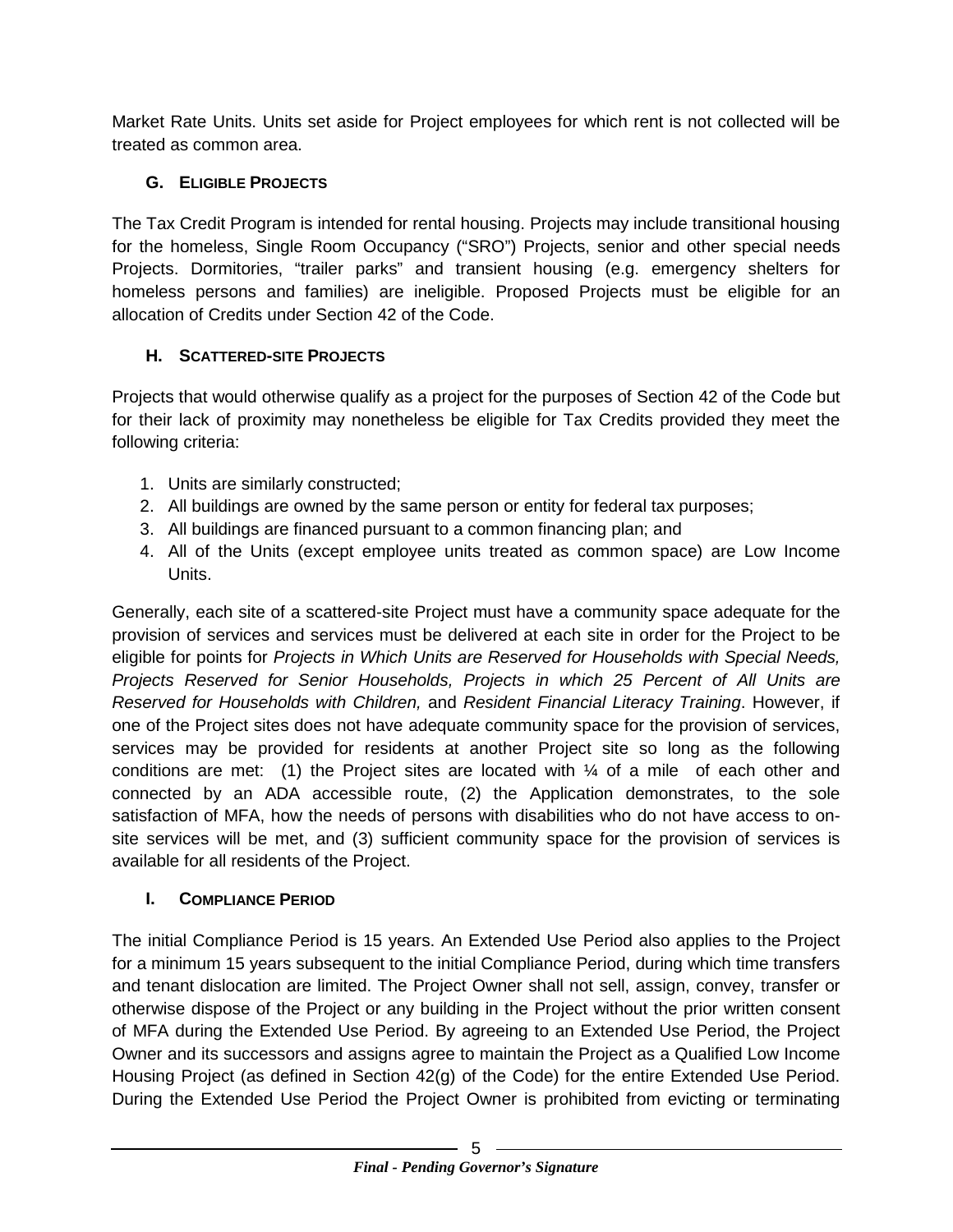tenancy of an existing tenant of any Low Income Unit other than for good cause and/or increasing the gross rent with respect to a Low Income Unit not otherwise permitted by Section 42 of the Code, as applicable throughout the entire commitment period. The Project Owner will not have the right to require the MFA to present a "qualified contract" in accordance with Code Section 42(h)(6), the Extended Use Period will not be terminated for any reason other than foreclosure, and existing Low Income Tenants will not be evicted or charged rents in excess of Tax Credit Rents for a period of three years after the Extended Use Period. Failure to comply with Set Asides, or any reduction in the number or floor space of the Set Aside Units during the Compliance Period, will result in recapture, with non-deductible interest, of at least a portion of the Tax Credits taken previously. MFA will notify the IRS if it learns of any noncompliance. A Project Owner may not begin to claim the Tax Credit until IRS Form 8609 is filed, and this form is considered to be a certification of initial compliance with the IRS requirements. The Project Owner must also make tenant income determinations and file an annual compliance statement with MFA.

# <span id="page-8-0"></span>**J. COMPLIANCE MONITORING**

As of January 1, 1992 the IRS required each HCA to write and implement a Monitoring and Compliance Plan (summarized in Section  $X$ ). MFA's plan includes a combination of Project Owner's certification of continued compliance and regular property visits for all completed Tax Credit Projects. During the property visit, MFA will conduct a compliance audit and a physical inspection. The IRS has provided substantial penalties, including recapture of the Tax Credits plus interest, for non-compliance with the policies and procedures set forth in Section 42 of the Code and MFA's Tax Credit Monitoring and Compliance Plan. Monitoring and compliance fees described in **Section IV.B.** will be assessed for each year of the Extended Use Period. The fees will be billed annually in December/January for the subsequent year and will be due no later than January 31. Owners of new Tax Credit Projects will be given the option to pay the initial 15 years of monitoring and compliance fees at the time of Final Allocation Application. Failure to pay monitoring and compliance fees within the time frame specified in the invoice will result in MFA's filing of a "Notice of Noncompliance" (IRS Form 8823) with the IRS and the Principal(s) will be deemed ineligible for additional funding from MFA, including Tax Credit, for any Projects while the fees remain outstanding.

# <span id="page-8-1"></span>**K. ELIGIBLE BASIS ACCORDING TO TYPE OF ACTIVITY**

The "Eligible Basis" is generally the same as a Project's adjusted depreciable basis for tax purposes. Fees or points charged to obtain long-term financing, syndication costs and fees, and marketing expenses are not included in Eligible Basis. These ineligible fees, costs, and expenses include credit enhancement, credit origination fees, bond issuance costs, reserves for replacement, start-up costs and future operating expenses. Costs related to the acquisition of land, costs attributable to any commercial portion of the property, and costs attributable to non-Set Aside Units that are above the average quality of the Set Aside Units in the Project are also ineligible. Additionally, Federal Grants shall not be included in a Project's Eligible Basis in accordance with Section 42 of the Code.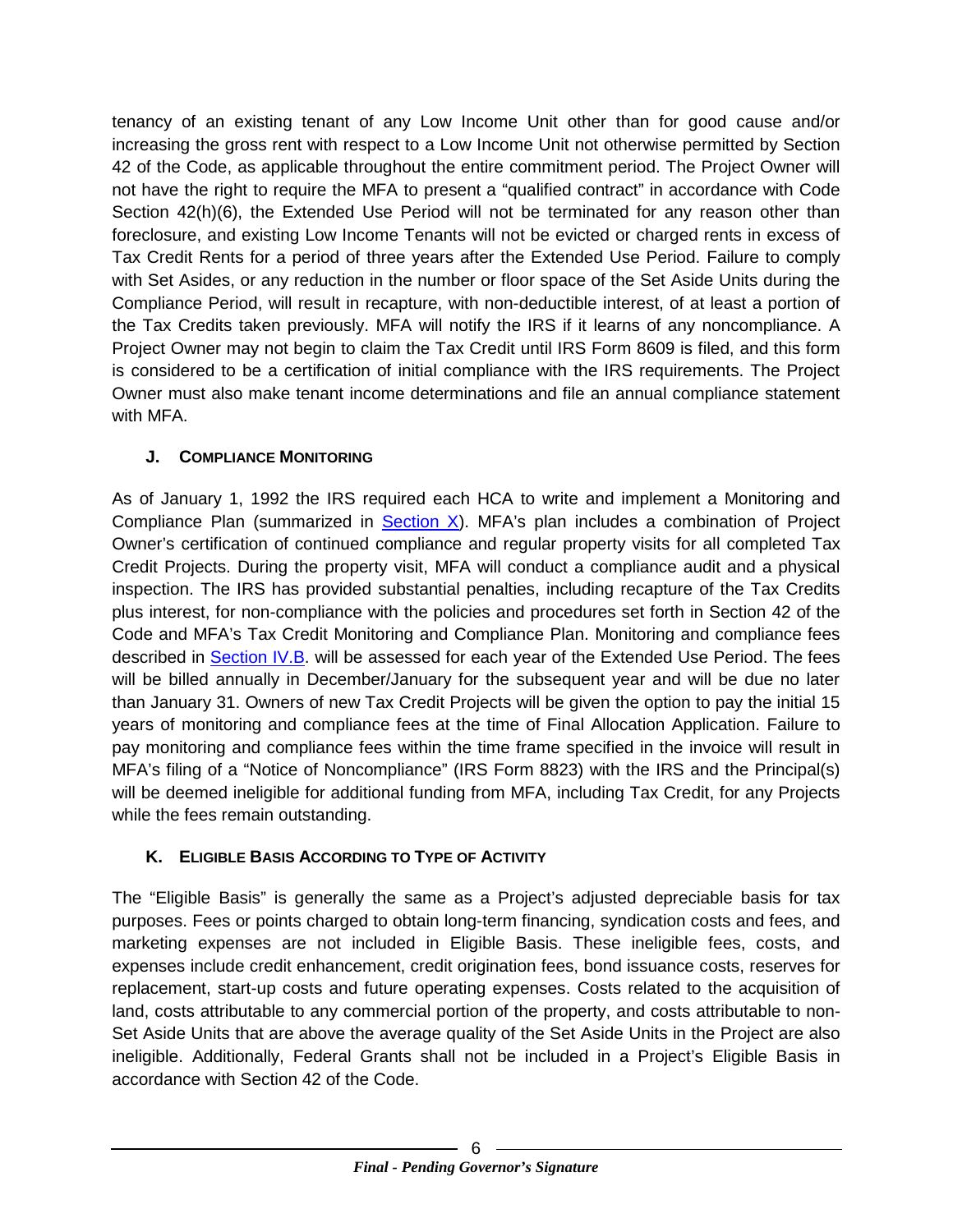The Eligible Basis attributable to new construction or rehabilitation costs for a Project that scores at least 5 points under *Projects that Benefit the Environment*, that has units set-aside for Seniors Households, Households with Children, or Households with Special Needs, and that is not financed with Tax Exempt Bonds may, in MFA's sole discretion based upon a Project's financial need, be increased by up to 30 percent for the purpose of calculating Tax Credits. The Eligible Basis attributable to new construction or rehabilitation costs for a Tax Exempt Bond Financed Project may be increased by up to 30 percent for the purpose of calculating Tax Credits only if the Project is located in a HUD-designated Qualified Census Tract or a HUDdesignated Difficult Development Area. In no case will a Project's Eligible Basis attributable to the acquisition of an existing building be increased.

# <span id="page-9-0"></span>**L. TEN-YEAR RULE**

In order for the acquisition of an existing building to qualify for Tax Credits, the taxpayer must adhere to the "Ten-Year Rule," meaning that the Project Owner must acquire the building from an unrelated person who has held the building for at least ten years. The 10-year requirement shall not apply to Federally-Assisted Buildings and State-Assisted Buildings. In addition, the Secretary of the Treasury can waive the 10-year "Placed in Service" limitation for buildings acquired from a federally insured depository institution that are in default, as defined by Section 3 of the Federal Deposit Insurance Act, or from a receiver or conservator of such an institution. Please refer to Section 42(d) of the Code for exceptions to the Ten-Year Rule.

# <span id="page-9-1"></span>**M. FEDERAL GRANTS AND FEDERAL SUBSIDY**

The Eligible Basis of any building shall not include costs financed with a Federal Grant. Many federal operating and rental assistance funds are excluded from this provision, as are Native American Housing Self Determination Act ("NAHSDA") funds. Please refer to Section 1.42-16(b) of the Treasury regulations for a complete list of federal assistance waived from this provision. For the purpose of determining a Project's Applicable Credit Percentage, Federal Subsidy means Tax Exempt Bond Financing. Tax Exempt Bond Financing does not require a reduction in Eligible Basis provided that the Tax Exempt Bond Financing is greater than fifty percent of the aggregate basis of the land and building(s).

# <span id="page-9-4"></span><span id="page-9-2"></span>**N. QUALIFIED BASIS ACCORDING TO TYPE OF PROJECT**

The "Qualified Basis" is that portion of the Eligible Basis attributable to Low Income Units. It is calculated as the smaller of the percentage of Low Income Units in the building, or the percentage of floor space devoted to Low Income Units in a building.

# <span id="page-9-3"></span>**O. PLACED IN SERVICE REQUIREMENT**

The 10-year Credit Period, 15-year Compliance Period, and Extended Use Period begin with the taxable year in which the building is "Placed in Service" (the time at which a building is "suitable for occupancy," which generally refers to the date of the issuance of the first certificate of occupancy for each building in the Project), or, at the Project Owner's election, the following taxable year.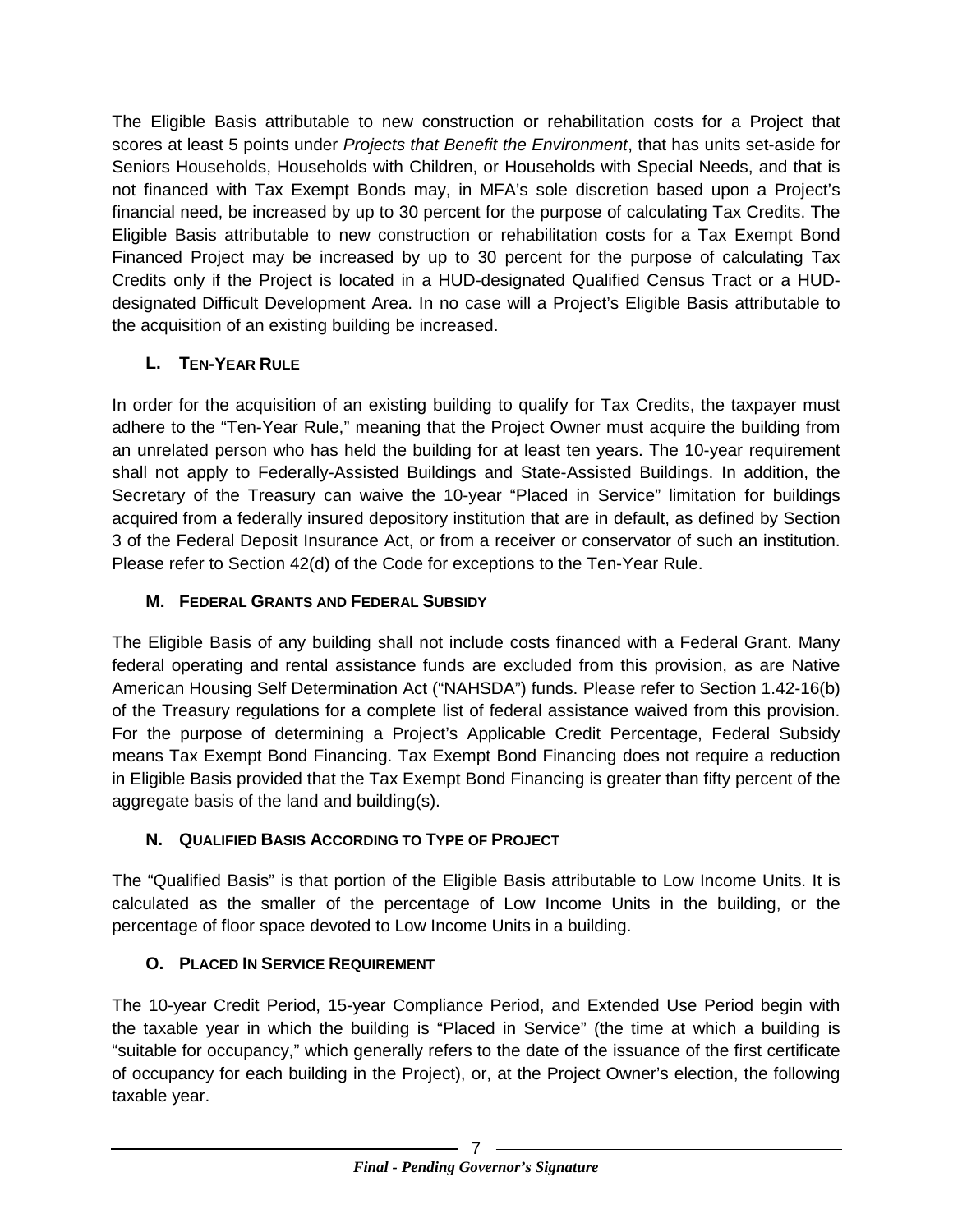Section 42(h)(1)(E) of the IRS Code allows for the allocation or Carryover Allocation of Tax Credits to a building that is part of a new construction or rehabilitation Project, with the limitations described in Section 42(h)(1)(E), if an applicant's qualified expenditures, or actual basis in the Project, as of 12 months after the date the allocation was made, is more than 10 percent of the taxpayer's reasonably expected total basis in the Project as of the close of the second calendar year following the calendar year in which the allocation was made. MFA requires evidence of ownership and submission of a complete Carryover Allocation Application by November 15th<sup>[3](#page-10-1)</sup> of the year in which the Tax Credit award was made, and evidence of the expenditure of more than 10 percent of the expected basis in the Project by August  $31<sup>4</sup>$  $31<sup>4</sup>$  $31<sup>4</sup>$  of the following year. A Cost Certification detailing the qualified expenditures, or actual basis, that make up 10 percent of the reasonably expected basis and a description of the Applicant's method of accounting must be prepared by a Certified Public Accountant and submitted to MFA at that time. If the complete Carryover Allocation Application, the Certified Public Accountant's Cost Certification, the Attorney's Opinion regarding the qualification of the Project for Tax Credits, and any other required materials are not received on the appropriate dates noted above by 5:00 P.M., the Project's Credit Reservation will be canceled. Section 42(h)(1)(E) further allows for a qualified building to be Placed in Service in either of the two calendar years following the calendar year in which the allocation is made. This paragraph does not apply to Tax Exempt Bond Financed Projects.

#### <span id="page-10-0"></span>**P. BUILDING CLASSIFICATION AND TAX CREDIT APPLICABLE PERCENTAGES**

The Tax Credit's Applicable Credit Percentage (i.e., the "4 Percent" or "9 Percent" Credits for which a Project is eligible) is determined by the type of Project proposed, its use of Federal Subsidy or Federal Grants, and the amount of Credit necessary to reach feasibility and longterm viability. The rates of 4 Percent and 9 Percent are upper limits of available Credits, which fluctuate based on market conditions. The actual "Applicable Credit Percentages" are based on monthly prevailing interest rates that are calculated and published by the U.S. Treasury Department as the "Applicable Federal Rate" or "AFR." The amount of the annual Tax Credit is calculated to yield a present value of either 30 percent (in the case of 4 Percent Credits) or 70 percent (in the case of 9 Percent Credits) of Qualified Basis, as adjusted by MFA. The Applicable Credit Percentage may be locked in at the Developer's option, at the sooner of 1) the month in which the building is Placed In Service or 2) the month in which a Binding Commitment (Carryover Allocation) is made for an allocation or, in the case of Tax Exempt Bond Financed Projects, the month the tax exempt obligations are issued. Listed below are types of Projects, which could be considered eligible for the Tax Credits and the Applicable Credit Percentage for each Project type.

<span id="page-10-2"></span><span id="page-10-1"></span><sup>&</sup>lt;sup>3</sup> November 15<sup>th</sup> is defined in the Glossary.<br><sup>4</sup> If such date falls on a weekend or holiday, the deadline shall be the first working day following such date.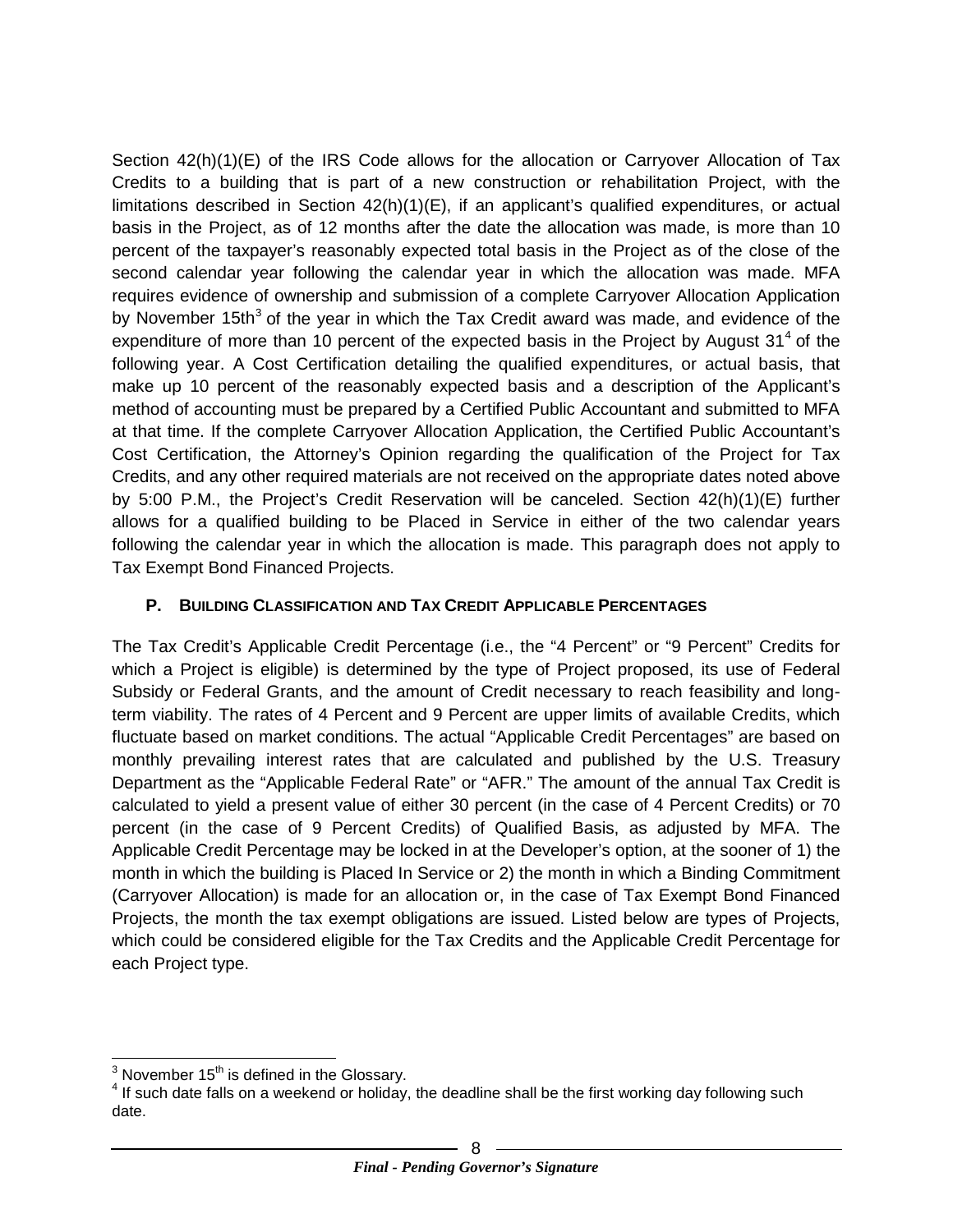- 1. **New Construction**. New Construction Projects that are not financed by Tax Exempt Bonds are eligible for 9 Percent Credits. Projects financed with Tax Exempt Bonds are eligible for 4 Percent Credits only.
- 2. **Rehabilitation of an Existing Building**. To qualify for Tax Credits, rehabilitation expenditures includable in Qualified Basis must exceed the greater of 1) at least 20 percent of the Qualified Basis of the building being rehabilitated, or 2) at least \$6,000 per Low Income Unit being rehabilitated. For Projects Placed in Service after 2009, the \$6,000 will be indexed for inflation. The minimum rehabilitation expenditures included in Qualified Basis for Projects Placed in Service in 2012 was \$6,200. Rehabilitation Projects that are not financed by Tax Exempt Bonds are eligible for 9 Percent Credits. Projects financed with Tax Exempt Bonds are eligible for 4 Percent Credits only.
- 3. **Acquisition/Rehabilitation of an Existing Building**. The maximum Applicable Credit Percentage for acquisition of an existing building that will be subsequently rehabilitated is 4 percent. To qualify for Tax Credits for the acquisition, rehabilitation expenditures includable in Qualified Basis must exceed the greater of 1) at least 20 percent of the Qualified Basis of the building being rehabilitated, or 2) at least \$6,000 per Low Income Unit being rehabilitated. For Projects Placed in Service after 2009, the \$6,000 per Low Income Unit figure will be indexed for inflation. The minimum rehabilitation expenditures included in Qualified Basis for Projects Placed in Service in 2012 was \$6,200. Rehabilitation expenditures associated with acquisition of an existing building can qualify for the 9 Percent Tax Credits as long as the rehabilitation expenditures are not funded with Tax Exempt Bonds. Projects financed with Tax Exempt Bonds are eligible for 4 Percent Credits only.
- 4. **Federal Grant Financed Projects with Reduction in Eligible Basis**. In the case of a Project financed with Federal Grants, whether a newly constructed or rehabilitated building, the Project Owner shall exclude the amount of the Federal Grants from Eligible Basis.

# <span id="page-11-0"></span>**III. HOUSING PRIORITIES AND PROJECT SELECTION CRITERIA**

#### <span id="page-11-1"></span>**A. NEEDS ANALYSIS**

This plan is consistent with the Needs Analysis of the State of New Mexico Consolidated Plan for Housing and Community Development and 2013 Action Plan. Housing priorities stated in the Consolidated Plan include increasing the supply of decent, affordable rental housing, expanding housing opportunities and access for individuals with special needs, expanding the supply of housing and services to assist the homeless, and preserving the State's existing affordable housing stock.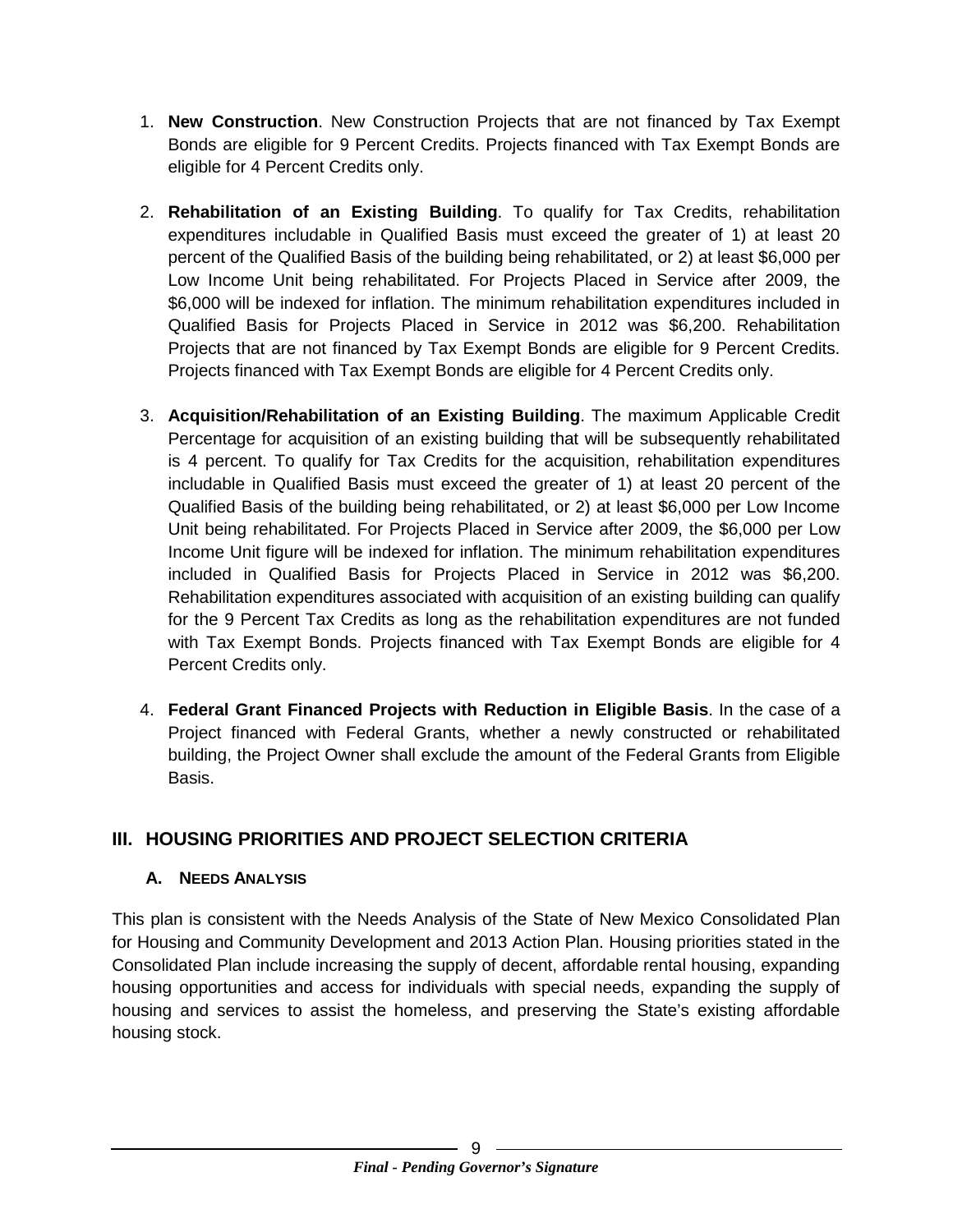#### <span id="page-12-0"></span>**B. HOUSING PRIORITIES**

The following priorities are to be used by MFA in the distribution of Tax Credits, and are reflected in the Allocation Set Asides and Project Selection Criteria used to rank competitive Projects. These priorities include the following:

- 1. Levels of affordability in excess of the minimum requirements, through one or more of the following:
	- a) Higher numbers of Set Aside Units; and /or
	- b) Rents set to serve lower income tenants, for example, tenants earning no more than 40 percent or 30 percent of median income; and/or
	- c) Extended Use Periods longer than the 30-year minimum.
- 2. Provision of affordable housing to households on public housing waiting lists;
- 3. Maximizing leverage by obtaining other public or private non-equity program resources;
- 4. An equitable distribution of Tax Credits throughout all parts of the state where affordable housing is needed;
- 5. Provision of housing to serve documented Senior and Households with Special Needs, tenant populations of Households with Children, Projects intended for eventual tenant ownership, and under-served urban and rural areas;
- 6. Nonprofit development;
- 7. Production of housing with high quality design and construction;
- 8. Production of Projects that are located in Qualified Census Tracts and which the development of contributes to a Concerted Community Revitalization Plan;
- 9. Provision of housing that is energy efficient or historic in nature; and
- 10. Efficient use of scarce resources including Tax Credits, measured through lower Development Costs or other means.

# <span id="page-12-2"></span><span id="page-12-1"></span>**C. MINIMUM PROJECT THRESHOLD REQUIREMENTS**

All Tax Credit Applications must meet each of the following requirements, in addition to the eligibility requirements of Section 42 of the Code. MFA will use the deficiency correction process as described in **[Section IV.C.5](#page-33-0)** to allow Applicants to correct deficiencies related to Site Control, Zoning, and Fees (requirements 1-3 below). All other threshold requirements are not correctable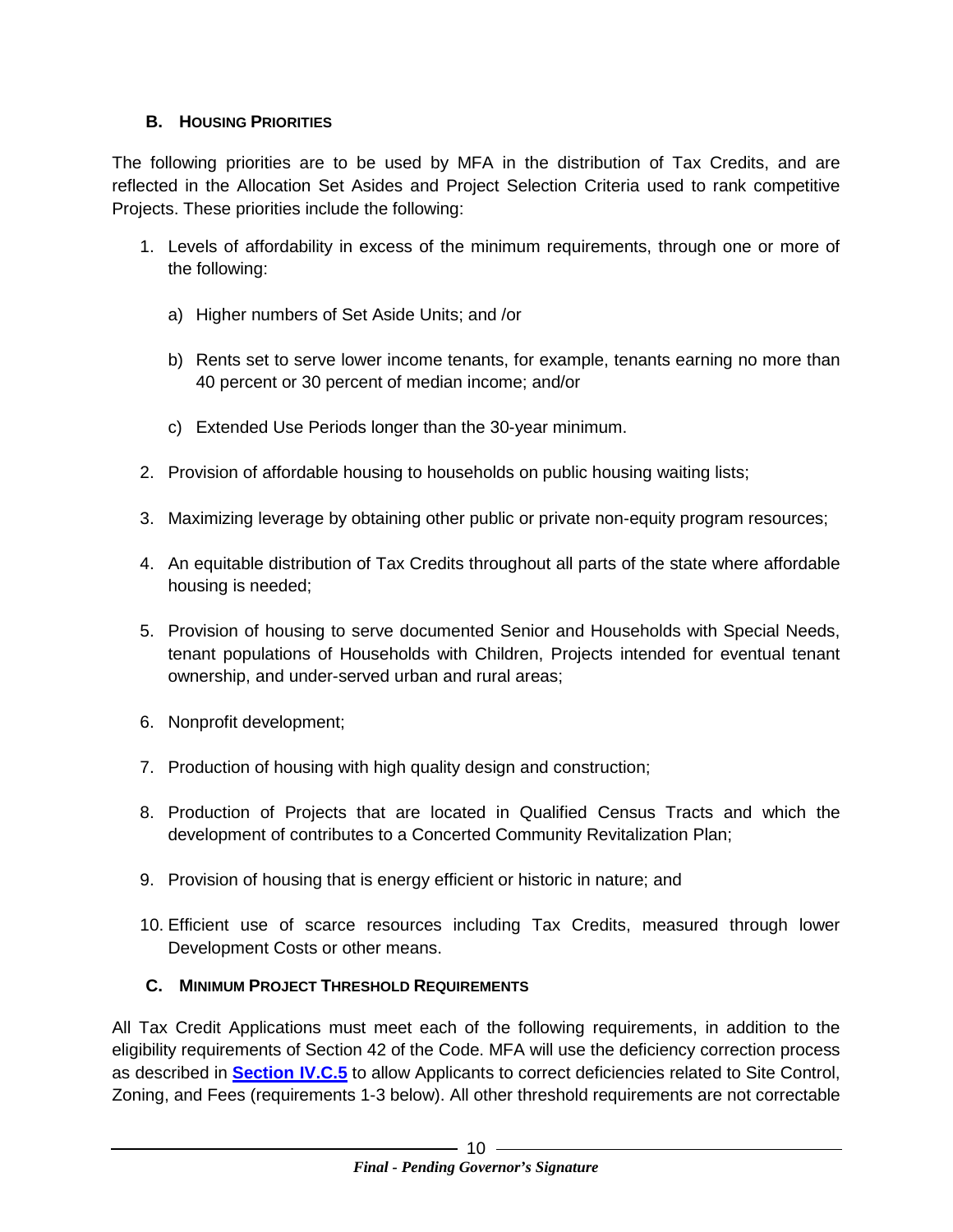and Initial Applications not meeting those requirements will be rejected. Applications not meeting Site Control, Zoning, and Fee requirements will be rejected if they are not corrected within the time period allowed in [Section IV.C.5.](#page-33-0)

- 1. **Site Control**. Site Control for all of the land needed for the Project must be evidenced by 1) a fully executed and legally enforceable purchase contract or purchase option, or a written governmental commitment to transfer the land to the Applicant, (collectively termed a "Transfer Commitment"), or 2) a recorded deed or long term leasehold interest. If a Transfer Commitment is submitted, the commitment must provide for an initial term lasting at least until July 31 of the year in which the allocation is made ("Initial Term"). **This Initial Term must not be conditioned upon any extensions requiring seller consent, additional payments, financing approval, Tax Credit award or other such requirements.** Similarly, the Transfer Commitment must not require any additional actions on behalf of the Applicant during the Initial Term which could allow the seller/lessor to terminate the Transfer Commitment if the action is not fulfilled by the Applicant. If the Transfer Commitment requires an escrow payment due after signing, evidence that payment was received must be included in the Initial Application. Site Control evidence and the Application materials must show exactly the same names, legal description and acquisition costs. All signatures, exhibits, and amendments should be included to be considered complete.
- 2. **Zoning**. Evidence of approved zoning of the proposed site must be submitted. This requires that multifamily Projects are not prohibited by the existing zoning of the proposed site. Projects sited on land which is not zoned or which is zoned agricultural, are exempt from this threshold test, but must obtain zoning approval and deliver evidence of it to MFA no later than November 15th of the year of the Reservation.
- 3. **Fees**. All fees owed to MFA for all Projects in which Principal(s) of the proposed Project participate must be current. Fees currently due and owing must be received by MFA by the date due to be considered current.
- 4. **Minimum Project Score**. The Project must achieve at least the Minimum Score established in the Project Selection Criteria established in accordance with **[Section III.E](#page-15-1)**, below.
- <span id="page-13-0"></span>5. **Applicant Eligibility**. All Principals of the proposed Project must be in good standing with MFA and all other state and federal affordable housing agencies. For example, debarment from HUD or other federal housing programs, bankruptcy, criminal indictments or convictions, poor performance on prior MFA or federally financed Projects (for example, late payments within the 18 month period prior to the Application deadline, misuse of reserves and/or other Project funds, default, fair housing violations, noncompliance, or failure to meet development deadlines or documentation requirements) on the part of any proposed development team member or Project Owner or other Principal may result in rejection of an Application by MFA. In addition, MFA will consider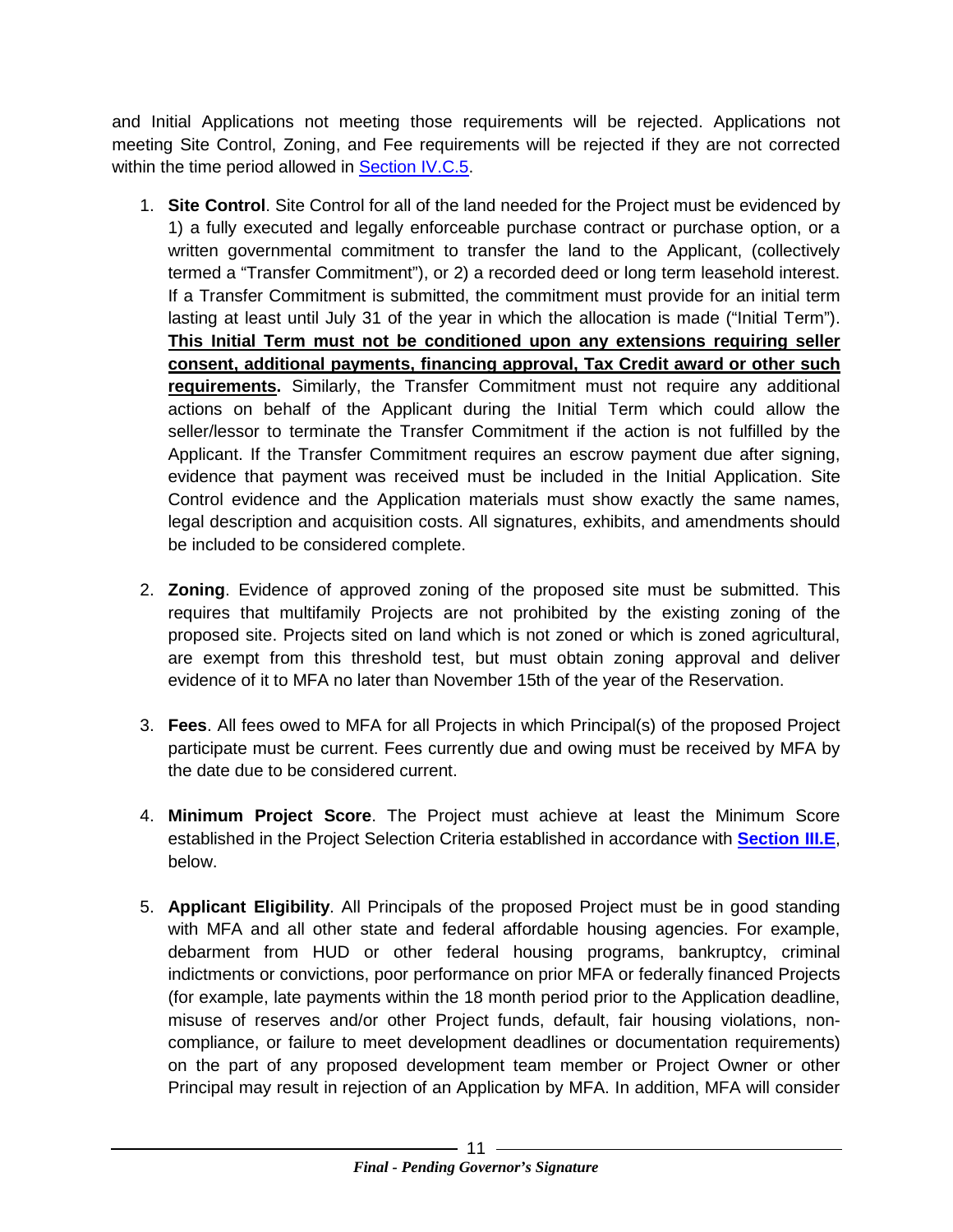a Principal's progress made with previous Tax Credit reservations, including timeliness in delivering required documents and fees, and meeting all required deadlines.

6. **Financial Feasibility**. Applications must demonstrate, in MFA's reasonable judgment, the Project's financial feasibility. Please refer to **[Section IV.C.2](#page-32-1)**, **[Section IV.D](#page-35-1)**, and **[Section IV.E](#page-38-1)** requirements pertaining to MFA's financial feasibility considerations.

Additional minimum Project Threshold Requirements apply to Tax Exempt Bond Financed Projects, as described in **[Section VI.B](#page-50-1)**.

#### <span id="page-14-1"></span><span id="page-14-0"></span>**D. ALLOCATION SET ASIDES**

- 1. **Nonprofit Set Aside**. Ten percent of the Annual Credit Ceiling for each calendar year will be reserved for Projects sponsored by Qualified Nonprofit Organizations as defined in IRS Code Section 42(h)(5)(C). For purposes of this set aside, only federal requirements identified in IRS Code Section 42(h)(5) will apply. The aggregate amount of Tax Credits allocated by MFA to Qualified Nonprofit Organizations may exceed this amount.
- 2. **USDA Rural Development Set Aside**. Ten percent of the Annual Credit Ceiling will be set aside for Projects with direct USDA Rural Development ("USDA-RD") financing (USDA-RD 514/515/516 and MPR programs) that meet the following requirements:
	- a) The Initial Application for rehabilitation Projects must include evidence that the USDA-RD local office and regional office have reviewed and approved 1) the transfer of the property and, if applicable, 2) the restructuring of the existing USDA-RD debt, and 3) the new direct USDA-RD financing. The Initial Application for new construction Projects must include a Financing Commitment for the direct USDA-RD financing.
	- b) The Project's score must be within 20 percent of the highest scoring Project to be awarded Tax Credits through the ranking process in the same funding round.
	- c) For rehabilitation Projects, evidence of final USDA-RD approval must be delivered to MFA by the date that the reservation fee and contract are due.
- 3. **Ranking to Meet Allocation Set Asides**. If the scoring and ranking process without regard to the Nonprofit Set Aside does not result in awards to Projects sponsored by Qualified Nonprofit Organizations sufficient to fill the Nonprofit Set Aside requirement, the next highest scoring, Qualified Nonprofit Organization Eligible Projects will receive awards sufficient to fulfill that requirement ahead of the lowest scoring Projects that would otherwise have received an award. If there are insufficient Qualified Nonprofit Organization Eligible Projects to meet the Nonprofit Set Aside, the unallocated Nonprofit Set Aside Tax Credits cannot be allocated to other Eligible Projects. A similar procedure will be used to meet the USDA-RD Set Aside; however, if there are insufficient USDA-RD Eligible Projects to meet the USDA-RD Set Aside, any unallocated USDA-RD Tax Credits may be used for other Eligible Projects. In addition, if the top scoring Project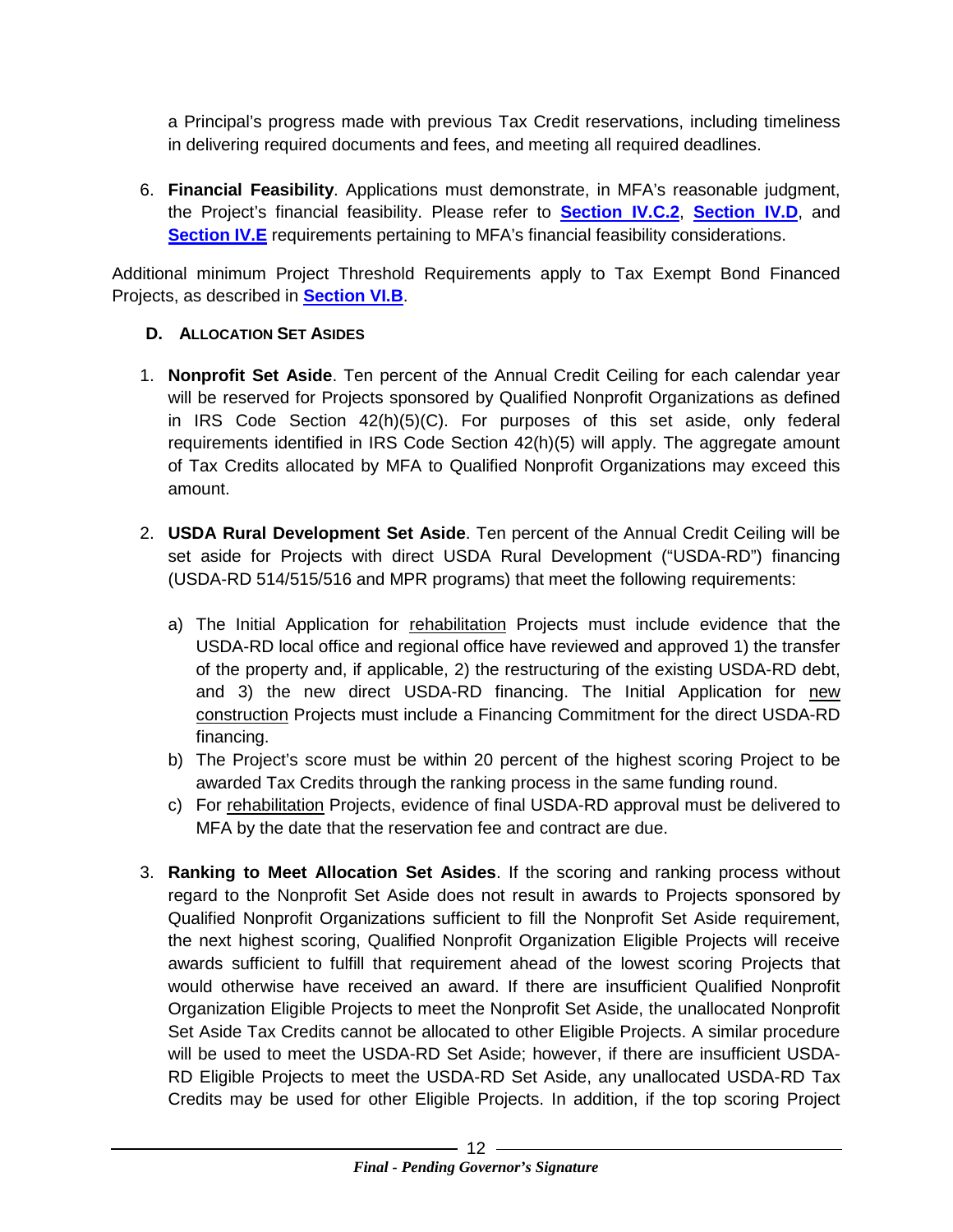qualifying for the USDA-RD Set Aside is awarded less than 10 percent of the Annual Credit Ceiling but there are insufficient Tax Credits remaining to fully fund a second Project under the set aside, only the top scoring Project will be awarded Tax Credits under the set aside.

Tax Exempt Bond Financed Projects are not subject to the above Allocation Set Aside considerations.

#### <span id="page-15-1"></span><span id="page-15-0"></span>**E. PROJECT SELECTION CRITERIA TO IMPLEMENT HOUSING PRIORITIES**

The criteria shown below are the basis for the awarding of points to a particular proposed Project during the Application round(s) conducted by MFA. Tax Credit reservations will not be awarded to Projects achieving fewer than 130 points (the "Minimum Score") unless too few Projects score above this level and MFA, in its reasonable judgment, decides to reduce the Minimum Score. Projects scoring 130 or more points will be ranked according to their scores, subject to Allocation Set Aside requirements, and Reservations will be made to these Projects, unless they are eliminated under Threshold Review or subsequent processing, starting with the highest scoring Projects until all available Tax Credits are used. Tax Exempt Bond Financed Projects will also be scored and must obtain a score of at least 80 points in order to obtain a Letter of Determination that they are consistent with the QAP. Included within those 80 minimum points must be points for serving a targeted population (Households with Special Needs, Senior Households or Households with Children) and points for *Projects that Benefit the Environment.*

Although some criteria include scaled point structures, partial points will not be otherwise awarded. If two or more Projects with equal scores ("Tied Projects") would require more than the available Tax Credits, the Tied Project with the lower Total Development Cost per Unit will be selected first for an award of Credits. If too few Tax Credits are available to make a full award of Credits to any Tied Project, MFA will determine in its discretion whether to award a partial allocation, to commit future year's Tax Credits to the Project, in accordance with **[Section](#page-51-1)  [VIII](#page-51-1)**, to award no Tax Credits at all, or to choose some combination of these options.

*Regardless of strict numerical ranking, the scoring does not operate to vest in an Applicant or Project any right to a Reservation or Tax Credit Allocation in any amount. MFA will, in all instances, reserve and allocate Tax Credits consistent with its sound and reasonable judgment, prudent business practices, and the exercise of its inherent discretion. Consequently, MFA may reject any Project that MFA deems to be inconsistent with the objectives of this Qualified Allocation Plan or prudent business practices regardless of the Project's numerical ranking.*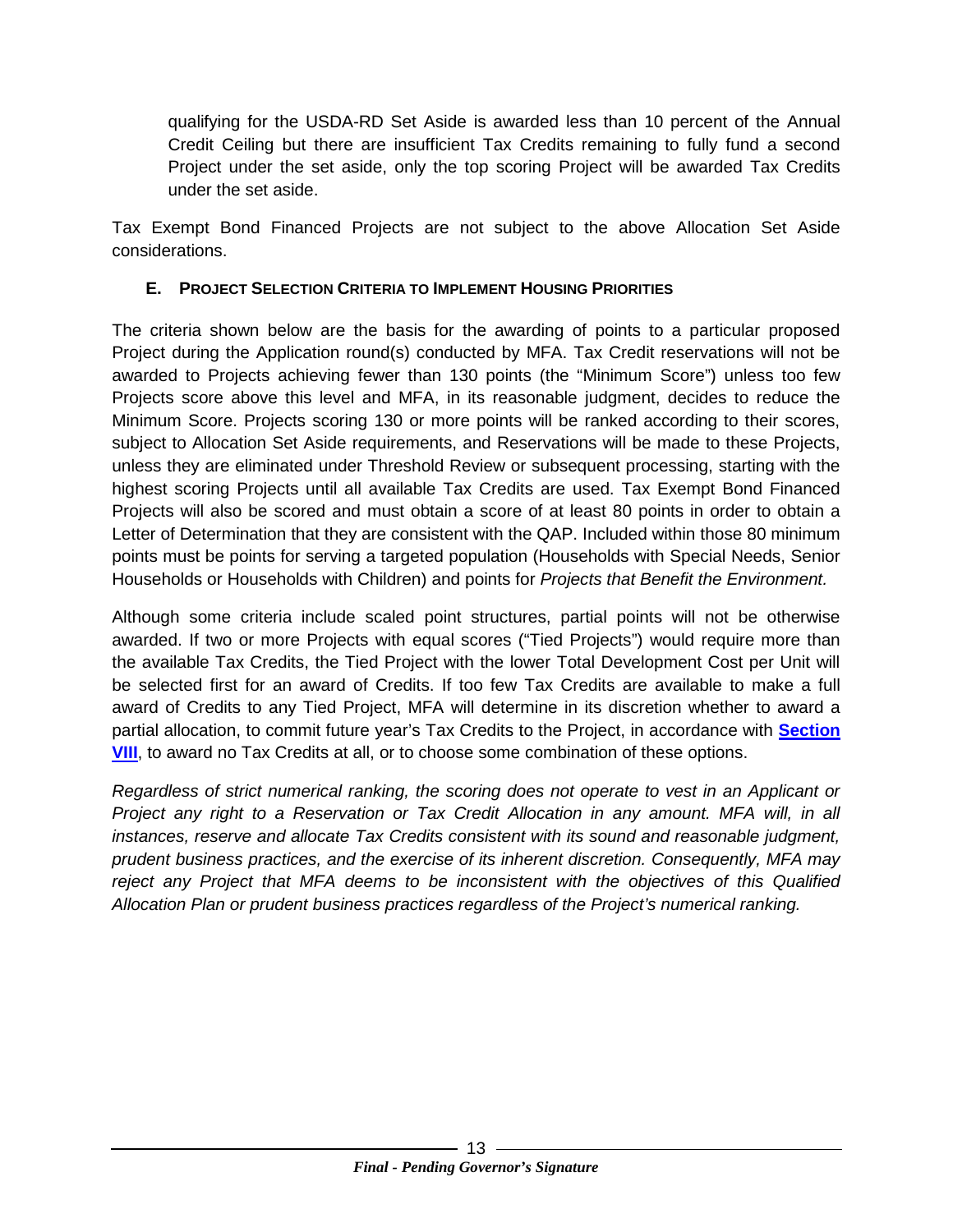**Project Selection Criteria**

| 1              | Nonprofit, New Mexico Housing Authority (NMHA), or local Tribally<br><b>Designated Housing Entity (TDHE) Participation</b>                                                                                                                                                                                                                                                                                                                                                                                                                                                                                                                                                                                                                                                                                                                                                                                                                                                                                 | Tier 1: 10<br>Points      |
|----------------|------------------------------------------------------------------------------------------------------------------------------------------------------------------------------------------------------------------------------------------------------------------------------------------------------------------------------------------------------------------------------------------------------------------------------------------------------------------------------------------------------------------------------------------------------------------------------------------------------------------------------------------------------------------------------------------------------------------------------------------------------------------------------------------------------------------------------------------------------------------------------------------------------------------------------------------------------------------------------------------------------------|---------------------------|
|                | Tier 1: Local Nonprofits (as that term is defined in this criterion below),<br>NMHAs and TDHEs that demonstrate financial capacity by having net<br>worth/net assets of at least \$1,000,000 will qualify for 10 Points.<br>Nonprofits, NMHAs and TDHEs with net worth/net assets below<br>\$1,000,000 may partner with another entity to increase the General<br>Partner's combined net worth above this threshold.                                                                                                                                                                                                                                                                                                                                                                                                                                                                                                                                                                                       |                           |
|                | Tier 2: Local Nonprofits, NMHAs and TDHEs which have net worth/net<br>assets of at least \$250,000 will qualify for 5 Points. In addition, Qualified<br>Nonprofit Organizations that do not meet this criterion's definition of "Local<br>Nonprofit" but demonstrate strong financial capacity by having net<br>worth/net assets of at least \$2,000,000 will qualify for 5 Points.                                                                                                                                                                                                                                                                                                                                                                                                                                                                                                                                                                                                                        | Tier 2: 5<br>Points       |
|                | For any entity to claim points under this scoring criterion, the Qualified<br>Nonprofit Organization, NMHA, or TDHE must own at least 51% of the<br>General Partner interest and be receiving a minimum of 10 percent of the<br>developer fee as identified in the Project Application. The developer fee<br>calculation is made before any reduction for consultant fees. When more<br>than one entity is receiving a portion of the developer fee, documentation<br>will be required evidencing the agreement among the entities as to the fee<br>split arrangement. Also, the Application must include evidence that a<br>representative of the Qualified Nonprofit Organization, NMHA, or TDHE<br>(board member, officer, director, commissioner, or staff) has attended the<br>MFA QAP training and/or other MFA approved Tax Credit training prior to<br>submitting the Application. This approved training must have been<br>completed within the six months prior to submittal of the Application. |                           |
|                | Net worth/net assets must be substantiated by accountant reviewed or<br>audited year-end financial statements for each General Partner whose<br>financials are being relied upon to meet the minimum net worth/net assets.                                                                                                                                                                                                                                                                                                                                                                                                                                                                                                                                                                                                                                                                                                                                                                                 |                           |
|                | "Local Nonprofit" means a Qualified Nonprofit Organization that has a<br>board of directors that is comprised of a majority of New Mexico residents<br>at the time the Application is submitted and was incorporated in New<br>Mexico before January 1 of the year in which the Application is submitted.                                                                                                                                                                                                                                                                                                                                                                                                                                                                                                                                                                                                                                                                                                  |                           |
| $\overline{2}$ | <b>Tax Credit Design Competition Winners</b>                                                                                                                                                                                                                                                                                                                                                                                                                                                                                                                                                                                                                                                                                                                                                                                                                                                                                                                                                               | 1st place $-10$<br>Points |
|                | MFA will hold a juried competition emphasizing high quality design and<br>construction. The competition is optional, and up to three winning Projects<br>may receive points under this criterion at the committee's discretion. See                                                                                                                                                                                                                                                                                                                                                                                                                                                                                                                                                                                                                                                                                                                                                                        | 2nd Place $-$<br>7 Points |
|                | Attachments Checklist in Application Package for additional materials<br>needed to participate in the Design Competition.                                                                                                                                                                                                                                                                                                                                                                                                                                                                                                                                                                                                                                                                                                                                                                                                                                                                                  | 3rd place $-4$<br>points  |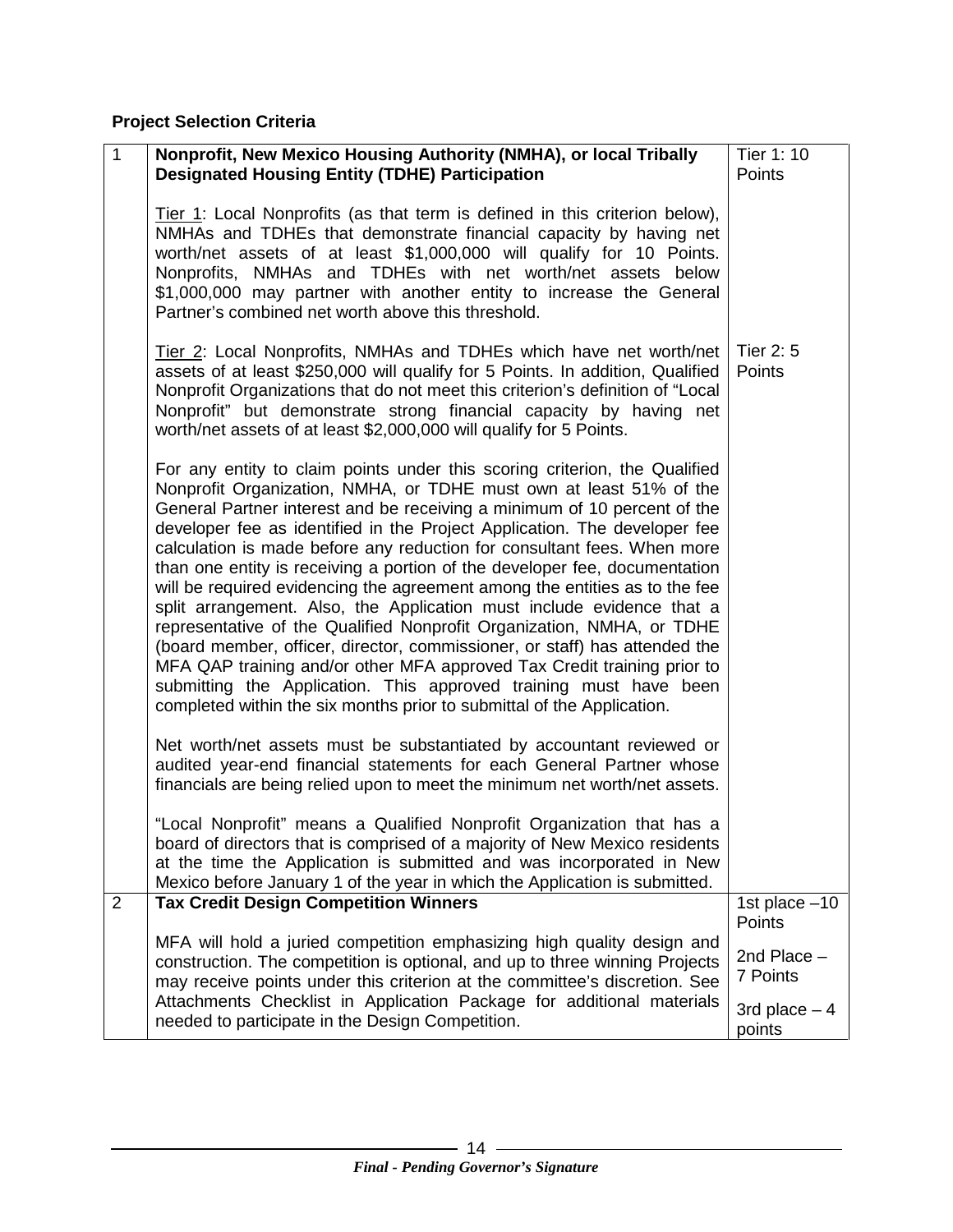| $\overline{3}$ | <b>Projects that Benefit the Environment</b>                                                                                                                                                                                                                                                                                                                                                                                                                                                                                                                                                                                                                                                                                                                                                                                                    | Option A:<br>18 Points         |
|----------------|-------------------------------------------------------------------------------------------------------------------------------------------------------------------------------------------------------------------------------------------------------------------------------------------------------------------------------------------------------------------------------------------------------------------------------------------------------------------------------------------------------------------------------------------------------------------------------------------------------------------------------------------------------------------------------------------------------------------------------------------------------------------------------------------------------------------------------------------------|--------------------------------|
|                | These points will be awarded to Projects meeting minimum requirements in<br>incorporating green building, energy efficiency, water conservation, healthy<br>materials, and sustainability in the design and construction or rehabilitation<br>of the Project. Projects seeking points in this scoring criterion must make<br>one of the following elections:                                                                                                                                                                                                                                                                                                                                                                                                                                                                                    | Option B: 5<br>to 15<br>Points |
|                | 1) Option A: Commitment to obtain certification from one of the<br>following green building standards: LEED, Enterprise Green<br>Communities Green Criteria, National Green Building Standard, or<br>Build Green NM; or<br>2) Option B: Commitment to meet the MFA Green Building Criteria.<br>Points under Option B range from 5 to 15 points according to green<br>elements incorporated into Project plans and specifications. See<br>2013 MFA Green Building Criteria for additional details.                                                                                                                                                                                                                                                                                                                                               |                                |
|                | See Application Attachments Checklist and 2013 Green Building LIHTC<br>Scoring Supplemental document in Application Package for additional<br>materials needed to obtain points in this Project Selection Criterion.                                                                                                                                                                                                                                                                                                                                                                                                                                                                                                                                                                                                                            |                                |
| $\overline{4}$ | <b>Locational Efficiency</b><br>Projects located in proximity and connected to existing infrastructure,<br>services, and public transportation are eligible for up to 2 points. Projects<br>that demonstrate compliance with 3 of the 4 the criteria specified in the<br>Locational Efficiency Supplement are eligible for 1 point. Projects that<br>demonstrate compliance with all of the criteria specified in the Locational<br>Efficiency Supplement are eligible for 2 points.                                                                                                                                                                                                                                                                                                                                                            | Up to 2<br><b>Points</b>       |
| 5              | <b>Rehabilitation or Adaptive Reuse Projects</b>                                                                                                                                                                                                                                                                                                                                                                                                                                                                                                                                                                                                                                                                                                                                                                                                | 15 Points                      |
|                | These points will be awarded to all Projects incurring average<br>rehabilitation/conversion hard costs of \$15,000 per Unit or more. In<br>combined new construction and rehabilitation or Adaptive Reuse Projects,<br>rehabilitated/converted Units must account for the greater of at least 25<br>percent of the total Units or 15 Units, and the separation of<br>rehabilitation/conversion costs and new construction costs must be<br>designated in the Application on separate Schedule As and Ds (i.e., the<br>Application must include a Schedule A and D for the entire Project, a<br>Schedule A and D for the rehabilitation/conversion costs, and a Schedule A<br>and D for the new construction costs). All schedules must reconcile. The<br>addition of common space to an existing Project is not considered new<br>construction. |                                |
|                | These points can be awarded in conjunction with points under Conversion<br>plus Rehabilitation or Preservation of Affordable Housing, but not with both.                                                                                                                                                                                                                                                                                                                                                                                                                                                                                                                                                                                                                                                                                        |                                |
| 6              | <b>Conversion plus Rehabilitation</b>                                                                                                                                                                                                                                                                                                                                                                                                                                                                                                                                                                                                                                                                                                                                                                                                           | 5 Points                       |
|                | These points will be awarded to existing multifamily Projects that are<br>occupied, meet the rehabilitation requirements of Rehabilitation or Adaptive<br>Reuse Projects, and convert at least 50 percent of the existing Market Rate<br>Units to Low Income Units.                                                                                                                                                                                                                                                                                                                                                                                                                                                                                                                                                                             |                                |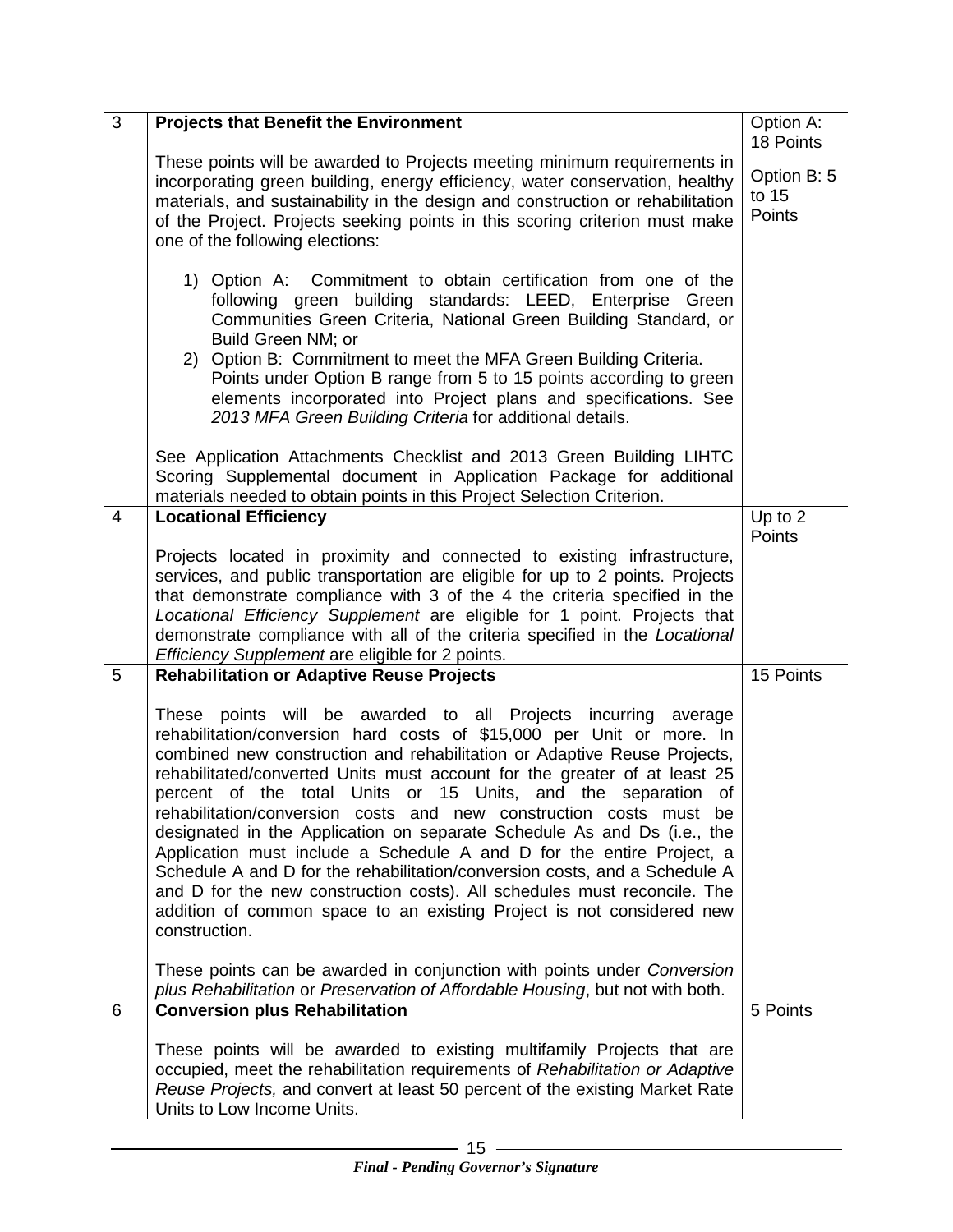| $\overline{7}$ | <b>Preservation of Affordable Housing</b>                                                                                                                                                                                                                                                                                                                                                                                                                                                                                                                                                                                                                   |                                                     |                                         |                                                                                   |  |
|----------------|-------------------------------------------------------------------------------------------------------------------------------------------------------------------------------------------------------------------------------------------------------------------------------------------------------------------------------------------------------------------------------------------------------------------------------------------------------------------------------------------------------------------------------------------------------------------------------------------------------------------------------------------------------------|-----------------------------------------------------|-----------------------------------------|-----------------------------------------------------------------------------------|--|
|                | These points will be awarded to previously subsidized Projects for which<br>use restrictions are to expire on or before December 31, 2017. Projects that<br>are currently subsidized and eligible for prepayment and termination of their<br>use agreement, or are able to make a qualified contract request on or<br>before December 31, 2017, are also eligible. In addition, existing Projects<br>that have a federal rental assistance contract covering the lesser of 30 units<br>or 75 percent of all Units are eligible for points under this criterion. (See<br>Attachments Checklist for additional materials required to obtain these<br>points.) |                                                     |                                         |                                                                                   |  |
| 8              |                                                                                                                                                                                                                                                                                                                                                                                                                                                                                                                                                                                                                                                             |                                                     |                                         | 50% or                                                                            |  |
|                | Project Average Gross Median Income (AGMI) Level<br>To determine the AGMI, calculate a weighted average based on the number<br>of Units Set Aside at each income level. Market Rate Units will be treated as<br>if they were set aside at 100 percent of Area Gross Median Income. When<br>calculating AGMI, round to the nearest whole number, following the<br>example in the Glossary definition of "AGMI."                                                                                                                                                                                                                                              |                                                     |                                         | less: 35-40<br>Points<br>$51 - 59\%$ :<br>30-35<br><b>Points</b><br>$60 - 69\%$ : |  |
|                | <b>AGMI Percentage</b>                                                                                                                                                                                                                                                                                                                                                                                                                                                                                                                                                                                                                                      | Counties w/AMI less<br>than or equal to<br>\$50,000 | Counties w/AMI<br>greater than \$50,000 | 25-30<br><b>Points</b>                                                            |  |
|                | 50 percent or less                                                                                                                                                                                                                                                                                                                                                                                                                                                                                                                                                                                                                                          | 40 Points                                           | 35 Points                               |                                                                                   |  |
|                | 51-59 percent                                                                                                                                                                                                                                                                                                                                                                                                                                                                                                                                                                                                                                               | 35 Points                                           | 30 Points                               |                                                                                   |  |
|                | 60-69 percent                                                                                                                                                                                                                                                                                                                                                                                                                                                                                                                                                                                                                                               | 30 Points                                           | 25 Points                               |                                                                                   |  |
|                | Maximum points that may be awarded for rent and income targeting in<br>Project Average Gross Median Income (AGMI) Level, Project Average<br>Gross Median Rent (AGMR) Level, and Projects that Incorporate Market<br>Rate Units combined is 65. See Chart.                                                                                                                                                                                                                                                                                                                                                                                                   |                                                     |                                         |                                                                                   |  |
| 9              | Project Average Gross Median Rent (AGMR) Levels                                                                                                                                                                                                                                                                                                                                                                                                                                                                                                                                                                                                             |                                                     |                                         | $60 - 69\%$ :                                                                     |  |
|                |                                                                                                                                                                                                                                                                                                                                                                                                                                                                                                                                                                                                                                                             |                                                     |                                         | 20 Points                                                                         |  |
|                | To determine the AGMR, calculate a weighted average based on the<br>number of Units Set Aside at each rent level. Market Rate Units will be<br>treated as if they were set aside at 100 percent of Area Gross Median Rent.                                                                                                                                                                                                                                                                                                                                                                                                                                  |                                                     |                                         |                                                                                   |  |
|                | When calculating AGMR, round to the nearest whole number, following the<br>example in the Glossary definition of "AGMR."                                                                                                                                                                                                                                                                                                                                                                                                                                                                                                                                    |                                                     |                                         |                                                                                   |  |
|                | A Project can opt to restrict rents at a lower level than the targeted income<br>level for any given Unit(s), but in no case can the rent levels exceed the<br>income levels.                                                                                                                                                                                                                                                                                                                                                                                                                                                                               |                                                     |                                         |                                                                                   |  |
|                | Maximum points that may be awarded for rent and income targeting in<br>Project Average Gross Median Income (AGMI) Level, Project Average<br>Gross Median Rent (AGMR) Level, and Projects that Incorporate Market<br>Rate Units combined is 65.                                                                                                                                                                                                                                                                                                                                                                                                              |                                                     |                                         |                                                                                   |  |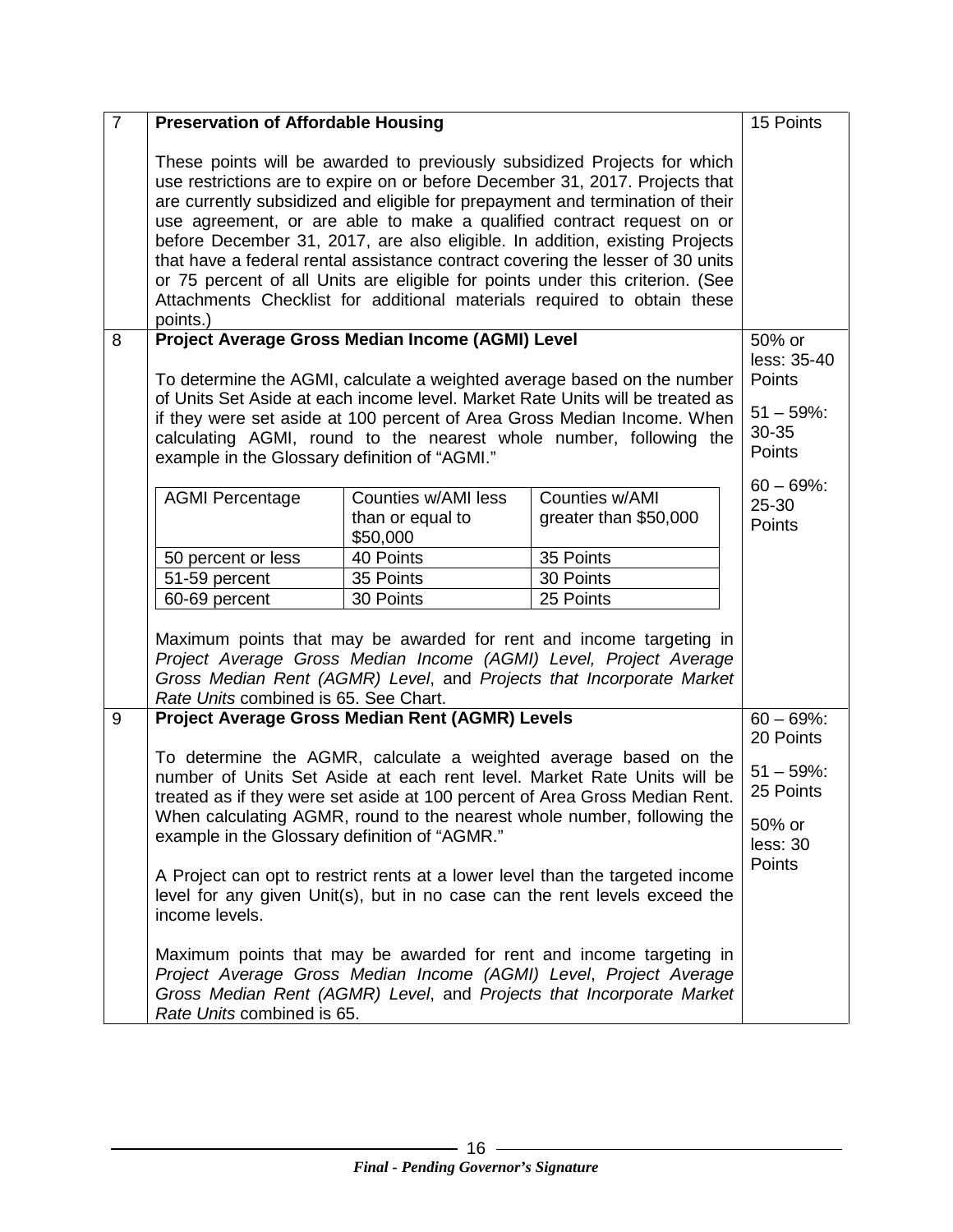| 10 | <b>Projects that Incorporate Market Rate Units</b>                                                                                                                                                                                                                                                                                                                                                                                                                                                                                          | 10 Points                    |
|----|---------------------------------------------------------------------------------------------------------------------------------------------------------------------------------------------------------------------------------------------------------------------------------------------------------------------------------------------------------------------------------------------------------------------------------------------------------------------------------------------------------------------------------------------|------------------------------|
|    | Projects that incorporate Market Rate Units equal to at least 15 percent of<br>the total Units.                                                                                                                                                                                                                                                                                                                                                                                                                                             |                              |
|    | Maximum points that may be awarded for rent and income targeting in<br>Project Average Gross Median Income (AGMI) Level, Project Average<br>Gross Median Rent (AGMR) Level, and Projects that Incorporate Market<br>Rate Units combined is 65.                                                                                                                                                                                                                                                                                              |                              |
| 11 | Projects Committed to an Extended Use Period of the Following:                                                                                                                                                                                                                                                                                                                                                                                                                                                                              | 35 Yrs. - 5                  |
|    | 35 Years5 Points 40 Years10 Points 45 Years15 Points                                                                                                                                                                                                                                                                                                                                                                                                                                                                                        | Points<br>40 Yrs. - 10       |
|    | This period includes the 15 Year IRS Compliance Period.                                                                                                                                                                                                                                                                                                                                                                                                                                                                                     | Points                       |
|    |                                                                                                                                                                                                                                                                                                                                                                                                                                                                                                                                             | 45 Yrs. - 15<br>Points       |
| 12 | Projects in Which Units are Reserved for Households with Special<br><b>Needs</b>                                                                                                                                                                                                                                                                                                                                                                                                                                                            | Option A: 20<br>Points       |
|    | Projects in which Units are Reserved for Households with Special Need<br>are eligible for points as follows:                                                                                                                                                                                                                                                                                                                                                                                                                                | Option B: 5<br><b>Points</b> |
|    | Option A: 20 percent of total Units set aside for Households with Special<br>Needs. To be eligible for points under this option, at least 10 percent of<br>the Total Units in the Project must be rent restricted at 30 percent of Area<br>Median Income (AMI) or have permanent rental subsidy support with a<br>project-based federal rental assistance contract that ensures residents do<br>not pay rent in excess of 30 percent of their adjusted income.                                                                              |                              |
|    | Option B: 5 percent of total Units set aside for Households with Special<br>Needs.                                                                                                                                                                                                                                                                                                                                                                                                                                                          |                              |
|    | To receive points for this criterion, the Initial Application must include a<br>signed Letter of Commitment to Coordinate with the Local Lead Agency<br>for Household with Special Needs. In addition, Applicants seeking points<br>for Option A must indicate on the application form and Schedule B, Unit<br>Type and Rent Summary that 10 percent of the Total Units will be rent<br>restricted at 30 percent of AMI, or include a copy of the federal rental<br>assistance contract that covers at least 10 percent of the Total Units. |                              |
|    | Option B may be combined for a maximum of 20 points with scoring for<br>Projects Reserved for Senior Households or Projects in which 25 Percent<br>of Total Units are Reserved for Household with Children.                                                                                                                                                                                                                                                                                                                                 |                              |
|    | Projects must include appropriate space reserved for the delivery of<br>counseling services, such as a private office with secure file storage space<br>(if client files are to be stored on-site), in order to be eligible for points<br>under this criterion.                                                                                                                                                                                                                                                                             |                              |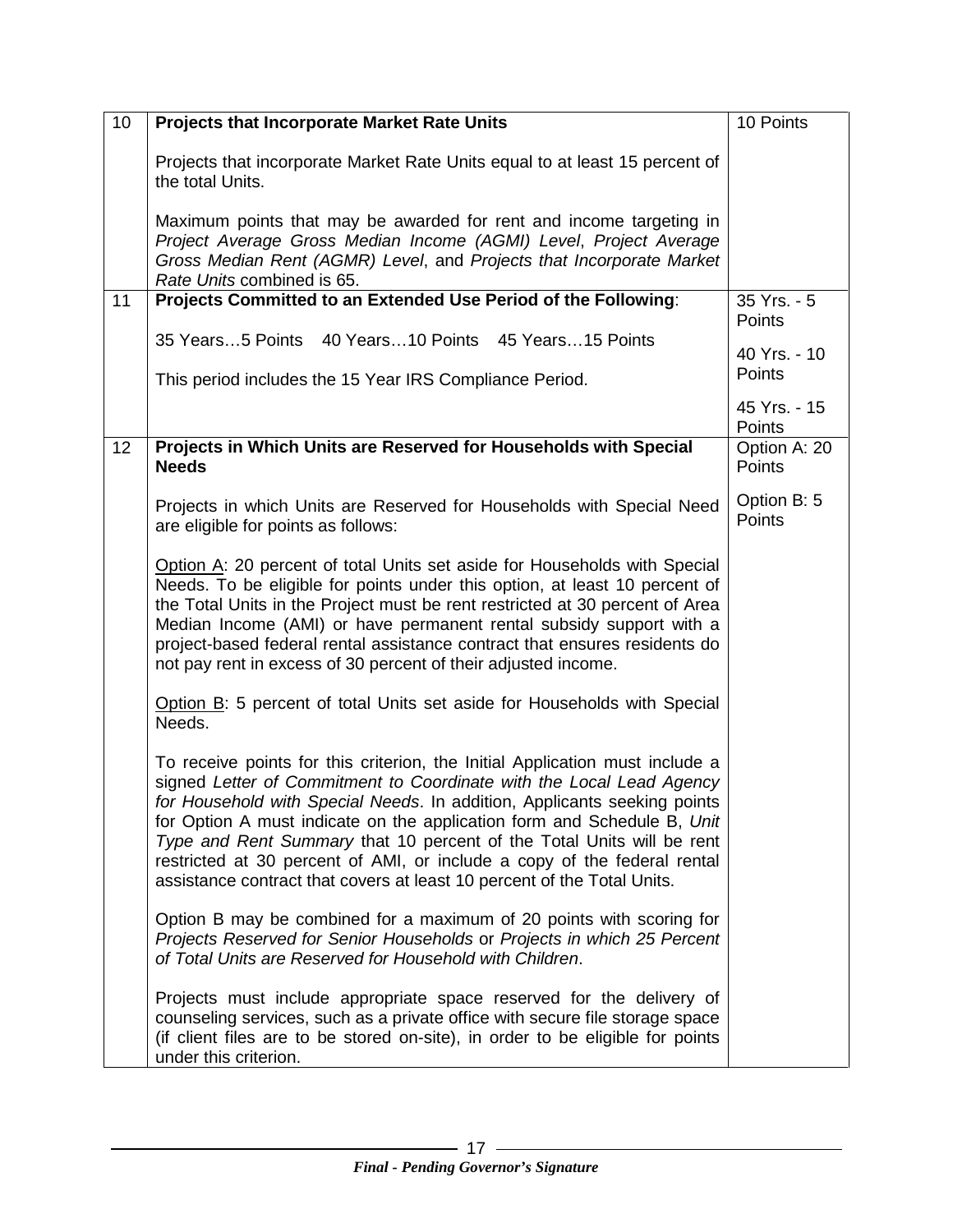| 13 | <b>Projects Reserved for Senior Households</b>                                                                                                                                                                                                                                                                                                                                                                                                                                                                                                                                                                                                                                                                                                                                                                                                                  | Up to 15              |
|----|-----------------------------------------------------------------------------------------------------------------------------------------------------------------------------------------------------------------------------------------------------------------------------------------------------------------------------------------------------------------------------------------------------------------------------------------------------------------------------------------------------------------------------------------------------------------------------------------------------------------------------------------------------------------------------------------------------------------------------------------------------------------------------------------------------------------------------------------------------------------|-----------------------|
|    | These points benefit Projects specifically designated for exclusive use by<br>Senior Households. New construction Projects must include central<br>common areas that can be used for resident activities and serving meals<br>with an adjoining kitchen area.                                                                                                                                                                                                                                                                                                                                                                                                                                                                                                                                                                                                   | Points (see<br>chart) |
|    | Set Aside points will be awarded based on the Project meeting the<br>requirements above. Additional points may be awarded for enrichment<br>service activities as listed below. To receive additional points under this<br>category, the Project Owner must certify that a service coordinator will be<br>on site a minimum of two days per week for a cumulative minimum of 10<br>hours per week and the Project must include adequate common space for<br>the provision of the proposed enrichment services. The social service<br>coordinator must be in addition to the property manager. Enrichment<br>services must be offered on-site, at no charge to all residents, and be<br>actively linked to the Project, not simply available to the community at-<br>large. The cost of enrichment services must be included in the Project<br>operating budget. |                       |
|    | The Applicant must indicate in the Initial Application which enrichment<br>services will be provided by the Project Owner. Project Owners must<br>provide executed contracts with qualified service providers when the<br>Project is Placed in Service. Contracts with service providers must<br>include: 1) a description of the service to be provided including frequency,<br>2) acknowledgement that services will be provided on-site and 3) list the<br>amount of any fee for services provided. MFA will not issue IRS Form(s)<br>8609 unless Project Owner demonstrates, to MFA's sole satisfaction, that<br>enrichment services are being delivered by a qualified service provider as<br>committed to in the Initial Application. MFA, at its sole discretion, may<br>allow substitution of enrichment services as deemed appropriate by MFA.         |                       |
|    | These points may not be combined with points for Projects in Which 25<br>Percent of Total Units are Reserved for Households with Children or<br>Option A under Projects in Which Units are Reserved for Households with<br>Special Needs.                                                                                                                                                                                                                                                                                                                                                                                                                                                                                                                                                                                                                       |                       |
|    | <b>CONTINUED ON NEXT PAGE</b>                                                                                                                                                                                                                                                                                                                                                                                                                                                                                                                                                                                                                                                                                                                                                                                                                                   |                       |
|    |                                                                                                                                                                                                                                                                                                                                                                                                                                                                                                                                                                                                                                                                                                                                                                                                                                                                 |                       |
|    |                                                                                                                                                                                                                                                                                                                                                                                                                                                                                                                                                                                                                                                                                                                                                                                                                                                                 |                       |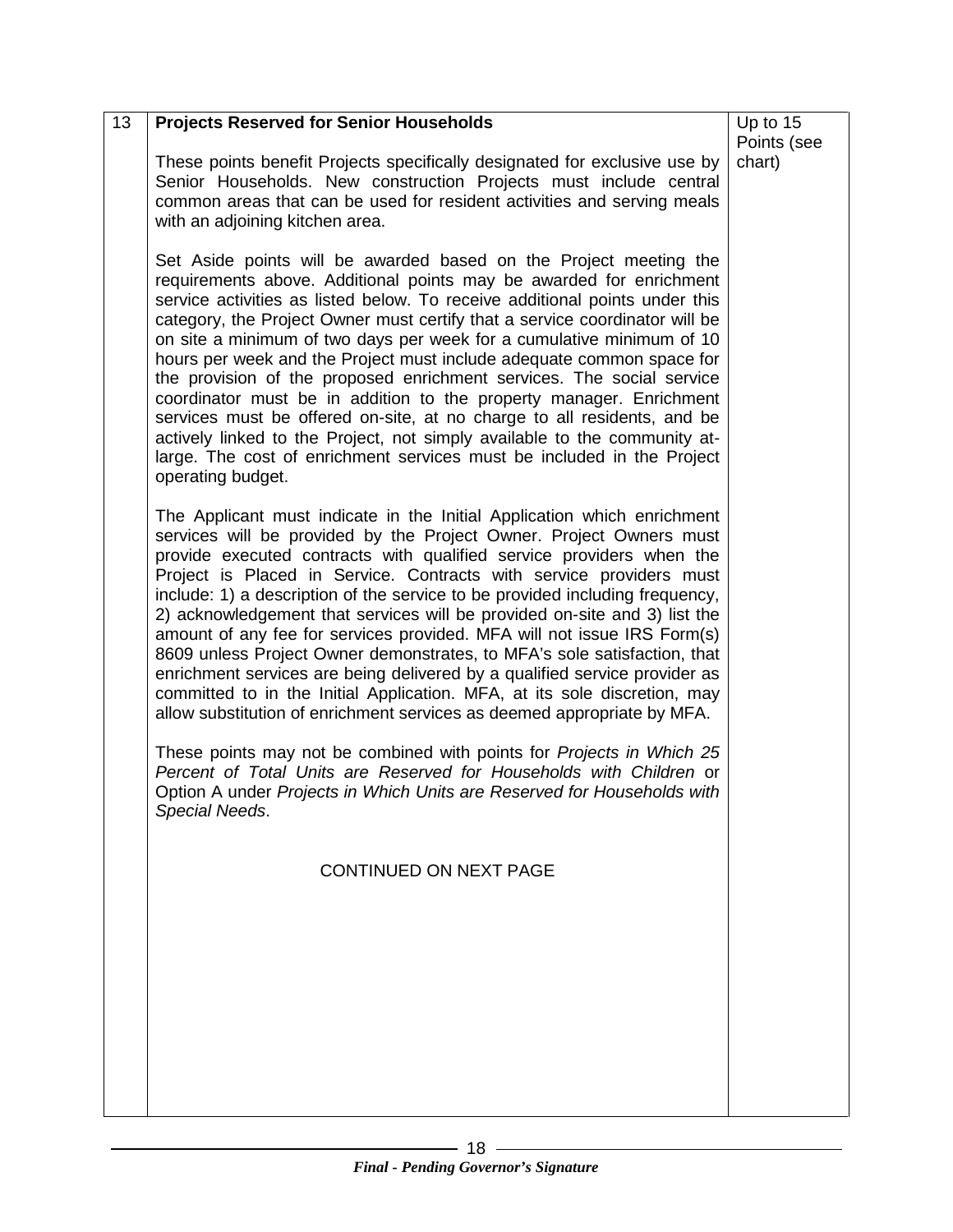| Set Aside and design requirements met                                                                                                                                                                                                                                                                                                                                                                                                                                                                                                                                                                                                    | 7 Points                                       |
|------------------------------------------------------------------------------------------------------------------------------------------------------------------------------------------------------------------------------------------------------------------------------------------------------------------------------------------------------------------------------------------------------------------------------------------------------------------------------------------------------------------------------------------------------------------------------------------------------------------------------------------|------------------------------------------------|
| Service Enrichment Scoring                                                                                                                                                                                                                                                                                                                                                                                                                                                                                                                                                                                                               |                                                |
| Community building and all Units incorporate Universal<br>Design (must be evidenced in plans and specifications)                                                                                                                                                                                                                                                                                                                                                                                                                                                                                                                         | 3 Points                                       |
| Providing one prepared meal on a daily basis available to<br>all tenants                                                                                                                                                                                                                                                                                                                                                                                                                                                                                                                                                                 | 2 Points<br>(congregate<br>meals)<br>1 Point   |
|                                                                                                                                                                                                                                                                                                                                                                                                                                                                                                                                                                                                                                          | (meal<br>service)                              |
| Monthly housekeeping services                                                                                                                                                                                                                                                                                                                                                                                                                                                                                                                                                                                                            | 2 Points                                       |
| Bi-monthly health and nutrition education                                                                                                                                                                                                                                                                                                                                                                                                                                                                                                                                                                                                | 1 Point                                        |
| Quarterly blood pressure or other health screening                                                                                                                                                                                                                                                                                                                                                                                                                                                                                                                                                                                       | 1 Point                                        |
| Quarterly computer training                                                                                                                                                                                                                                                                                                                                                                                                                                                                                                                                                                                                              | 1 Point                                        |
| Social events such as movie nights, holiday dinner<br>parties, etc. Bi-monthly or 6 per year (qualified service<br>provider not required)                                                                                                                                                                                                                                                                                                                                                                                                                                                                                                | 1 Point                                        |
| Other - MFA approved service. Must be approved by<br>MFA in writing one month before Application due date.                                                                                                                                                                                                                                                                                                                                                                                                                                                                                                                               | 1-2 Points<br>each as<br>deemed<br>appropriate |
| The Set Aside requirement and any additional enrichment services<br>committed to will be enforced through a provision in the Land Use<br>Restriction Agreement, which will require notification of any termination in<br>service contracts, and no more than a 30 day gap in service provided. The<br>Project will be determined out of compliance if a new service contract is<br>not executed. The Project Owner will be required to maintain a file<br>containing contracts with service providers, documentation of when and<br>where services were provided, and documentation of time spent on-site by<br>the service coordinator. |                                                |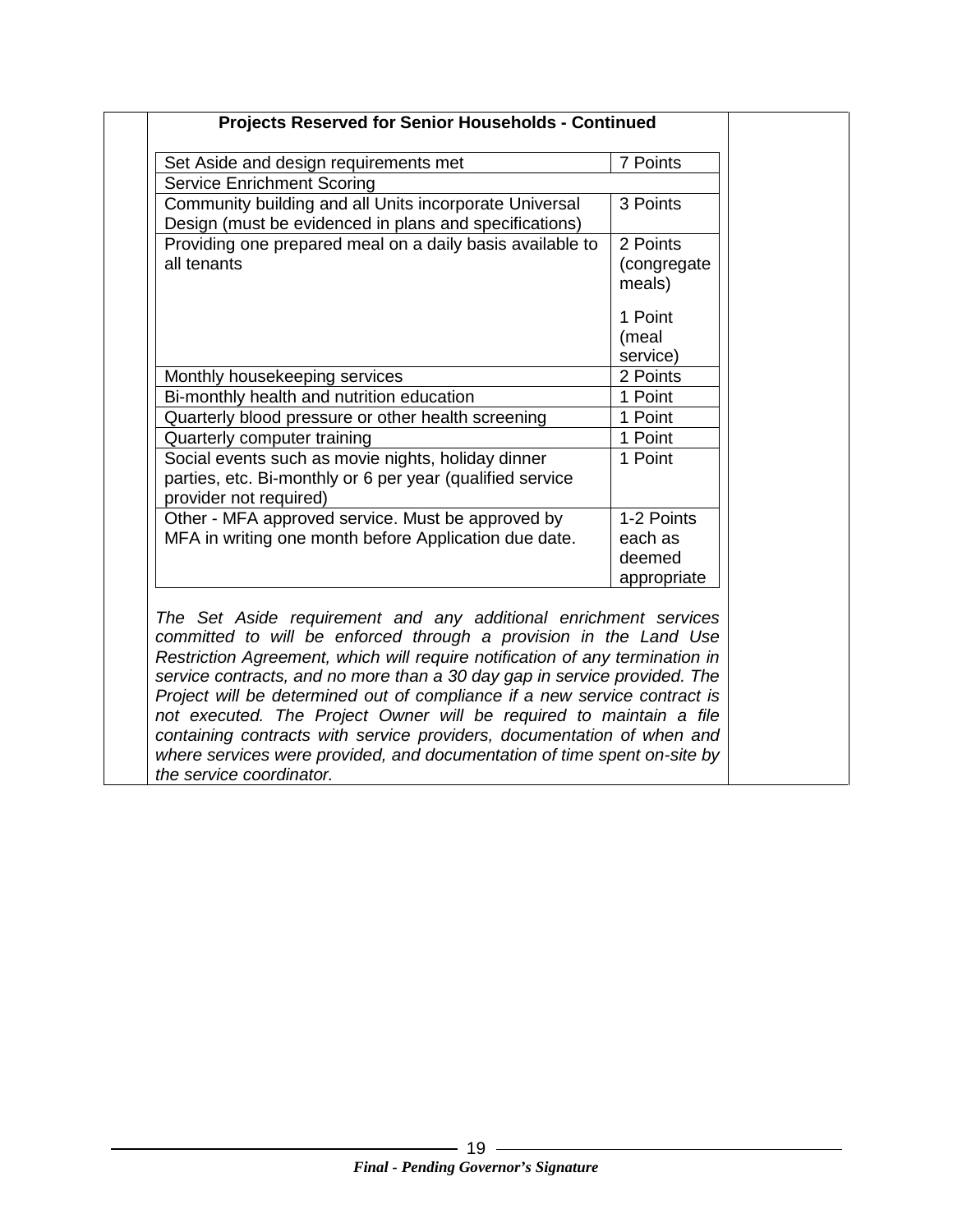| 14 | Projects in Which 25 Percent of All Units are Reserved for<br><b>Households with Children</b>                                                                                                                                                                                                                                                                                                                                                                                                                                                                                                                                                                                                                                                                                                                                                                                                             | Up to 15              |
|----|-----------------------------------------------------------------------------------------------------------------------------------------------------------------------------------------------------------------------------------------------------------------------------------------------------------------------------------------------------------------------------------------------------------------------------------------------------------------------------------------------------------------------------------------------------------------------------------------------------------------------------------------------------------------------------------------------------------------------------------------------------------------------------------------------------------------------------------------------------------------------------------------------------------|-----------------------|
|    |                                                                                                                                                                                                                                                                                                                                                                                                                                                                                                                                                                                                                                                                                                                                                                                                                                                                                                           | Points (see<br>chart) |
|    | Projects in which 25 percent of all Units are Reserved for Households with<br>Children are eligible for points as described below.                                                                                                                                                                                                                                                                                                                                                                                                                                                                                                                                                                                                                                                                                                                                                                        |                       |
|    | For new construction Projects, at least 10 percent of the total Units must<br>have 3 or more bedrooms with at least 1.75 bathrooms and a further 20<br>percent of the total Units must have 2 or more bedrooms with at least 1.75<br>bathrooms. For rehabilitation Projects, 30 percent of the total Units must<br>have at least 2 bedrooms. For Projects that combine rehabilitation and<br>new construction, all Units added to existing properties must have at least<br>2 bedrooms with 1.75 bathrooms and/or 3 bedrooms with 1.75 bathrooms<br>until the percentages required for new construction Projects are met for<br>the Project overall. All Projects must include adequate common space for<br>the provision of the proposed enrichment services. The Applicant must<br>provide a description of the Project's specific design elements that serve<br>the needs of Households with Children. |                       |
|    | Set Aside points will be awarded based on the Project meeting the<br>requirements above. Additional points may be awarded for enrichment<br>service activities as listed below. To receive additional points under this<br>category, the Project Owner must certify that a service coordinator will be<br>on site a minimum of two days per week for a cumulative minimum of 10<br>hours per week. The social service coordinator must be in addition to the<br>property manager. Enrichment services must be offered on-site, at no<br>charge to all residents, and be actively linked to the Project, not simply<br>available to the community at-large. The cost of enrichment services must<br>be included in the Project operating budget.                                                                                                                                                           |                       |
|    | The Applicant must indicate in the Initial Application which enrichment<br>services will be provided by the Project Owner. Project Owners must<br>provide executed contracts with qualified service providers with the Placed<br>in Service Application. Contracts with service providers must include: 1) a<br>description of the service to be provided including frequency, 2) indicate<br>that services will be provided on-site and 3) specify any fee for services<br>provided. MFA will not issue IRS Form(s) 8609 unless the Project Owner<br>demonstrates, to MFA's sole satisfaction, that enrichment services are<br>being delivered by a qualified service provider as committed to in the Initial<br>Application. MFA, at its sole discretion, may allow substitution of<br>enrichment services as deemed appropriate by MFA.                                                                |                       |
|    | These points may not be combined with points for Projects Reserved for<br>Seniors or Option A under Projects in Which Units are Reserved for<br>Households with Special Needs.                                                                                                                                                                                                                                                                                                                                                                                                                                                                                                                                                                                                                                                                                                                            |                       |
|    | CONTINUED ON NEXT PAGE                                                                                                                                                                                                                                                                                                                                                                                                                                                                                                                                                                                                                                                                                                                                                                                                                                                                                    |                       |
|    |                                                                                                                                                                                                                                                                                                                                                                                                                                                                                                                                                                                                                                                                                                                                                                                                                                                                                                           |                       |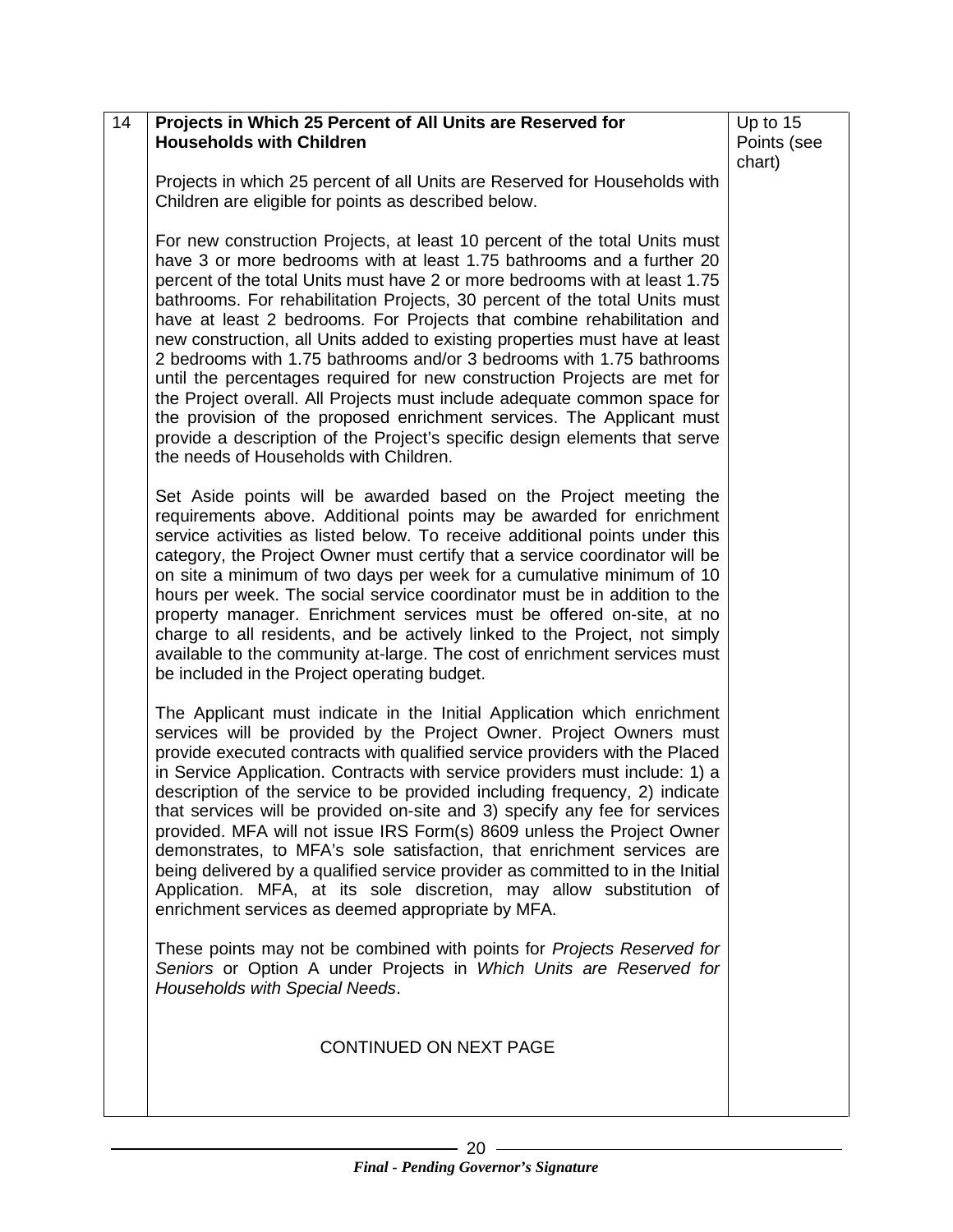|    | Projects in Which 25 Percent of All Units are Reserved for                   |             |          |
|----|------------------------------------------------------------------------------|-------------|----------|
|    | <b>Households with Children - Continued</b>                                  |             |          |
|    | Set Aside and design requirements met                                        | 7 Points    |          |
|    | <b>Service Enrichment Scoring</b>                                            |             |          |
|    | Daily on-site Childcare (fees may be charged in                              | 2 Points    |          |
|    | accordance with Children, Youth, and Families                                |             |          |
|    | Department requirements)                                                     |             |          |
|    | Weekly on-site Childcare                                                     | 1 Point     |          |
|    | Bi-monthly health and nutrition education                                    | 1 Point     |          |
|    | <b>Bi-annual CPR training</b>                                                | 1 Point     |          |
|    | Quarterly blood pressure or other health screening                           | 1 Point     |          |
|    | Quarterly computer training                                                  | 1 Point     |          |
|    | Weekly tutoring during school year                                           | 1 Point     |          |
|    | Quarterly job training, search assistance, and/or                            | 1 Point     |          |
|    | placement                                                                    |             |          |
|    | Other - MFA approved service. Must be approved by                            | 1-2 points  |          |
|    | MFA in writing one month before application due date                         | each as     |          |
|    |                                                                              | deemed      |          |
|    |                                                                              | appropriate |          |
|    | The Set Aside requirement and any additional enrichment services             |             |          |
|    | committed to will be enforced through a provision in the Land Use            |             |          |
|    | Restriction Agreement, which will require notification of any termination in |             |          |
|    | service contracts, and no more than a 30 day gap in service provided. The    |             |          |
|    | Project will be determined out of compliance if a new service contract is    |             |          |
|    | not executed. The Project Owner will be required to maintain a file          |             |          |
|    | containing contracts with service providers, documentation of when and       |             |          |
|    | where services were provided, and documentation of time spent on-site by     |             |          |
|    | the service coordinator.                                                     |             |          |
| 15 | Projects with 60 or fewer Set Aside Units                                    |             | 5 Points |
|    |                                                                              |             |          |
|    | For purposes of scoring, Projects to be located on adjacent sites proposed   |             |          |
|    | by the same Applicant in the same allocation round will be treated as a      |             |          |
|    | single Project, regardless of the tenant populations being served.           |             |          |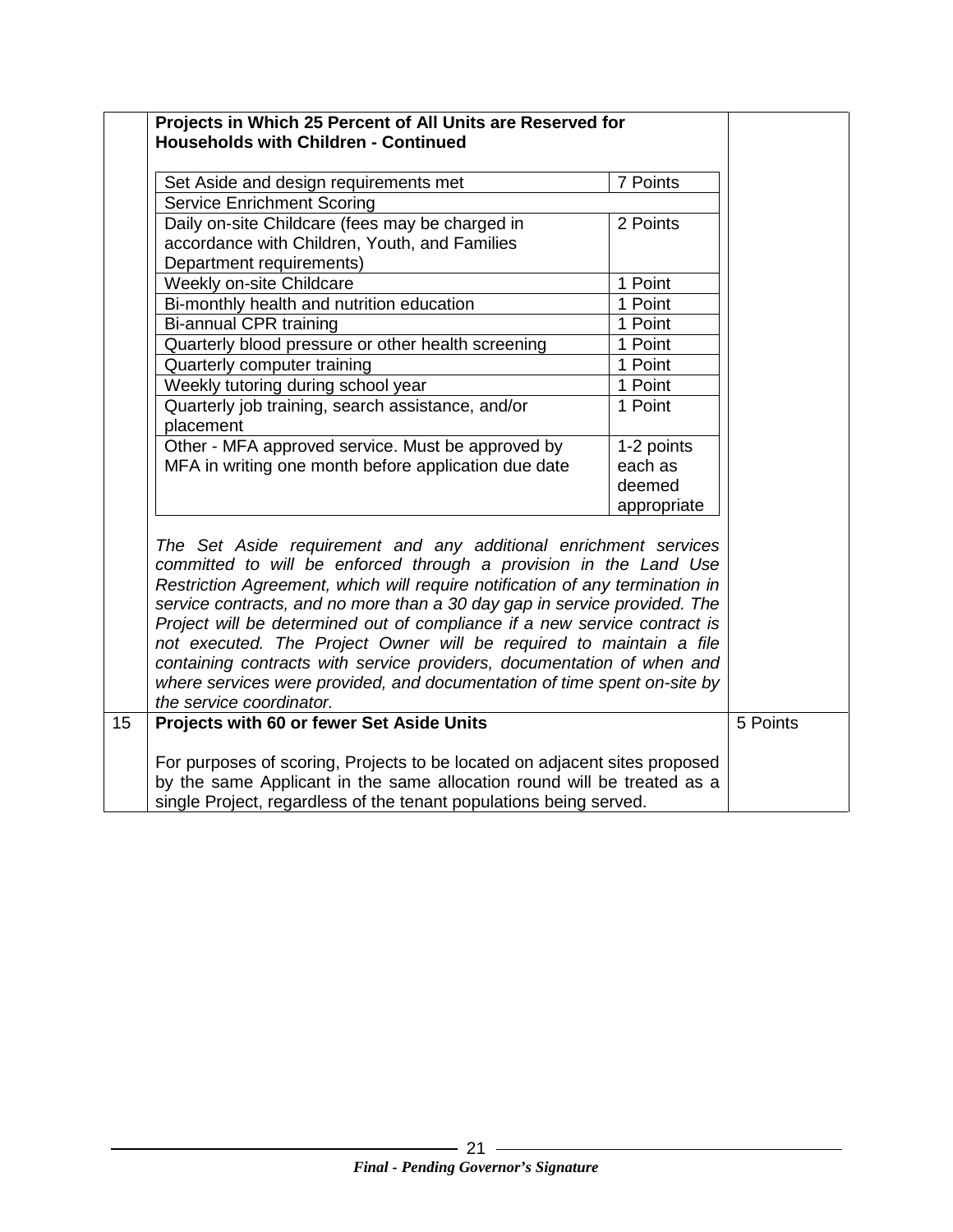| 16 | <b>Projects Receiving a Local Contribution</b>                                                                                                                                                                                                                                                                                                                                                                                                                                                                                                                                                                                                                                                                                                                                                                                                                                                                                                                                                          | Up to 10 |
|----|---------------------------------------------------------------------------------------------------------------------------------------------------------------------------------------------------------------------------------------------------------------------------------------------------------------------------------------------------------------------------------------------------------------------------------------------------------------------------------------------------------------------------------------------------------------------------------------------------------------------------------------------------------------------------------------------------------------------------------------------------------------------------------------------------------------------------------------------------------------------------------------------------------------------------------------------------------------------------------------------------------|----------|
|    | Projects in which at least one percent of the Total Development Cost<br>(TDC) is to be made permanently available to the Project or endowed by<br>formal resolution of a state, local, or tribal government entity are eligible<br>for points. Up to 10 points will be awarded corresponding to the<br>percentage of TDC contributed by the state, local, or tribal governmental<br>entity. Only whole points will be awarded with the point value rounded<br>down to the nearest percentage point. For example, a Project that<br>receives a local contribution of 2.3 percent of TDC, is eligible for 2 points,<br>a Project that receives a local contribution of 5.7 percent of TDC is eligible<br>for 5 points, etc., up to 10 points. The value of the contribution must be<br>listed as a source on Schedule A-1 and, when not a cash contribution, as<br>a cost on Schedule A.                                                                                                                  | Points   |
|    | The commitment from a state, local, or tribal government entity may be<br>made in the form of cash, land, and/or buildings. Tax Exempt Bond<br>Financing, funds awarded by MFA, non-verifiable sources, or sources<br>available to the Project for less than ten years or requiring any payment in<br>the first 10 years following the Project being Placed in Service will not be<br>counted in meeting this criterion. Appraisals dated no earlier than six<br>months prior to the Application date and completed by MAIs licensed in<br>New Mexico must be submitted for all Applications in which land or<br>building values are counted toward the local contribution, unless the land<br>is Native American Trust Land. Contributions of Native American Trust<br>Land qualify for 5 points. Additional points may be awarded for additional<br>eligible cash or building contributions. For Native American Trust Land<br>donations, a certified copy of the tribal resolution will be required. |          |
|    | Contributions made to a Project by an entity that has an ownership<br>interest in that Project will not be considered contributions for this Project<br>Selection Criterion.                                                                                                                                                                                                                                                                                                                                                                                                                                                                                                                                                                                                                                                                                                                                                                                                                            |          |
| 17 | <b>Complete Applications</b>                                                                                                                                                                                                                                                                                                                                                                                                                                                                                                                                                                                                                                                                                                                                                                                                                                                                                                                                                                            | 5 Points |
|    | Points are awarded to Initial Applications that meet all the standards<br>described in <b>Section IV.A.4</b> under "Content and Format" when initially<br>submitted and that do not require any deficiency corrections.                                                                                                                                                                                                                                                                                                                                                                                                                                                                                                                                                                                                                                                                                                                                                                                 |          |
| 18 | Marketing Units to Households Listed On Public or Indian Housing<br><b>Agency Waiting Lists</b>                                                                                                                                                                                                                                                                                                                                                                                                                                                                                                                                                                                                                                                                                                                                                                                                                                                                                                         | 2 Points |
|    | Projects providing a commitment to market the units to households listed<br>on public or Indian housing agency waiting lists are eligible for points<br>under this criterion. A letter to the PHA or Tribally Designated Housing<br>Entity which serves the jurisdiction of the proposed site verifying this<br>commitment will be required to obtain points for this criterion.                                                                                                                                                                                                                                                                                                                                                                                                                                                                                                                                                                                                                        |          |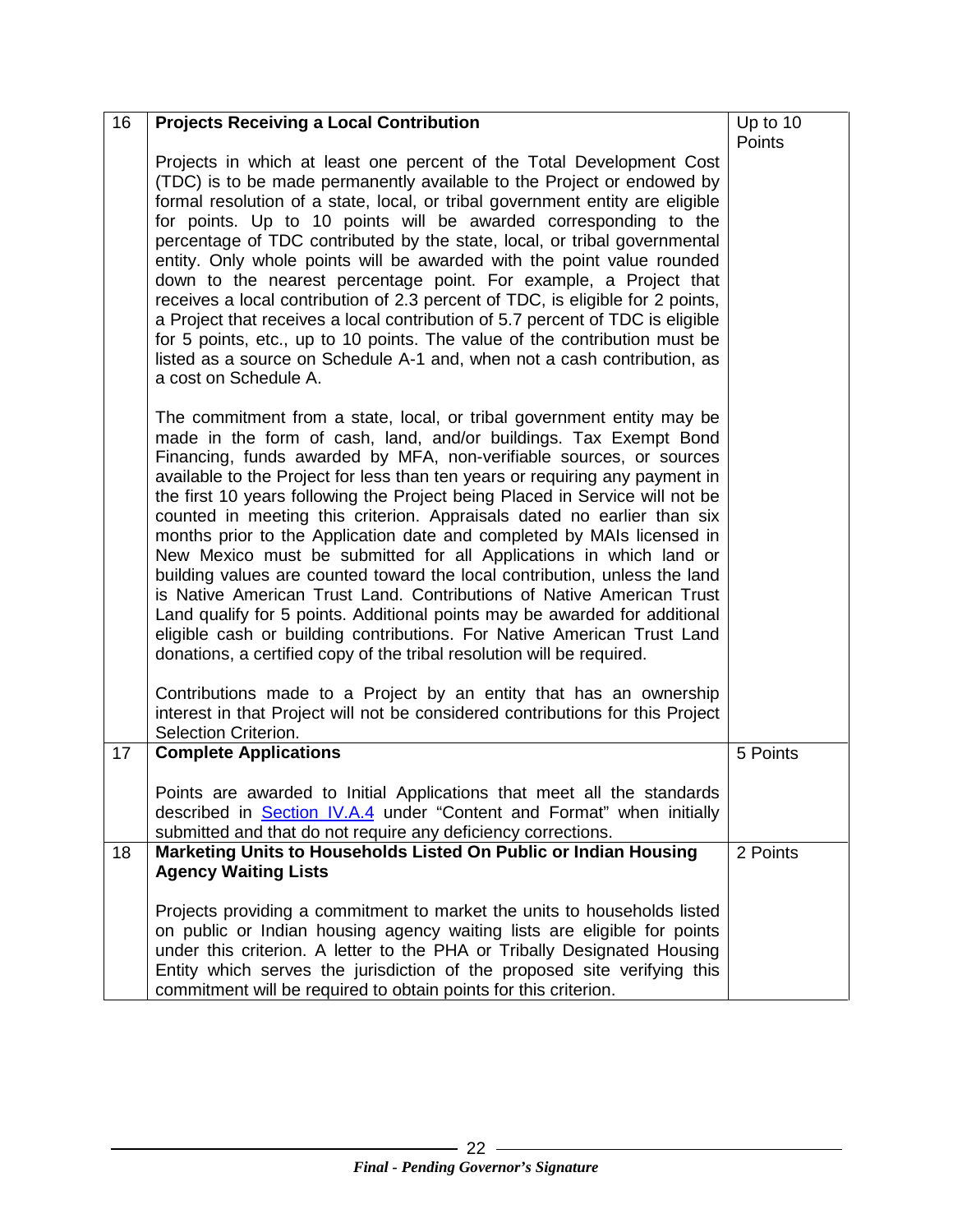| 19 | <b>QCT/Concerted Community Revitalization Plan</b>                                                                                                                                                                                                                                                                                                                                                                                                                                                                                                                                                                                                                                                                                                                                                                                                                                                                                                                                                                                            | 5 Points |
|----|-----------------------------------------------------------------------------------------------------------------------------------------------------------------------------------------------------------------------------------------------------------------------------------------------------------------------------------------------------------------------------------------------------------------------------------------------------------------------------------------------------------------------------------------------------------------------------------------------------------------------------------------------------------------------------------------------------------------------------------------------------------------------------------------------------------------------------------------------------------------------------------------------------------------------------------------------------------------------------------------------------------------------------------------------|----------|
| 20 | Projects that are located in a Qualified Census Tract ("QCT") and that are<br>also located in an area covered by a Concerted Community Revitalization<br>Plan and the development of which contributes to the Concerted<br>Community Revitalization Plan by engaging in a housing activity promoted<br>in the plan are eligible for points under this criterion.<br>Projects with Units Intended for Eventual Tenant Ownership                                                                                                                                                                                                                                                                                                                                                                                                                                                                                                                                                                                                                | 5 Points |
|    | Projects in which at least half of the Units are intended for eventual tenant<br>ownership are eligible for points under this criterion. The Project design<br>must be conducive to this purpose, using single family homes, duplexes,<br>and/or townhomes that have individually metered utilities and public<br>streets. This commitment will be evidenced by submission of a long-range<br>Tenant Conversion Plan and will be documented in the Land Use<br>Restriction Agreement. These points may not be awarded in combination<br>with points under Projects Committed to an Extended Use Period.                                                                                                                                                                                                                                                                                                                                                                                                                                       |          |
| 21 | <b>Resident Financial Literacy Training</b>                                                                                                                                                                                                                                                                                                                                                                                                                                                                                                                                                                                                                                                                                                                                                                                                                                                                                                                                                                                                   | 2 Points |
|    | Projects that will provide quarterly financial literacy training to residents<br>are eligible for points under this criterion. Classes must be offered on-site<br>at no charge to all residents. The Project must include space appropriate<br>for the provision of this service and must also maintain a list of homebuyer<br>counseling agencies serving the community in which the Project is<br>located.                                                                                                                                                                                                                                                                                                                                                                                                                                                                                                                                                                                                                                  |          |
|    | The commitment to provide quarterly financial literacy training must be<br>evidenced by a certification from the Project Owner and a contingent letter<br>of intent for the service from a qualified service provider. The contingent<br>letter of intent must indicate or specify: 1) a description of the service to be<br>provided including frequency, 2) that services will be provided on-site, and<br>3) any estimated fee for services provided. Project Owners must provide<br>executed contracts with qualified service providers when the Project is<br>Placed in Service. Contracts with service providers must include: 1) a<br>description of the service to be provided including frequency, 2) indicate<br>that services will be provided on-site and 3) specify any fee for services<br>provided. MFA will not issue IRS Form(s) 8609 unless the Project Owner<br>demonstrates, to MFA's sole satisfaction, that services are being delivered<br>by a qualified service provider as committed to in the Initial Application. |          |
| 22 | <b>Projects with Historic Significance</b>                                                                                                                                                                                                                                                                                                                                                                                                                                                                                                                                                                                                                                                                                                                                                                                                                                                                                                                                                                                                    | 5 Points |
|    | Projects certified on the National Register of Historic Places (i.e., meeting<br>the criteria for Part 1 Approval for Historic Tax Credits) are eligible for<br>points under this criterion.<br>If Federal Historic Tax Credits are included in the financing structure of the                                                                                                                                                                                                                                                                                                                                                                                                                                                                                                                                                                                                                                                                                                                                                                |          |
|    | Project, evidence that the National Park Service has received a complete<br>Historic Certification Application - Part 2 for the Project must be included<br>in the Project Owner's Carryover Allocation Package.                                                                                                                                                                                                                                                                                                                                                                                                                                                                                                                                                                                                                                                                                                                                                                                                                              |          |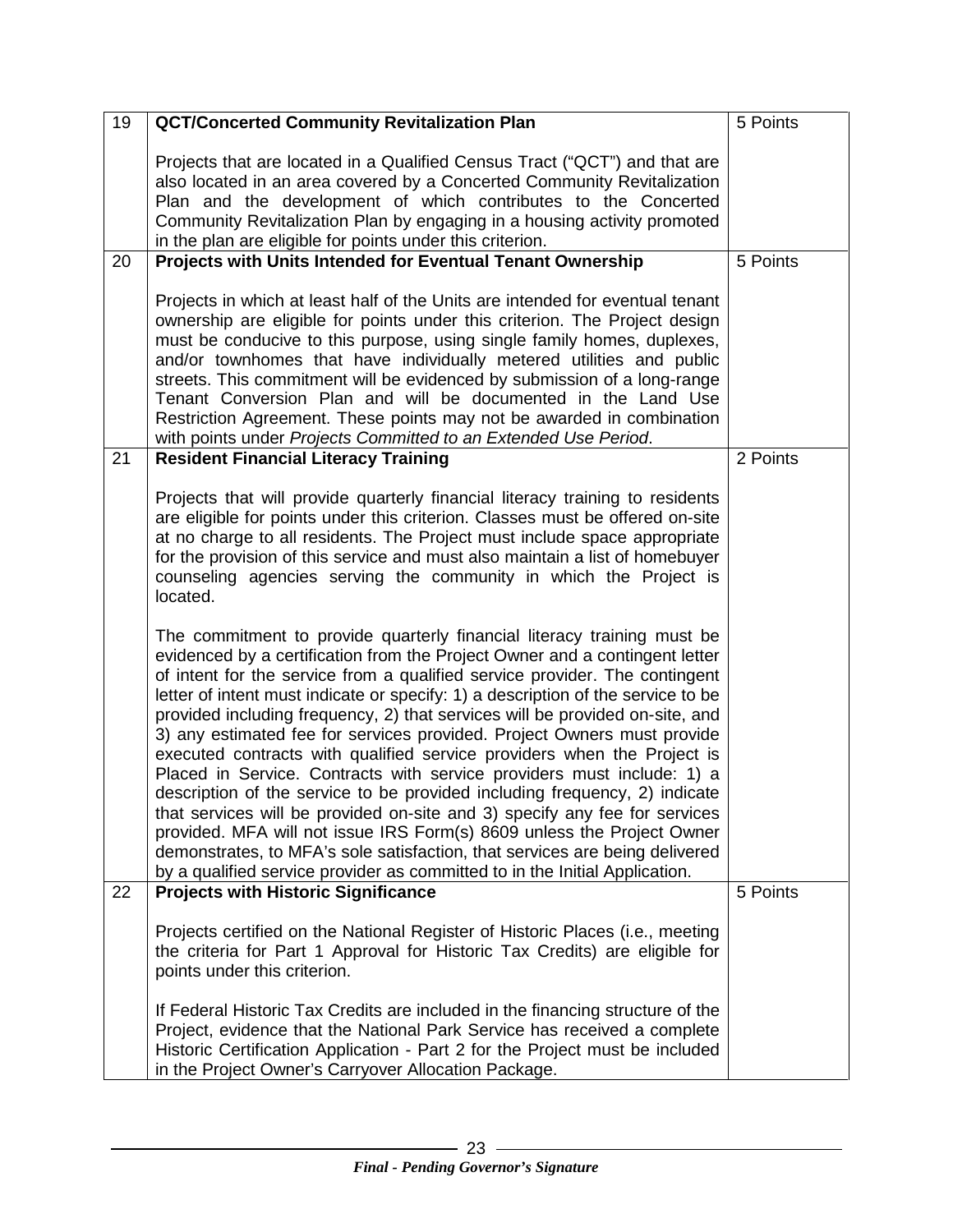| 23 | <b>Blighted Buildings and Brownfield Site Reuse</b>                                                                                                                                                                                                                                                                                   | 5 Points                                     |
|----|---------------------------------------------------------------------------------------------------------------------------------------------------------------------------------------------------------------------------------------------------------------------------------------------------------------------------------------|----------------------------------------------|
|    | New construction Projects which include the demolition of Blighted<br>Building(s) or the remediation and reuse of a Brownfield site are eligible<br>for points under this criterion. Points in this criterion cannot be combined<br>with points under Rehabilitation or Adaptive Reuse Projects or Conversion<br>plus Rehabilitation. |                                              |
| 24 | <b>Projects Located in Areas of Statistically Demonstrated Need</b>                                                                                                                                                                                                                                                                   | Tier 1: 15                                   |
|    | Tier 1 Areas<br>Eligible Projects are located in the counties of: Curry, Dona Ana, Lea,<br>McKinley, Otero, and Roosevelt. In addition, all Projects on Native<br>American Trust Lands or Native American-owned lands within the tribe's<br>jurisdictional boundaries are eligible for Tier 1 points.                                 | <b>Points</b><br>Tier 2: 10<br><b>Points</b> |
|    | Tier 2 Areas<br>Eligible Projects are located in the counties of: Bernalillo, Chaves, Colfax,<br>Eddy, Grant, Luna, Rio Arriba, Sandoval, San Juan, San Miguel, and<br>Taos.                                                                                                                                                          |                                              |
|    | These tier areas are subject to change based on any changes in the 2013<br><b>Action Plan.</b>                                                                                                                                                                                                                                        |                                              |

#### <span id="page-26-0"></span>**F. ADDITIONAL CREDITS FOR PROJECTS WITH PARTIAL ALLOCATIONS**

If an Applicant receives a partial allocation in a given round, and requests additional Credits in a subsequent round, the Minimum Project Threshold Requirements and the Project Selection Criteria for scoring used in the initial allocation year will be applied to the evaluation of the Project in the subsequent allocation year. The Project's ranking relative to Initial Application year Projects will be determined by calculating the Project Score as a percentage of the highest score in its initial allocation round, and multiplying that percentage by the highest score in the subsequent Application round to derive its subsequent Application year score and ranking among the subsequent round Applications.

#### <span id="page-26-1"></span>**G. ADDITIONAL SUPPLEMENTAL TAX CREDITS FOR COST INCREASES**

Projects with increased Eligible Basis as a result of increases in hard construction costs may apply for additional Tax Credits in subsequent allocation rounds prior to issuance of an IRS Form 8609. Full applications will be required for competition within an allocation round, and the Project will compete on the same basis as that of the subsequent round Projects. However, Projects for which increased Tax Credits have been requested cannot exceed MFA's cost limits or limitation on an award to a single Project for the year of the initial award or subsequent round. Applications that are submitted for additional Tax Credits will be subject to MFA's evaluation process and the availability of Credits, as well as limitations on the time period for allocation of additional Credits under Section 42 of the Code. Only one additional Tax Credit Allocation will be permitted by MFA for any given Project. The process is intended for hardship cases, and hardship will have to be documented accordingly in any such request.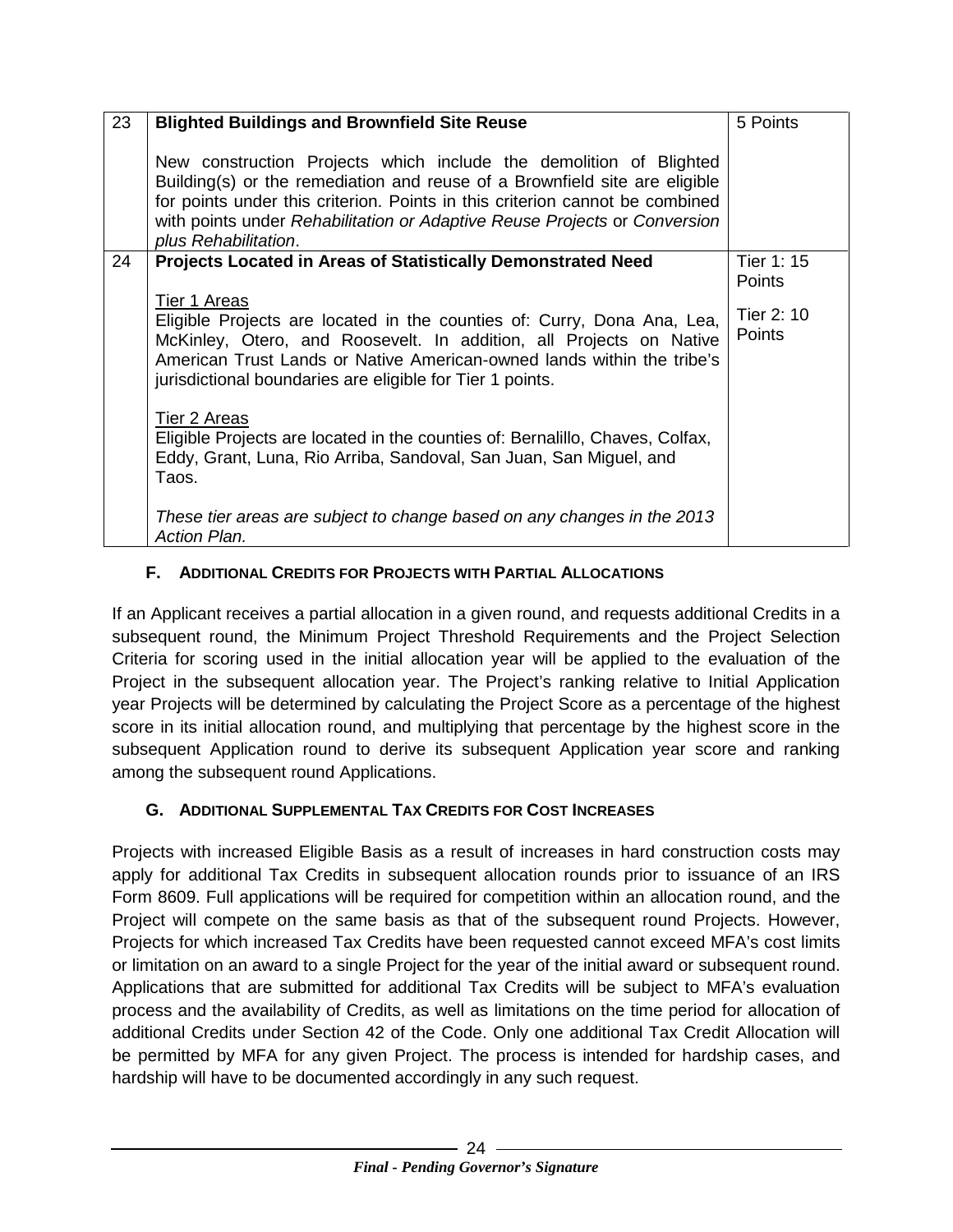#### <span id="page-27-4"></span><span id="page-27-0"></span>**H. NEW ALLOCATIONS TO PROJECTS PREVIOUSLY SUBSIDIZED WITH TAX CREDITS**

Existing Projects that previously received Tax Credit Allocations and are now eligible under Code Section 42(d)(2) for new acquisition Tax Credits may apply for a current allocation. However, because of prior subsidy investment in the Project and the scarcity of the resource, and to insure that the subsidy is not being used primarily for ownership transfer, previously subsidized Projects must demonstrate: 1) a real risk of loss of affordable units, and/or 2) an addition of significant improvements and services to enhance livability for the tenants. These may qualify for standard Tax Credit Applicable Percentages (as described in **[Section II.N](#page-9-4)**).

However, in a proposed sale transaction when there is an Identity of Interest between the seller and Principal(s), the Project will be eligible for reduced Developer Fees. When there is such an Identity of Interest, the Developer Fee percentages (described in **[Section IV.D.2.b](#page-36-0)**) will be calculated on Total Development Cost less Acquisition Costs.

Tax Exempt Bond Financed Projects are excluded from the above requirements.

# <span id="page-27-1"></span>**I. PROPERTY STANDARDS**

All newly constructed properties must meet applicable state and local building codes, the Uniform Building Code, the National Standard Plumbing Code, and the National Electrical Code Handbook. Rehabilitation Projects should meet these codes when reasonable. Projects containing facilities that are available to the general public must meet the Americans with Disabilities Act (ADA) requirements, and Projects combining housing Tax Credits with another federal source of funding must comply with HUD Section 504 requirements. Federal fair housing accessibility requirements promulgated through the Fair Housing Accessibility Guidelines {56 FR 9472, 3/6/91} must also be adhered to. Finally, conformance to *MFA Mandatory Design Standards for Multifamily Rental Housing*, in the Application Package, is mandatory for all Projects including Tax Exempt Bond Financed Projects. All of these requirements, as applicable, are to be verified through certifications by Project architects.

# <span id="page-27-2"></span>**IV. ALLOCATION PROCEDURE AND APPLICATION REQUIREMENTS**

# <span id="page-27-3"></span>**A. ALLOCATION ROUNDS**

# **1. Submission Date(s)**

MFA intends to conduct one competitive Application round each calendar year. However, MFA reserves the right to conduct additional rounds or to award Tax Credits outside of the rounds. **Initial Applications will be accepted between the hours of 8:00 AM and 5:00 PM Mountain Standard Time on business days from January 14, 2013, through January 31, 2013. Initial Applications must be received by MFA at the address identified in [Section IV.A.2](#page-28-1) of this QAP no later than the Application Deadline. Late Applications will not be accepted.** If the Projects submitted do not use all of the available Tax Credits, or if additional Tax Credits become available later in the year, MFA will consider a second round or make allocations to lower scored, Eligible Projects at MFA's sole discretion.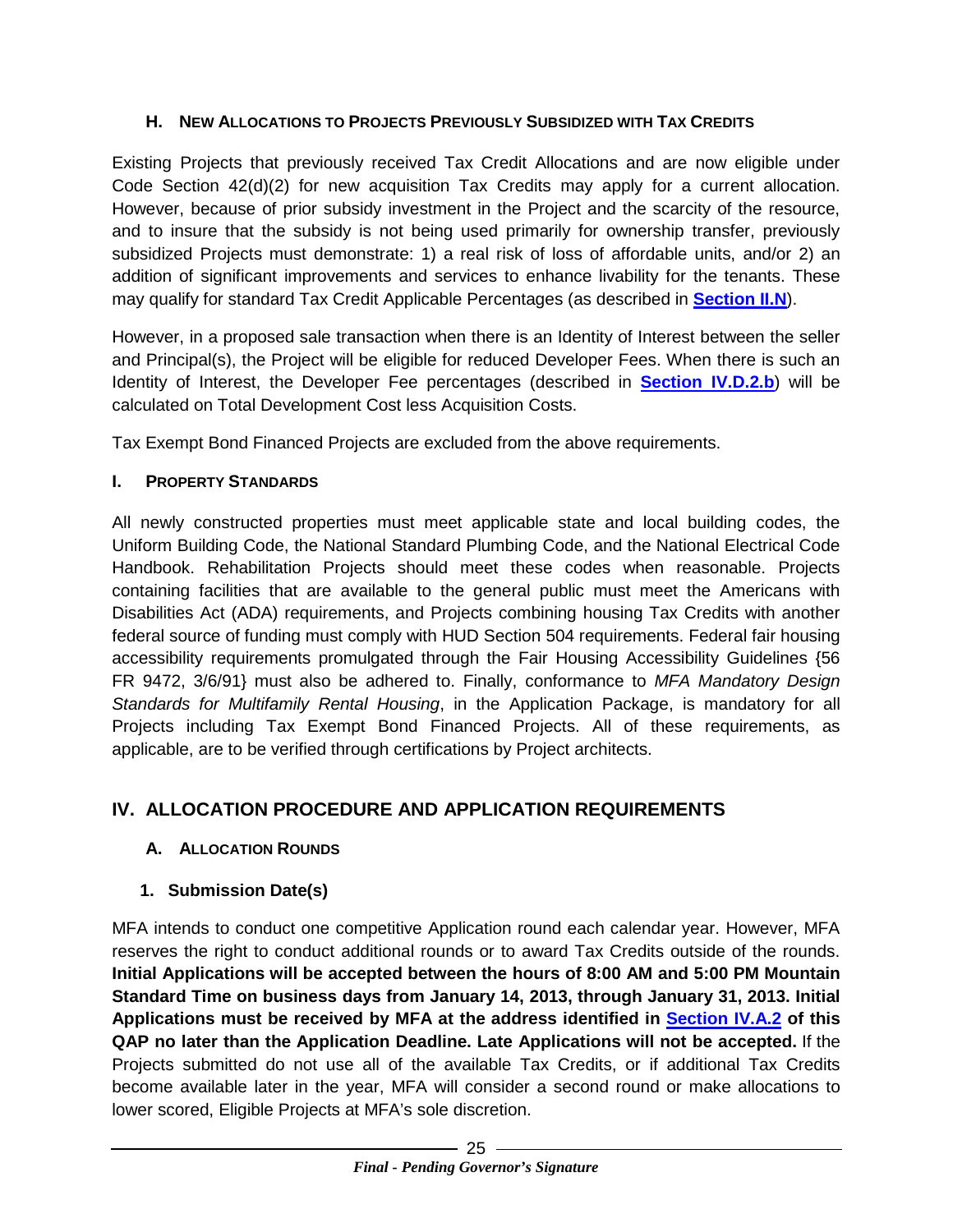Initial Applications for Tax Exempt Bond Financed Projects are accepted on a continuous basis, subject to the timing requirements outlined in **Section VI.B.** 

### **2. Place of Submission:**

Initial Applications may be delivered by U.S. mail, by courier service, or by hand to the following address:

> New Mexico Mortgage Finance Authority 344 Fourth Street SW Albuquerque NM 87102 (505) 843-6880 ATTN: Housing Tax Credit Program Manager

#### <span id="page-28-1"></span>**3. Form of Submission**

Initial Applications may not be delivered by facsimile transmission or email. Only one complete, original hard copy is needed. The required forms will be provided electronically and may be downloaded from MFA's web site at http://www.housingnm.org/developer/. All Applications should be marked "HTC APPLICATION" in readily visible print. On receipt, MFA will date and time stamp the Application. No additional materials may be submitted after the Initial Application is date and time stamped by MFA, unless requested by MFA in accordance with the provisions of this QAP.

#### <span id="page-28-0"></span>**4. Content and Format: Complete Applications**

Complete Applications will meet the following standards when they are initially submitted and without benefit of any subsequent submissions, including any such submissions received during the Deficiency Correction Period:

- a) All Application documents that require signatures must be included and bear the original signatures in blue ink from all General Partners.
- b) Complete Initial Applications must include the Application Form, the HTC Application Attachments Checklist found in the Application Package, and all mandatory items listed in Section I of the HTC Application Attachments Checklist.
- c) All architectural and design materials submitted must provide enough detail to clearly demonstrate that they are consistent with the MFA Mandatory Design Standards.
- d) Complete Initial Applications must include Application fees as outlined in **[Section](#page-30-1)  [IV.B](#page-30-1)** below.
- e) Complete Initial Applications must be submitted in a brown Classification Folder, Legal, 2 Partitions (i.e. 6 fasteners), with all attachments provided in the order listed. Attachments must be tabbed numbered as in the Attachments Checklist. Classification folders may be purchased at Staples, Office Max or similar suppliers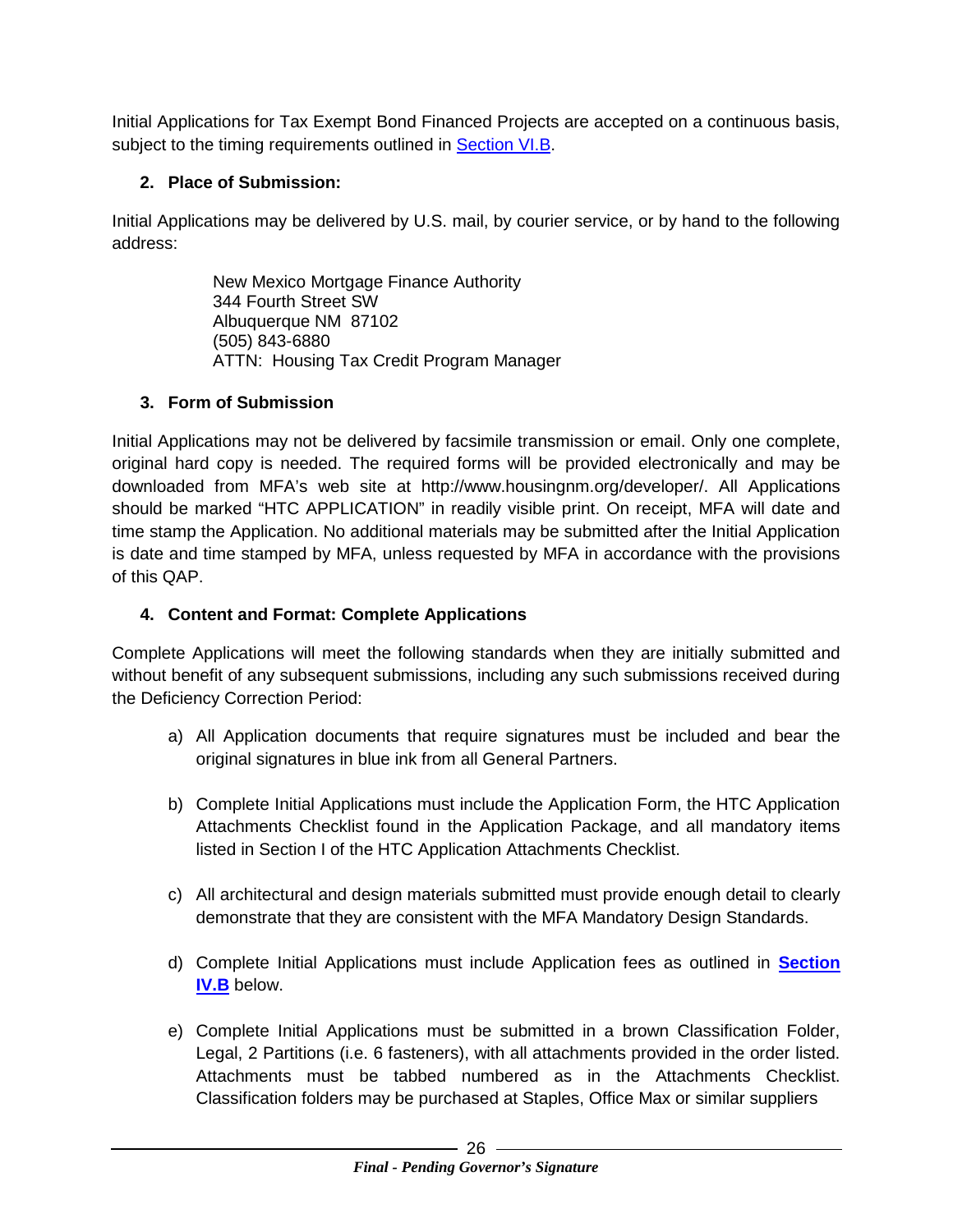- f) No additional materials may be submitted after the Initial Application is date and time stamped by MFA, unless requested by MFA in accordance with the provisions of this QAP.
- g) Current year MFA forms must be used when provided, and no substitutions will be accepted.
- h) All information must be current, clearly legible and consistent with all other information provided in the Application.
- i) Forms must be completely filled out and executed as needed. All signatures are to be made in blue ink.
- j) Except as MFA may determine is necessary to evaluate the "Applicant Eligibility" threshold requirement in **[Section III.C.5](#page-13-0)**, all Applications must be self-contained: MFA will not rely on any previously submitted information, written or verbal, to evaluate the Applications in a given round.

In determining whether the Application is complete, MFA will examine the package for both the availability of all required materials listed in Section I of the Application Attachments Checklist, and for the content of those materials. Failure to provide or complete any element of the Initial Application Package, including all items listed in Section I of the Application Attachments Checklist, may result in immediate rejection of the Application without complete review. When special materials required to obtain points under particular Project Selection Criteria are not provided, as listed in Section II of the Application Attachments Checklist, the related points will not be awarded.

In addition to the actions MFA may take pursuant to [Section IV.C.5](#page-33-0) (Deficiency Correction Period), MFA may request additional information from any Applicant as deemed necessary for a fair and accurate evaluation of an Application. MFA may also choose to accept inconsistent information, and if so, may select any of the inconsistent pieces of information over any other piece, in its reasonable judgment. However, MFA is under no obligation to seek further information or clarification, or to accept inconsistent responses.

**The Applicant will bear sole and full responsibility for submitting its Application in accordance with the requirements of the Internal Revenue Code and the Qualified Allocation Plan and will be deemed to have full knowledge of such requirements regardless of whether or not a member of MFA's staff responds to a request for assistance from the Applicant or otherwise provides the Applicant assistance with respect to all or a portion of the Application.**

#### **5. Communications**

Questions concerning the competitive 9 Percent Tax Credit round Application requirements must be submitted through MFA's web site at [www.housingnm.org/low-income-housing-tax-](http://www.housingnm.org/low-income-housing-tax-credits-lihtc-allocations)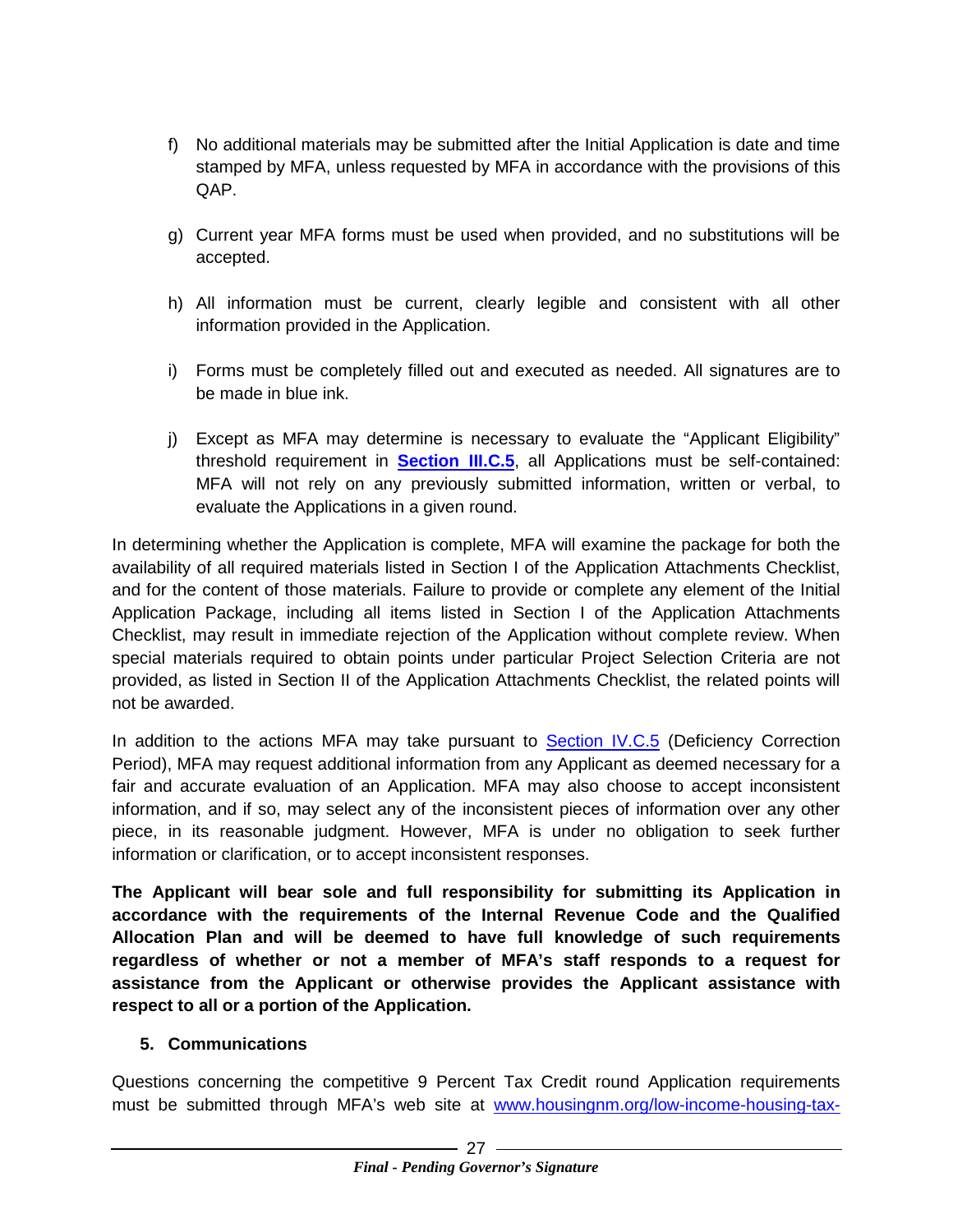[credits-lihtc-allocations.](http://www.housingnm.org/low-income-housing-tax-credits-lihtc-allocations) No questions will be accepted after 5:00 PM Mountain Standard Time, January 16, 2013. Answers will be posted to the website. It is the sole responsibility of Applicants to review the website for answers to questions.

A "Quiet Period" for each competitive round will begin at the time an Initial Application is submitted and end upon the announcement of the Tax Credit awards. During the Quiet Period, Applicants shall not contact MFA management and employees in regards to an Application under consideration unless expressly directed to do so by MFA staff. The purpose of the Quiet Period is to create a fair and consistent process for all Applicants in the competitive round. The Quiet Period only applies to Applications under consideration during the competitive round and not to any other Projects, Applications, or issues.

All communications regarding Projects which have received Tax Credit awards and Tax Exempt Bond Financed Projects should be directed to:

Dan Foster Housing Tax Credit Program Manager (505) 767-2273 dfoster@housingnm.org

#### <span id="page-30-1"></span><span id="page-30-0"></span>**B. MFA FEES AND DIRECT COSTS**

All fees are non-refundable. They are due at the times and in the amounts shown below and they apply to both allocated and non-allocated Tax Credits. Fees may be delivered in the form of personal or business checks, money orders or cashier's checks. Any check returned for insufficient funds will result in rejection of the Application, cancellation of the Reservation, or other actions available to MFA. Exceptions may be granted at MFA's sole discretion, and fees may be adjusted annually, as determined by MFA in its sole discretion.

**Application Fee** (For Initial and Supplemental Requests)

- Due at submission of Tax Credit Initial Application
- \$500 for nonprofit or government entity Applicant; \$1,000 for a for-profit Applicant

#### **Market Study Deposit**

- Due at submission of Tax Credit Initial Application
- \$5,500 deposit to cover cost of commissioned market study. If the market study costs more than the deposit, the difference will be billed. If the cost is less, the difference will be refunded.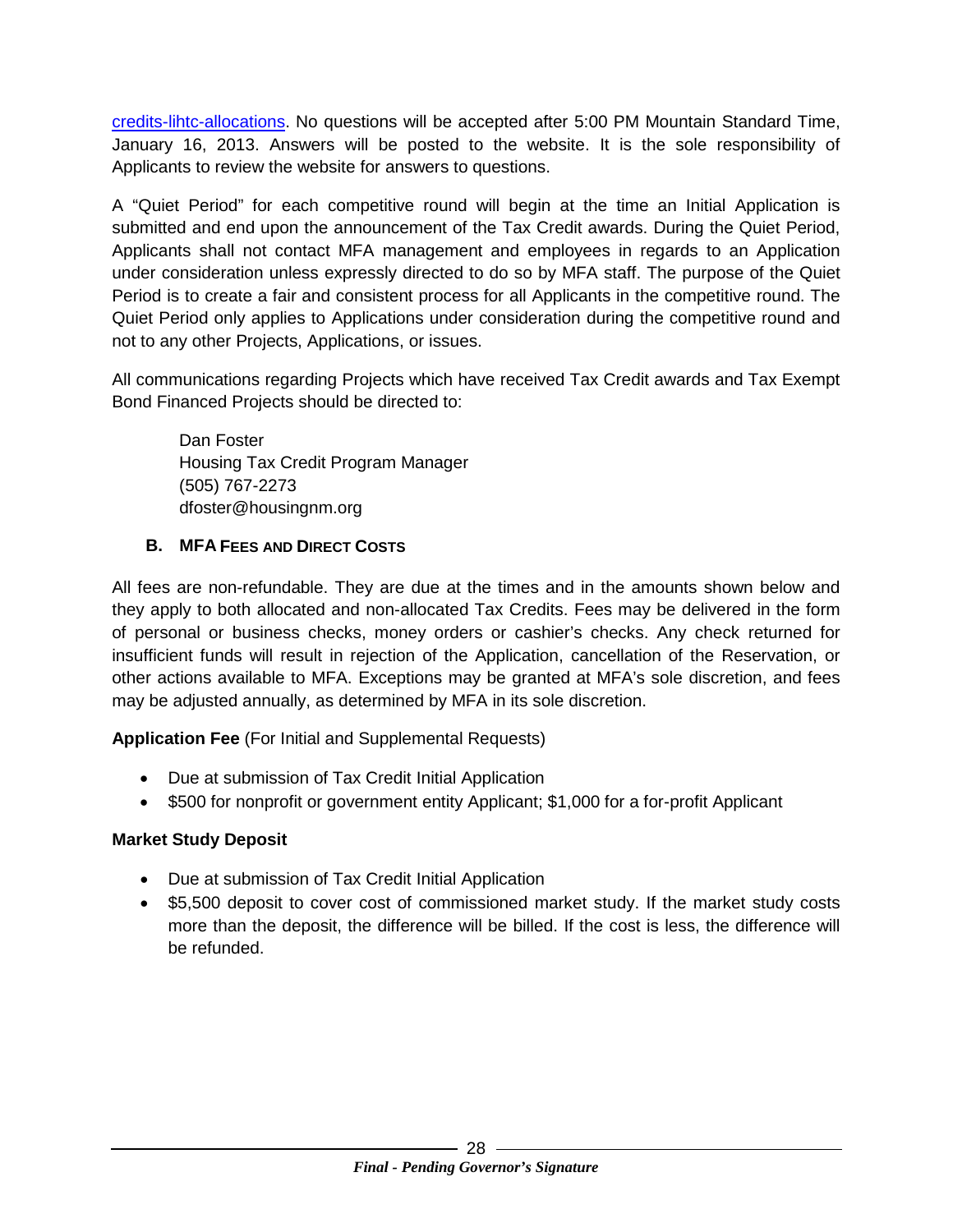#### **Processing Fee**

#### Projects receiving a Reservation of 9 Percent Tax Credits

- Due at Execution of Reservation Contract
- 7.5 percent of the MFA-determined Tax Credit Allocation amount rounded down to the nearest dollar

Projects Financed with Tax Exempt Bonds

- Due Prior to Delivery of Letter of Determination
- 3.5 percent of the MFA-determined annual Tax Credit amount rounded down to the nearest dollar
- If the actual Tax Credit amount is greater at Final Allocation than when the Letter of Determination was delivered, the Applicant must pay an additional Processing Fee of 3.5 percent of the increase in the Tax Credit amount.

#### **Monitoring and Compliance Fees**

- Due annually by January 31st for each year of the Extended Use Period. The monitoring and compliance fee for the entire 15-year Compliance Period may be paid in a lump sum at time of Final Allocation Application
- 2013 \$45/Set Aside Unit/Per Year

#### **Appeal Fee**

- Due at submission of appeal.
- No appeal will be entertained in advance of appeal fee payment.
- \$5,000

**Subsidy Layering Review, Request for Increase in Tax Credits, Request for Changes to a Project, and/or Requests for Document Corrections** (when not a result of an administrative error by MFA, including when changes or alternate forms are proposed by an Applicant in lieu of MFA standard forms)

- Due at submission of review/correction request.
- \$500

#### **Extension Fee**

- Due at submission of request to extend deadline of any documents required under Subsequent Project Requirements and/or with submission of late or missing documents required under Subsequent Project Requirements.
- \$500 per week

#### **Direct Cost of Market Study**

• Any amount in excess of the \$5,500 deposit is due within ten calendar days of billing by MFA. The cost of the study will be determined by a competitive bid process.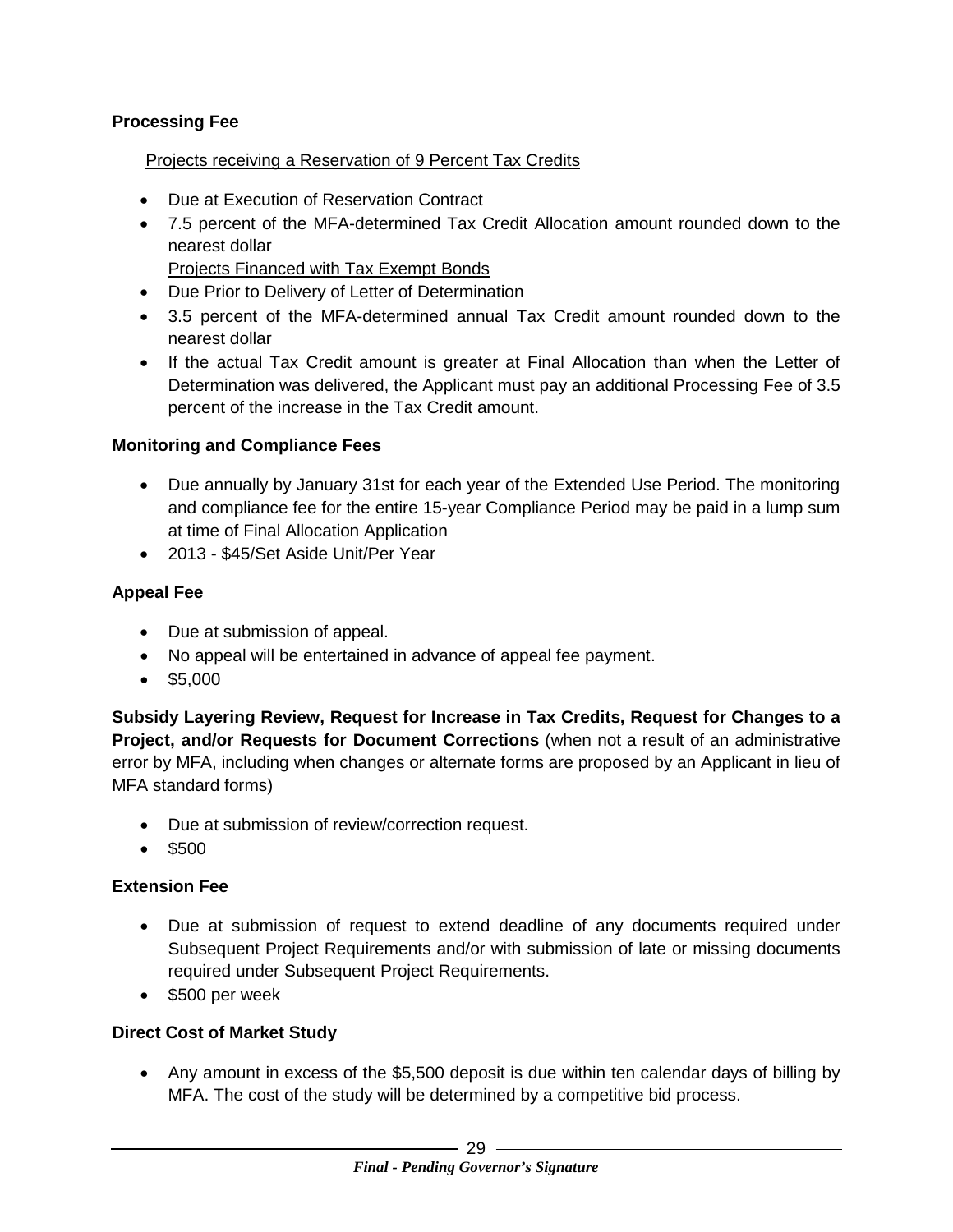#### <span id="page-32-0"></span>**C. STAFF ANALYSIS AND APPLICATION PROCESSING**

- 1. **Threshold Review**. Following the Application Deadline, MFA will undertake a Threshold Review to determine whether the Initial Application meets the Minimum Project Threshold Requirements shown in **[Section III.C](#page-12-2)**. If the Initial Application fails the Threshold Review because it does not achieve the Minimum Score, it may be retained until MFA determines whether all Tax Credits can be allocated to higher scoring Projects. If the Initial Application fails to meet Site Control, Zoning, and Fee requirements, the Applicant will be given an opportunity to correct the deficiency in accordance with **[Section IV.C.5](#page-33-0)** and if not corrected in the time period allowed, the Application will be rejected. The Applicant Eligibility and Financial Feasibility threshold requirements are not correctable, and Applications that fail to meet these requirements will be rejected.
- <span id="page-32-1"></span>2. **Cost Limits**. Total Development Costs for various types of Projects may not exceed the following:
	- a) **New Construction and Adaptive Reuse Projects**. The Total Development Cost per Unit must not exceed 130 percent of the weighted average Total Development Cost per Unit for all New Construction and Adaptive Reuse Projects submitted in the same round.
	- b) **Acquisition/Rehabilitation Projects**. The Total Development Cost must not exceed 100 percent of the weighted average Total Development Cost per Unit for all New Construction and Adaptive Reuse Projects submitted in the same round.
	- c) **Tax Exempt Bond Financed Projects**. Total Development Cost must not exceed the limits established for new construction, Adaptive Reuse or Acquisition/Rehabilitation Projects, as appropriate, submitted in the most recent allocation round.
	- d) **Projects Serving Households with Special Needs and Senior Households** (see definitions in Glossary). Developments having at least 10 percent of their gross square footage devoted to common areas for social and recreational use may not exceed 150 percent of the weighted average Total Development Cost per Unit for New Construction and Adaptive Reuse Projects, or 115 percent of the limit established for Acquisition/Rehabilitation Projects (as defined above.)
	- e) **Rehabilitation, New Construction, and Adaptive Reuse Projects**. For Projects that involve rehabilitation of existing units, the construction of new units, and/or the Adaptive Reuse of an existing building, the costs related to each will be evaluated separately for comparison to the limits established in Sections IV.C.2.a) and b) above.

See the Glossary **[Section XI](#page-57-0)** for the definition of the terms "Unit" and "Total Development Cost" as they apply to the cost limit calculations in this section. Costs that exceed these limits will be excluded when calculating the Tax Credit amount. These limits are binding through Final Allocations.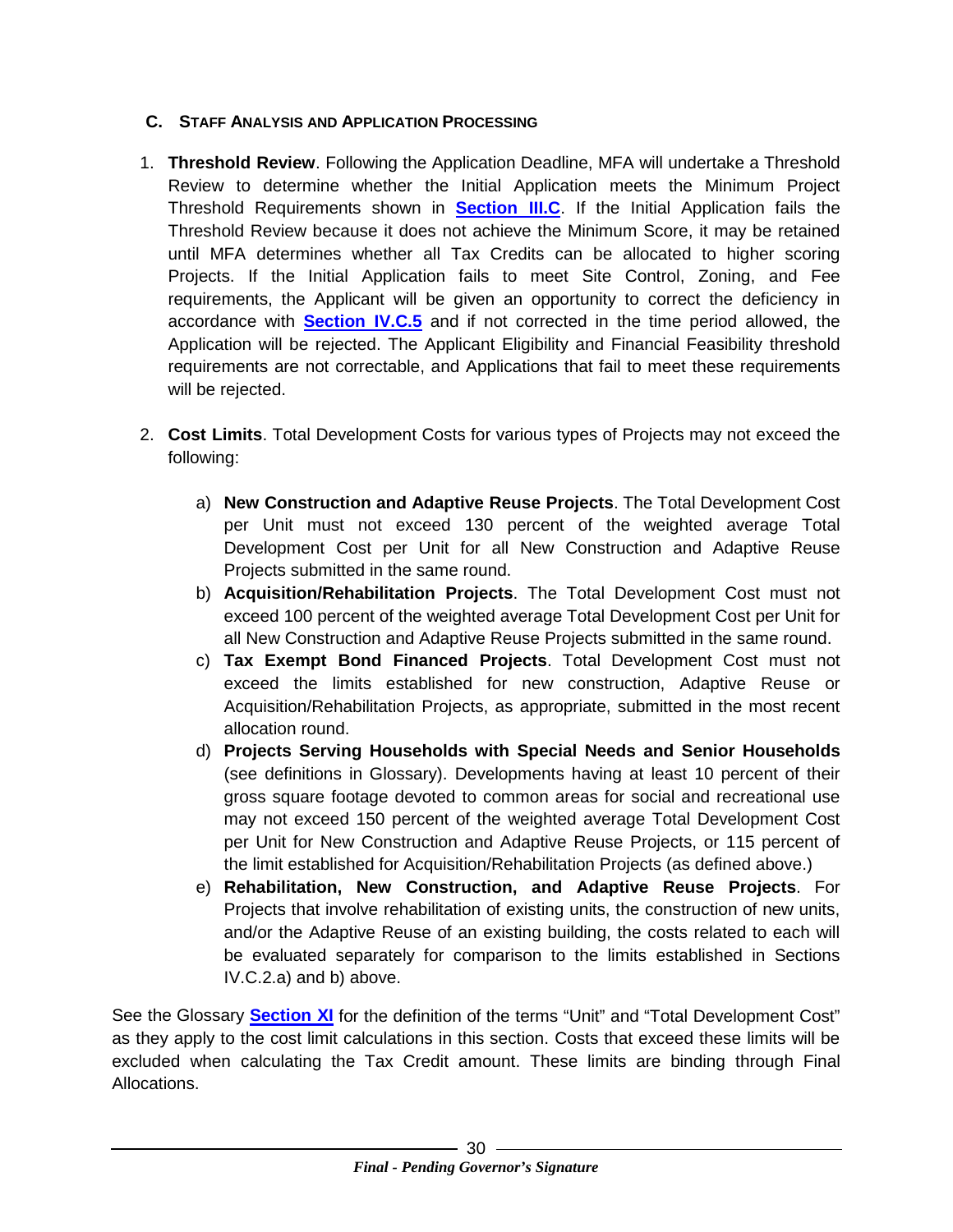- <span id="page-33-1"></span>3. **Local Notice**. The Chief Executive Officer of the local jurisdiction where the Project is located will receive a Local Notice from MFA stating that an Application has been received. The Local Jurisdiction and the Chief Executive Officer are to be identified by the Applicant in the Application form. The jurisdiction may be a municipality, town, county or tribal government. Such notification will be issued for all Applications no more than ten (10) business days after MFA's Application Deadline and the recipient will have thirty (30) calendar days to respond. If MFA receives a response to this notice that MFA deems in its sole discretion to be negative with respect to the Project, the Application may be rejected with no further review regardless of its scoring or Threshold Review results. No response will be interpreted by MFA as approval of the Project by the local jurisdiction.
- 4. **Site Visits**. On completion of the Threshold Review, MFA will visit the proposed sites for the highest ranking Projects. Sites considered by MFA in its reasonable judgment to be inappropriate due to current or foreseeable adverse health, safety, welfare, or marketability risks may be cause for rejection of any Application, regardless of Threshold Review or scoring results.
- <span id="page-33-0"></span>5. **Deficiency Correction Period**. MFA may provide a Deficiency Correction Period immediately after the Threshold Review. This period is intended only to: (1) correct Threshold items that are identified as correctable in **[Section III.C](#page-12-2)**, (2) address Complete Application items, (3) clarify ambiguous information, (4) complete forms, or (5) make minor corrections to the Application. If the Deficiency Correction Period is used, MFA will provide notice to Applicants having such shortcomings in their Applications via email and U.S. mail. Applicants will have five (5) business days after the date of the email notice to correct deficiencies. All materials must be submitted no later than 5:00 PM Mountain Standard Time on the fifth business day, following "Form of Submission" requirements shown in **[Section IV.A.3](#page-28-1)** above. Certain types of deficiencies cannot be corrected during the Deficiency Correction Period, including an Applicant's failure to provide materials or to provide materials in the required form, as well as other deficiencies that MFA determines in its reasonable judgment may not be correctable. Furthermore, the Deficiency Correction Period may not be used by the Applicant to alter the original structure of the Project. This prohibition includes, but is not limited to, all changes listed in **[Section IV.H](#page-46-2)**. If the information requested by MFA is not submitted within the timeframe provided, or is submitted but remains deficient, the Application may be rejected without any further review.
- 6. **Local Jurisdiction Support**. Allocations will be limited to Applications which include a local support letter, and which do not produce negative responses to MFA's Local Notice described in **[Section IV.C.3](#page-33-1)**. The local support letter to be delivered under this requirement must 1) refer to the specific Project location proposed in the Application, 2) identify the nature of the development as affordable housing, 3) have a date no more than ninety (90) days prior to the Application Deadline, 4) be signed by the Chief Executive Officer or the Chief Administrative Officer of the jurisdiction in which the site is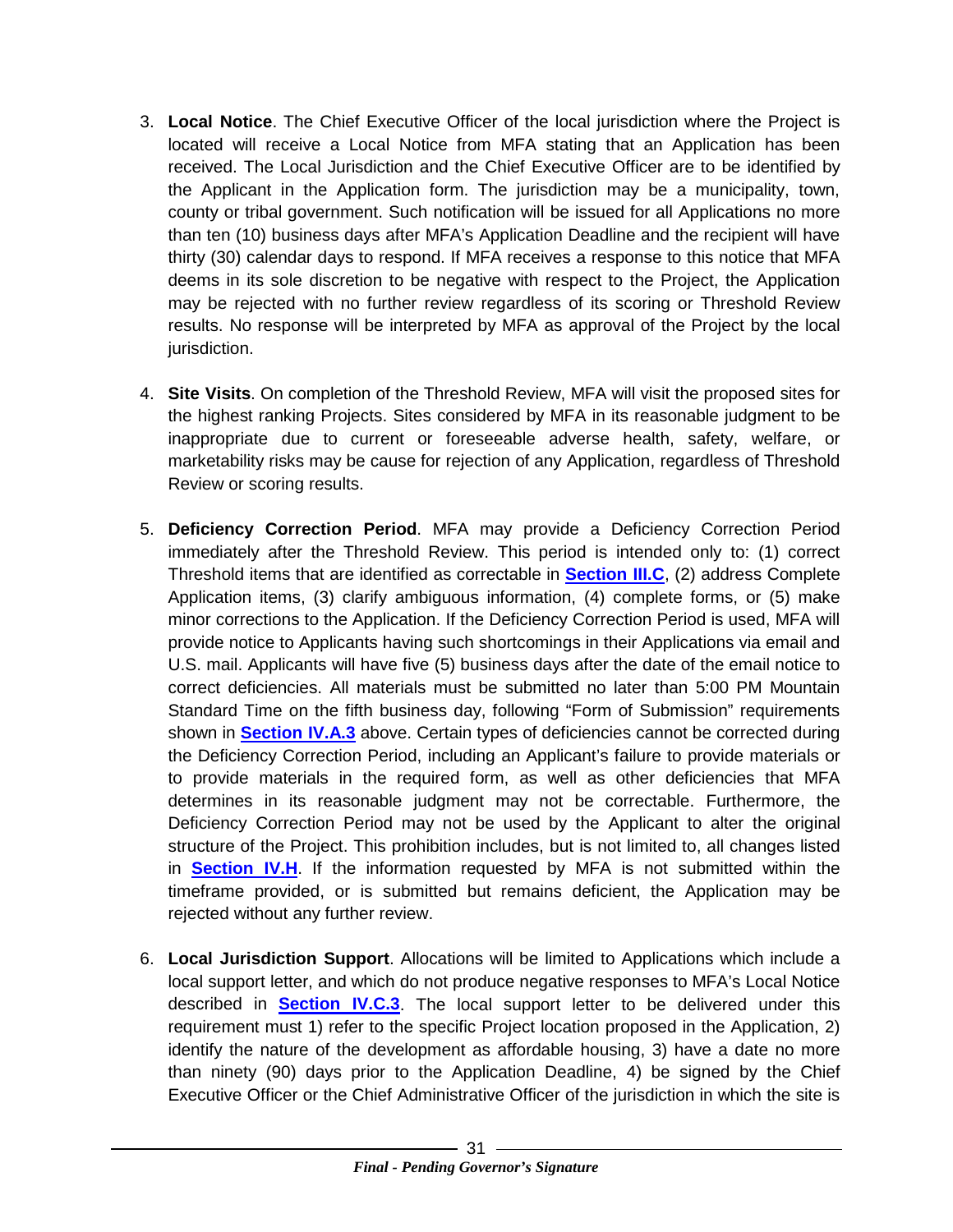located, and 5) be conditional only on standard zoning and local regulatory process approvals. Signatures by designees of these officials will not be accepted.

- 7. **Supplemental Information Submission**. If at any point during the processing of an Application, staff determines that supplementary information is needed to complete its review, the Applicant will be notified in writing and will have five (5) business days after the date of MFA's notice to deliver a written response. This provision does not apply to incomplete Applications, which may be rejected during the Threshold Review or subject to the Deficiency Correction Period Process.
- 8. **Design Review**. All Projects will be subject to a design review by MFA to determine compliance with MFA Mandatory Design Standards. For rehabilitation and Adaptive Reuse Projects, a Capital Needs Assessment will be required subsequent to the Initial Application (prior to the issuance of the Letter of Determination for Tax Exempt Bond Finance Projects, and at Carryover Application for all other Projects) and this assessment may be reviewed by MFA for completeness and compliance with MFA Mandatory Design Standards. All plans and related design materials submitted as part of an Application must provide enough detail for MFA to determine compliance with the Mandatory Design Standards.
- 9. **Design Competition**. MFA may hold a design competition for each allocation round. Participation in the competition is optional, but Projects selected by a panel chosen by MFA will receive additional points in the scoring process. The additional materials required are shown in the Attachments Checklist, and the choice to participate must be noted in the Application. Winners of the Design Competition may be publicly announced by MFA, and participation in the Design Competition constitutes Applicant's concurrence to such publicity.
- 10. **Market Study**. For all Projects passing the Threshold Review in an allocation round and all Tax Exempt Bond Financed Projects, MFA may commission a standardized market study by outside professionals chosen pursuant to the requirements of MFA's procurement policy and having no financial interest in any of the Projects. A deposit of \$5,500 is required with each Application. Any additional cost of these studies will be charged to the Applicant, and failure to pay any additional costs within 10 calendar days of the billing will result in rejection of the Application. A refund of the difference between the deposit and the cost of the study will be made to Applicants if the cost is less than the deposit.
- <span id="page-34-0"></span>11. **Other Project Compliance**. All Principals (See Glossary), related entities, and affiliates must be in compliance with respect to all other federally subsidized housing or Tax Credit Projects that they own or operate throughout the country. Applicants shall submit a complete list of all Projects in which the Applicant has an interest. Each Applicant shall also submit an affidavit certifying the Applicant is not in default with respect to any material compliance matter for any such property or shall state what defaults exist and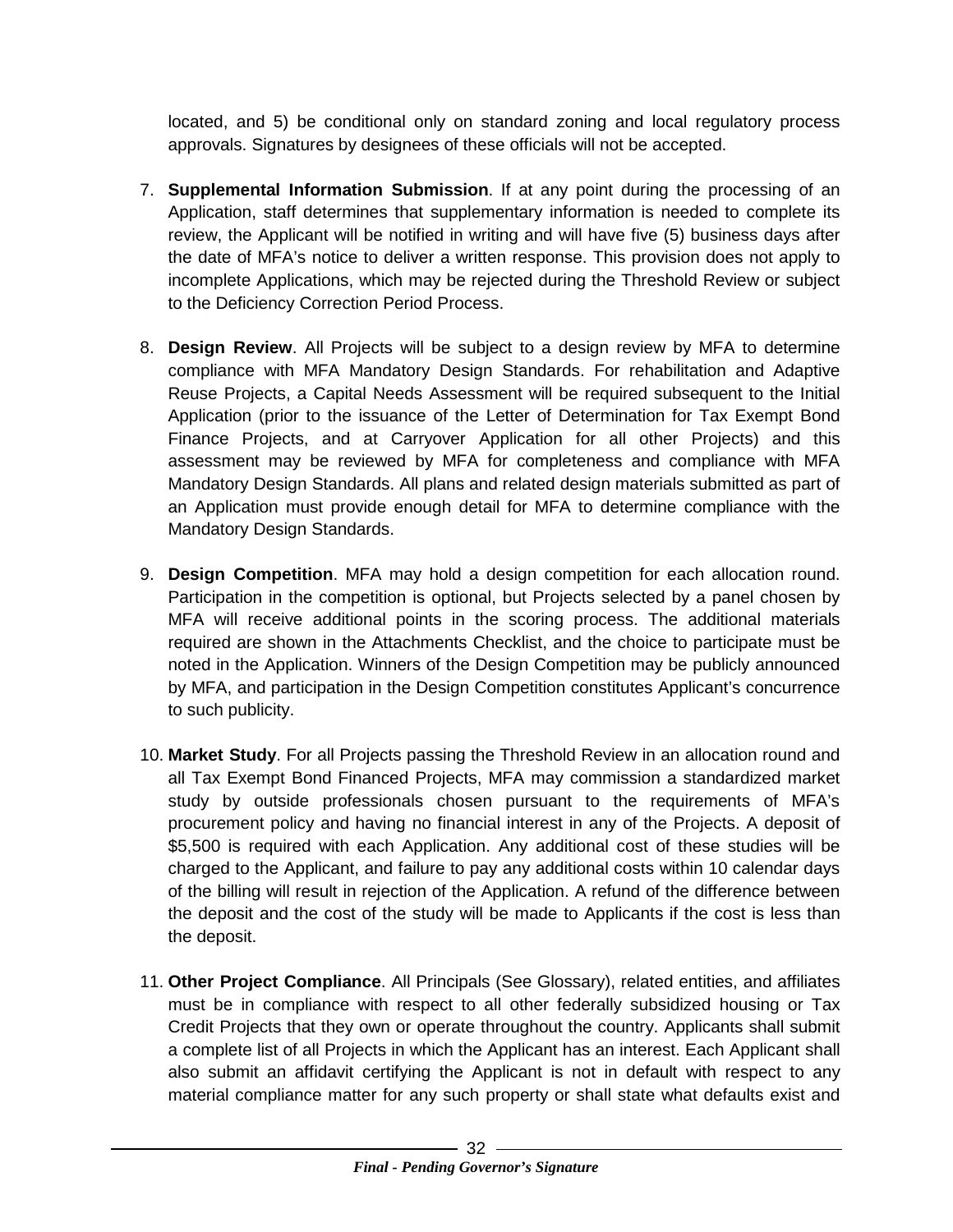what corrective action the Applicant is taking. If MFA determines either through information provided by an Applicant or through MFA's investigation that any federally subsidized housing or Tax Credit Projects in which any Principal has an interest is in default of any material compliance matter, MFA may reject the Application. This determination of default in regards to any Principal may concern, but is not limited to, progress made with previous Tax Credit reservations, including timely delivery of required documents and meeting all required deadlines; development compliance; and payment of monitoring fees.

12. **Development Team Review**. Staff will review the qualifications of each development team member to determine capacity to perform in the role proposed. Considerations may include related experience, financial capacity, performance history, references, management and staff, among others. An Application may be rejected or substitutions requested if the Development Team or any member thereof is unsuitable as determined by MFA.

#### <span id="page-35-1"></span><span id="page-35-0"></span>**D. FEASIBILITY ANALYSIS AND FINANCIAL CONSIDERATIONS**

All Projects successfully completing the Threshold Review and ranking among the highest scoring Projects for which Annual Credit Ceiling is available in a given year, as well as Tax Exempt Bond Financed Projects which pass Threshold Review, will undergo financial analysis by MFA staff to determine whether the Projects are financially feasible. Such determinations will rely on both the financial data submitted by the Applicant and on staff judgments with respect to feasibility matters. Projects that do not appear financially feasible in MFA's judgment may be rejected without further processing. Although Financing Commitments will not be required at Initial Application, all sources must be clearly identified and their terms specified. Financing Commitments will be required as a "Subsequent Requirement" after the initial Reservations are made.

Initial Applications for 9 Percent Tax Credits must include a letter of interest from a Tax Credit syndicator or direct investor stating the terms and pricing for the purchase of Tax Credits allocated to the Project. In addition, all Projects will be underwritten using the more conservative of the standards indicated in this QAP, those published in an underwriting supplement to be published by MFA at least one month prior to the Application Deadline, the terms listed in any Financing Commitment or letter of interest, or, in cases where one is available, the Project's market study. Project 15-year proforma cash flow projections must include an operating expense inflation factor of at least 3 percent, a rental income inflation factor of no more than 2 percent, and a vacancy factor of at least 7 percent for all occupancy related income.

1. **Development Costs**. Development Costs will be evaluated against industry cost standards and the average costs of competing Projects. In the case of rehabilitation Projects and Adaptive Reuse Projects an appraisal and Capital Needs Assessment of the existing Project will be required (prior to the issuance of the Letter of Determination for Tax Exempt Bond Finance Projects, and at the time of the Carryover Application for all other Projects), and used by MFA to evaluate Development Costs. The acquisition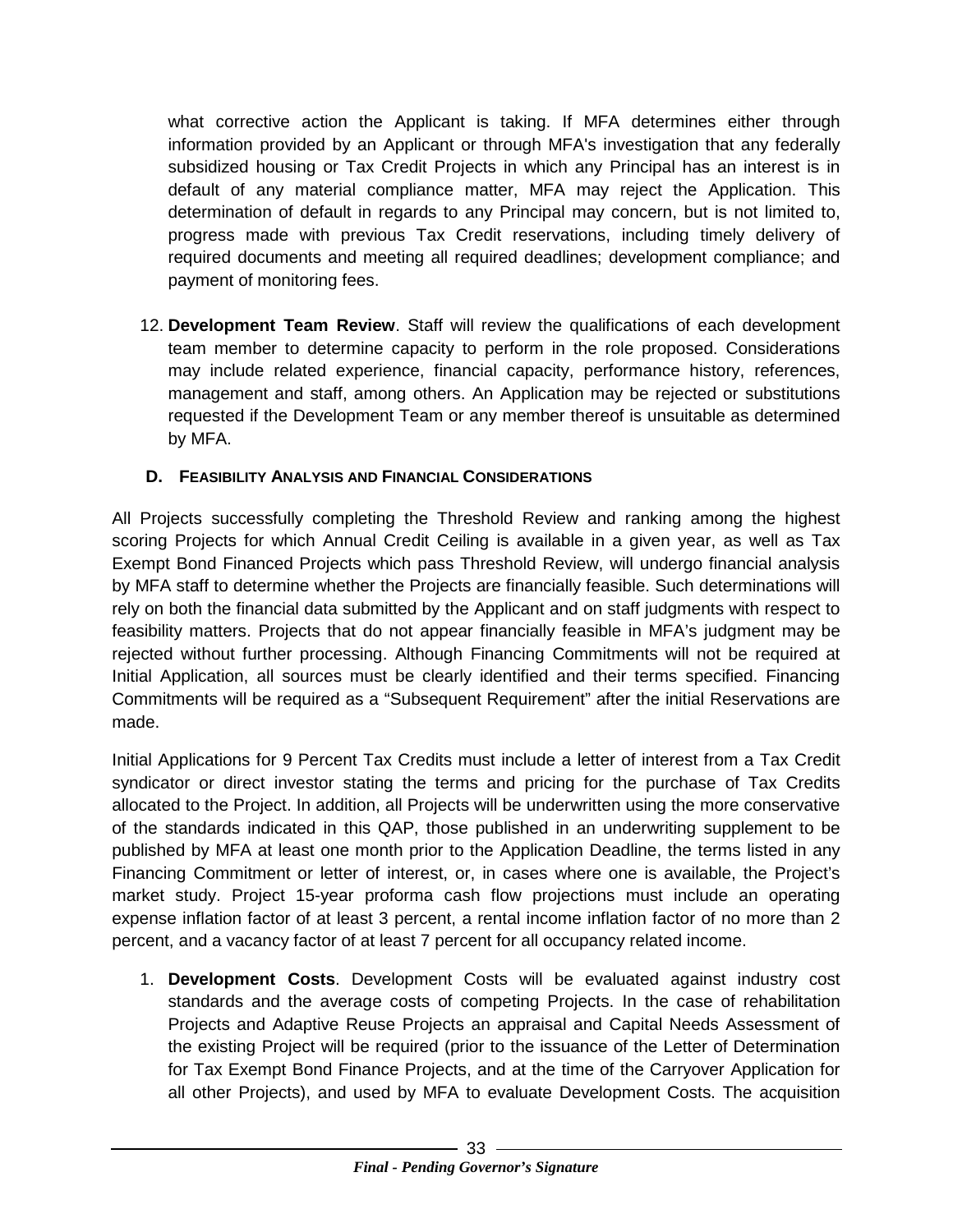cost on which Tax Credits are calculated, for rehabilitation Projects, will be held to the lesser of sale price or appraised value. Applicants submitting costs exceeding these cost standards or submitting costs substantially below costs typical in the marketplace must provide information acceptable to MFA, justifying such costs. Projects with excessive costs will be subject to adjustments to the amount of Tax Credits requested.

<span id="page-36-1"></span>2. **Developer and Other Fees**. Fees are limited to the following standards:

#### **a) Builder's Profit, Overhead and General Requirements**

Builder's profit may not exceed 6 percent of Construction Costs, builder's overhead may not exceed 2 percent of Construction Costs, and general requirements may not exceed 6 percent of Construction Costs. For purposes of these calculations, see definition of Construction Costs in the Glossary.

#### <span id="page-36-0"></span>**b) Developer's Fee**

This fee may not exceed 15 percent of Total Development Cost for Projects of 30 or fewer Units; 14 percent for Projects of 31 to 60 Units; 13 percent for Projects of 61 to 74 Units; 12 percent for Projects of 75 to 99 Units; and 10 percent for Projects of 100 or more Units. This fee includes all consulting costs. Any reserve, excluding the MFA required Project Reserve (see below), may be considered as part of the developer fee, if it is not held for the benefit of the Project for a minimum of 10 years. Where an Identity of Interest exists between the Developer and the builder, the abovementioned fee may be further reduced if MFA, in its discretion, determines the fee to be excessive. For purposes of these calculations, Total Development Cost is adjusted to exclude Developer's fees, consultant fees, and all reserves. If an Identity of Interest exists between a seller and a Principal, the above-mentioned fees may be further reduced at MFA's discretion, and as described in **[Section III.H](#page-27-4)** for Projects previously subsidized with Credits.

Exceptions to these rules governing Developer and other fees may be granted in MFA's sole discretion. Although the same standards will apply for Projects subject to Subsidy Layering Review, such Projects will require Board approval for Subsidy Layering purposes whenever they exceed the federally defined "Ceiling Standard" limits, and only five such excess fee amounts can be approved in any given year.

Increases in Project costs subsequent to the Application Deadline may not result in an increase in any of the fees calculated above for Tax Credit Allocation purposes. These fees may be held to the same dollar amount as approved by MFA during the initial underwriting of the Project. Any changes in the amount of fees through the course of development will require prior approval of MFA and must be justified by a change in scope of the Project. Any change in the scope of the Project that results in increased fees for which an exception is being requested constitutes a change to that Project.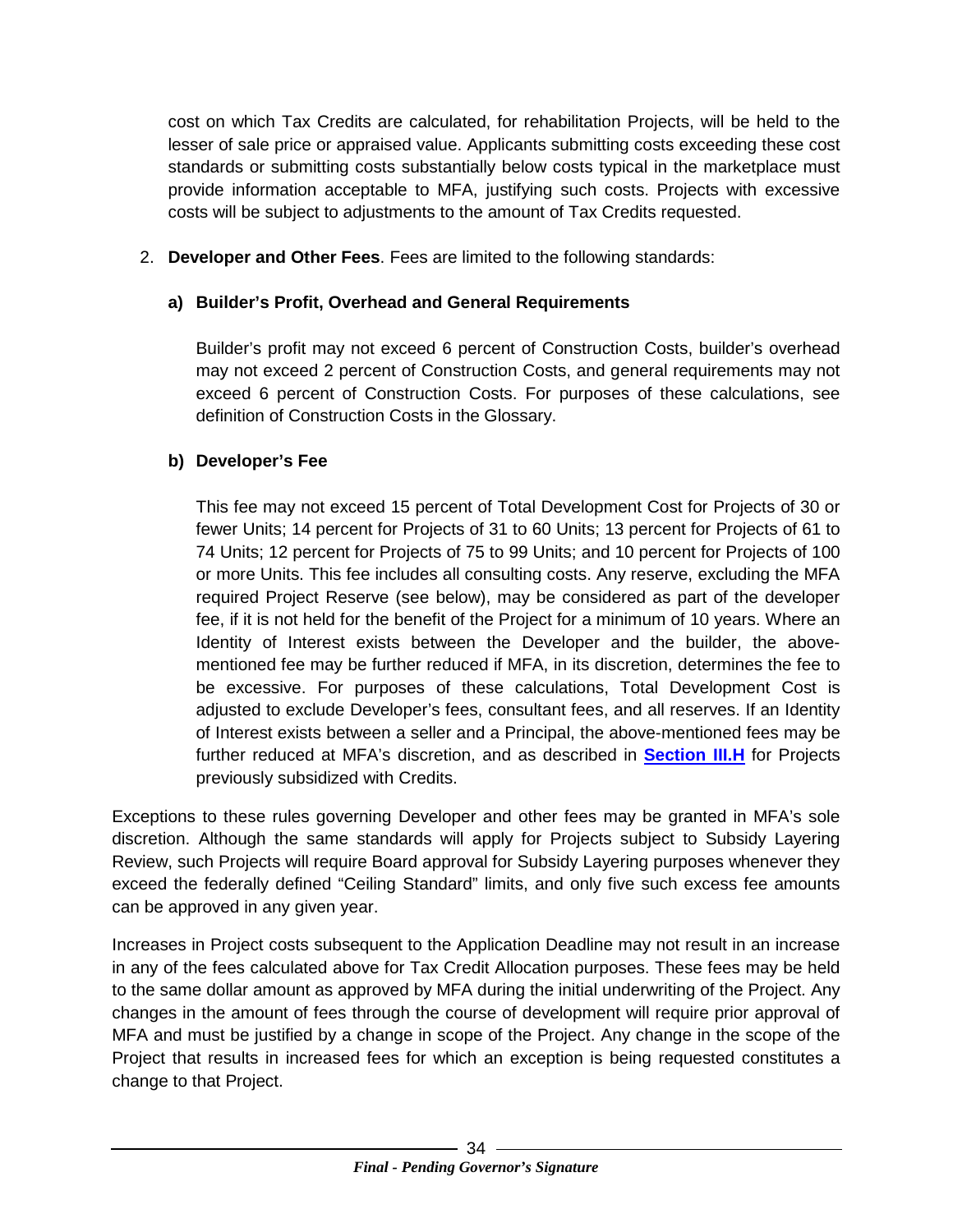- 3. **Reserves (Escrows) Included In Development Costs**. The development budget must include an operating reserve equal to a minimum of four months of projected operating expenses, debt service payments, and replacement reserve payments. Larger operating reserves may be required for Projects which show a declining debt coverage ratio in 15 year cash flow projections, have rental assistance contracts included in their income projections, or have other factors that MFA determines in its discretion to warrant larger reserves. Replacement reserve levels must be shown in the operating budget at the minimum of \$250 per unit per year for Senior Housing (new construction Projects only) and \$300 per unit per year for all other new construction and rehabilitation and Adaptive Reuse Projects. Project reserves of any kind in the development budget will not be included in MFA's calculation of Eligible Basis for Tax Credit purposes.
- 4. **Operating Expenses and Replacement Reserves**. MFA will review the projected operating expenses, replacement reserves and loan terms and may, in its determination of economic feasibility, make adjustments based upon industry standards, its own underwriting parameters, the Capital Needs Assessment, or facts obtained from other appropriate sources. Applicants are urged to carefully review operating cost proformas. Applicants must include real estate taxes in their operating expenses, unless evidence of a perpetual real estate tax waiver (throughout the term of permanent financing) is submitted with the Application.
- 5. **Debt Service Coverage and Subordinate Debt**. Applicants who are proposing subordinate debt must include the terms of the loan, and proformas must reflect the ability to repay the senior and subordinate debt with an aggregate minimum debt service ratio of 1.20. Projects that have debt service ratios higher than 1.40 may receive smaller Tax Credit awards, smaller subsidized loans, or higher loan rates than requested in the application. MFA will consider total annual cash flow as well as debt service ratio when making this determination. MFA will generally not consider the repayment of deferred developer fee when underwriting for feasibility but may consider a Project infeasible if the deferred fee represents a financial burden to the Project.
- 6. **Unit Distributions**. For Projects with more than one income and rent tier, all unit types must be distributed proportionately among each of the multiple tiers. That is, if 30 percent of the units are to be Set Aside for tenants earning no more than 50 percent of median income, then the units used for this income group must include 30 percent of all one-bedroom units, 30 percent of all two-bedroom units, etc. This also applies to market rate units in the Project. This is intended to prevent allocation of all of the high rent units to the higher income groups, thereby maximizing income while potentially violating the intent of fair housing law.

Although the Federal Tax Credit regulation allows tenant rents plus federal rent subsidies in excess of the Tax Credit Ceiling Rents as long as the tenant pays no more than 30 percent of household income toward rent, the practice is prohibited by MFA except in Projects with projectbased subsidies where the program that governs the project-based subsidies allows rents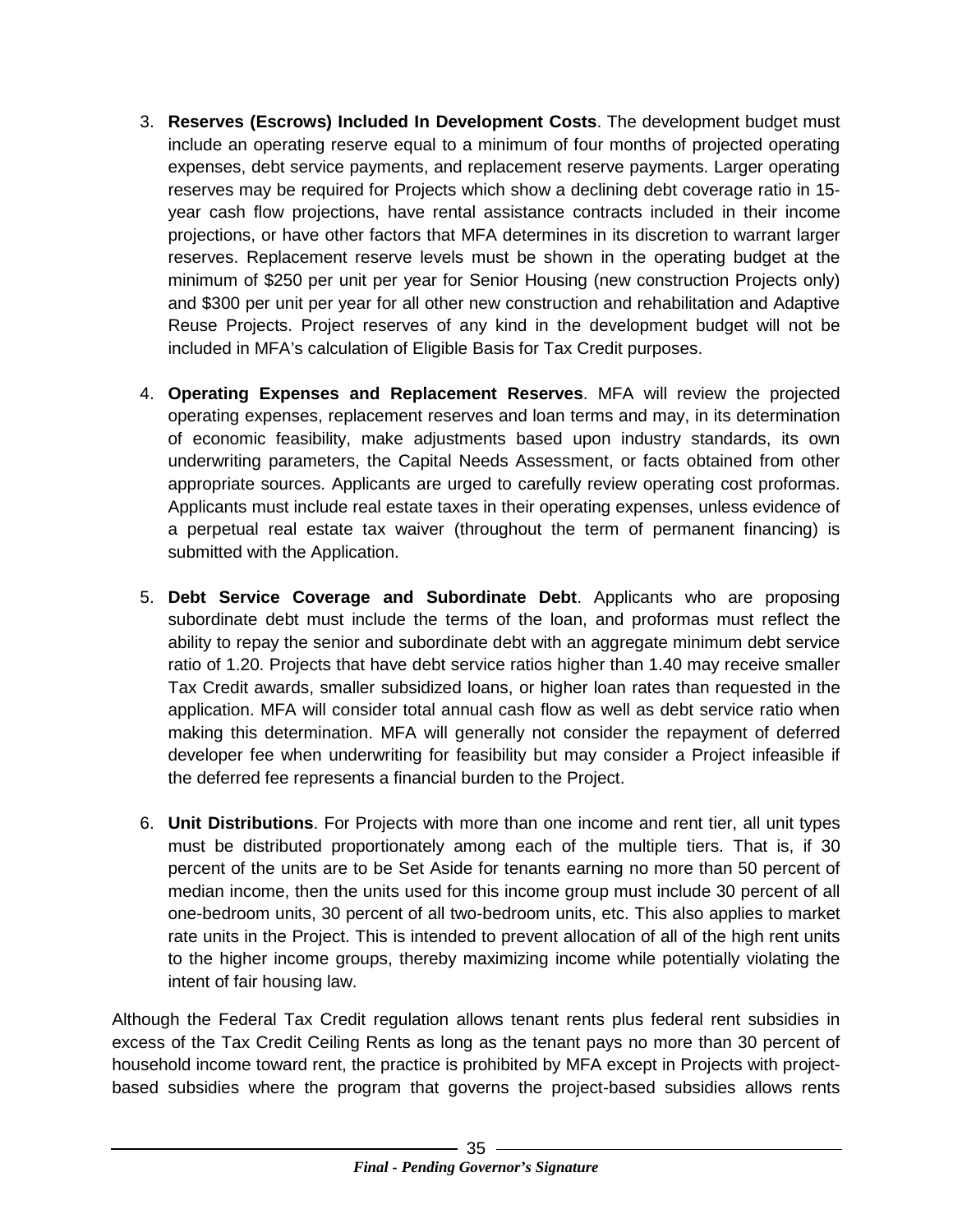above Tax Credit Ceiling Rents. More detail regarding rental assistance payments and qualifying tenants can be found in the MFA Tax Credit Monitoring and Compliance Plan, which is issued under a separate cover and summarized in **[Section X](#page-52-0)**.

#### <span id="page-38-1"></span><span id="page-38-0"></span>**E. CREDIT CALCULATION METHOD**

- 1. **Tax Credit Calculations**. During each evaluation, MFA will determine the amount of Tax Credits to be reserved, committed, or allocated by considering factors specific to each Project including, but not limited to, the following:
	- a) Development Costs;
	- b) Funding sources available to the Project for construction and permanent financing:
		- i. First mortgage loans;
		- ii. Grants;
		- iii. Tax Credit proceeds;
		- iv. Owner equity; and
		- v. Subordinate debt.
	- c) Projected operating income and expenses, cash flow and tax benefits;
	- d) Maximum Tax Credit eligibility;
	- e) Debt service coverage ratio compared to lender requirements or commercial lending practices, as applicable;
	- f) Project reserves;
	- g) Developer fees and builder overhead and profit; and
	- h) Per Unit cost limits (**[Section IV.C.2](#page-32-1)**).
- <span id="page-38-2"></span>2. **Amount of Tax Credits for Reservation or Carryover Allocation**. To estimate the amount of the Tax Credit Allocation for a Project at Initial Application or at Carryover, MFA will use the prior twelve months average Applicable Credit Percentage, plus 25 basis points, of the Qualified Basis, as adjusted by MFA, or the amount needed to fill the financing gap. The procedure to determine the amount to fill the financing gap is outlined in 3 below.
- <span id="page-38-3"></span>3. **Tax Credit Proceeds**. At the time of Initial Application, MFA will use the more conservative of the equity-pricing factor stated in the letter of interest from the tax credit syndicator or the equity-pricing factor listed in the underwriting supplement published by MFA for the current allocation round. The prior twelve months' average of Applicable Credit Percentage will be used along with the equity-pricing factor to estimate the Tax Credit Proceeds. At the time of the Carryover Allocation, the Project Owner must deliver a written letter of intent from a syndicator or equity provider that clearly states the equitypricing factor. That equity-pricing factor along with the prior twelve months average Applicable Credit Percentage will be used to estimate the Tax Credit proceeds for the Carryover Allocation. The equity-pricing factor to be used at Final Allocation will be the actual equity-pricing factor contained in the Project's syndication agreement, and the Applicable Credit Percentage will have been determined at either Carryover (or in the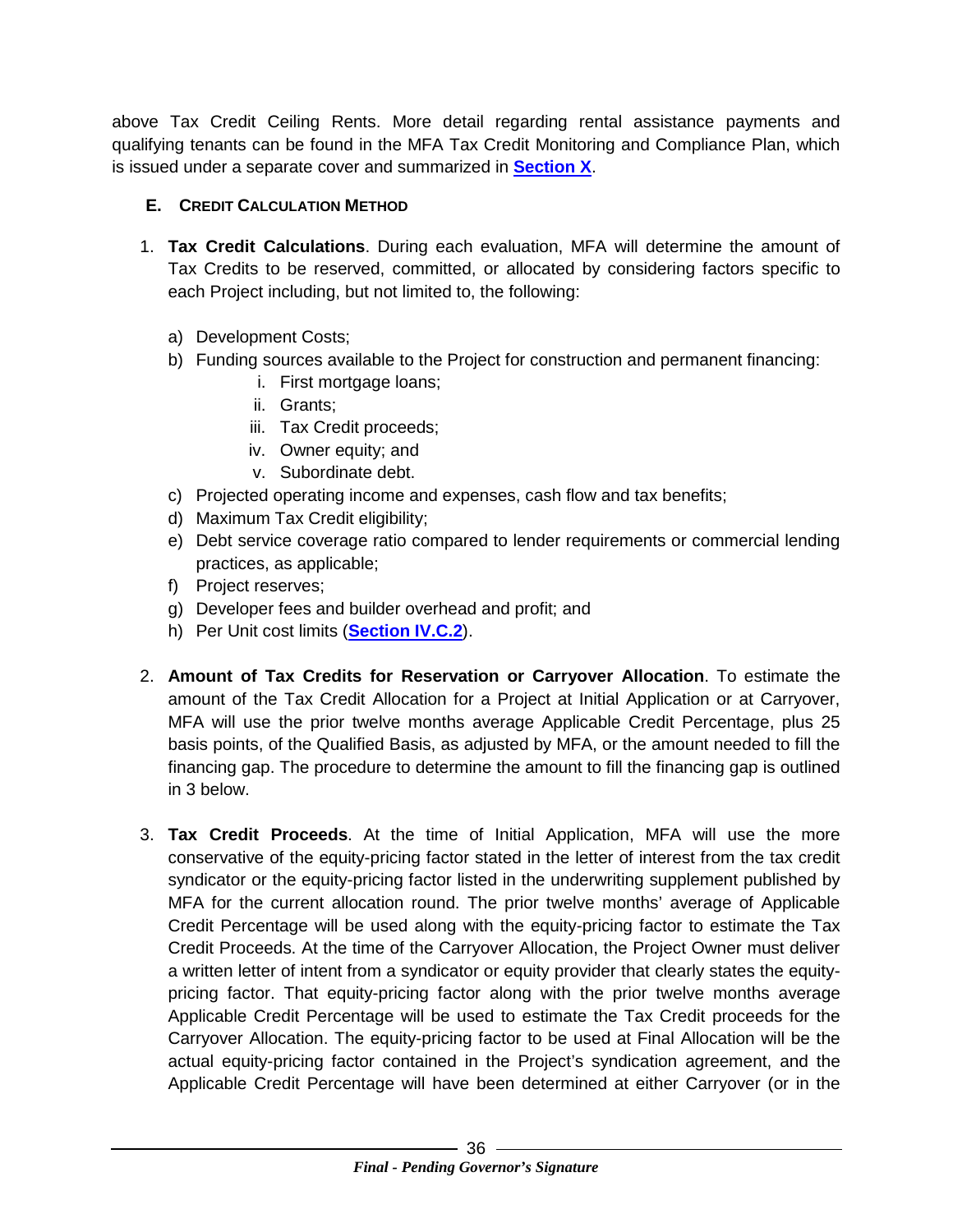case of Tax Exempt Bond Financed Projects, the month the tax–exempt obligations are issued) or Placed in Service date.

- 4. **Limitation on Tax Credit Awards to a single Project or Principal**. Subject to the exceptions contained herein, no Project shall receive a Tax Credit Reservation in excess of \$1,150,000 and no single Principal or related entities will receive more than two Tax Credit Reservations in any given competitive round. Projects to be located on adjacent sites proposed by the same Applicant in the same allocation round will be treated as a single Project with respect to the per Project limit stated above.
- 5. **Other Factors Limiting the Credit Reservation**. The amount of Credit reserved, committed and finally allocated to a Project will be the lesser of:
	- a) The maximum Tax Credit eligibility of the Project;

Maximum Tax Credit eligibility is the maximum amount of Tax Credit justified by a Project's Qualified Basis, as adjusted by MFA, and taking into consideration any increase in Eligible Basis approved by MFA and the Applicable Credit Percentage as described in **[Section IV.E.2](#page-38-2)** above, or the Applicable Credit Percentage that was locked-in at Carryover (or in the case of Tax Exempt Bond Finance Projects, the month the tax–exempt obligations are issued) or was in effect when the building was Placed in Service; or

The amount requested in the Application; or

The amount necessary to fill the funding gap.

- b) The funding gap is the difference between Total Development Cost (exclusive of syndication related costs) and all available funding sources, including HOME funds awarded in conjunction with the Tax Credit allocations, excluding anticipated Tax Credit proceeds. The terms of all proposed sources must be within reasonable industry norms and financing for the Project has to be maximized when evaluating rate, term, debt service coverage, loan-to-value, etc. The maximum Tax Credit amount allowed based on the funding gap will be determined by the MFA limits stated in **[Section IV.E.3](#page-38-3)** above.
- 6. **Increased Basis for High Cost Areas**. Additional Eligible Basis (up to 30 percent of the initial calculation) will be considered for Projects located in HUD-designated "Difficult Development Areas" (DDA) and "Qualified Census Tracts" (QCT) if deemed necessary for viability of the Project by MFA. Applicants requesting such increases must deliver evidence in the Initial Application Package that the Project is located in a DDA or QCT. Projects that are not financed with Tax Exempt Bonds which score at least 5 points under *Projects that Benefit the Environment*, and have Units set-aside for Seniors, Households with Children, or Households with Special Needs may also be determined to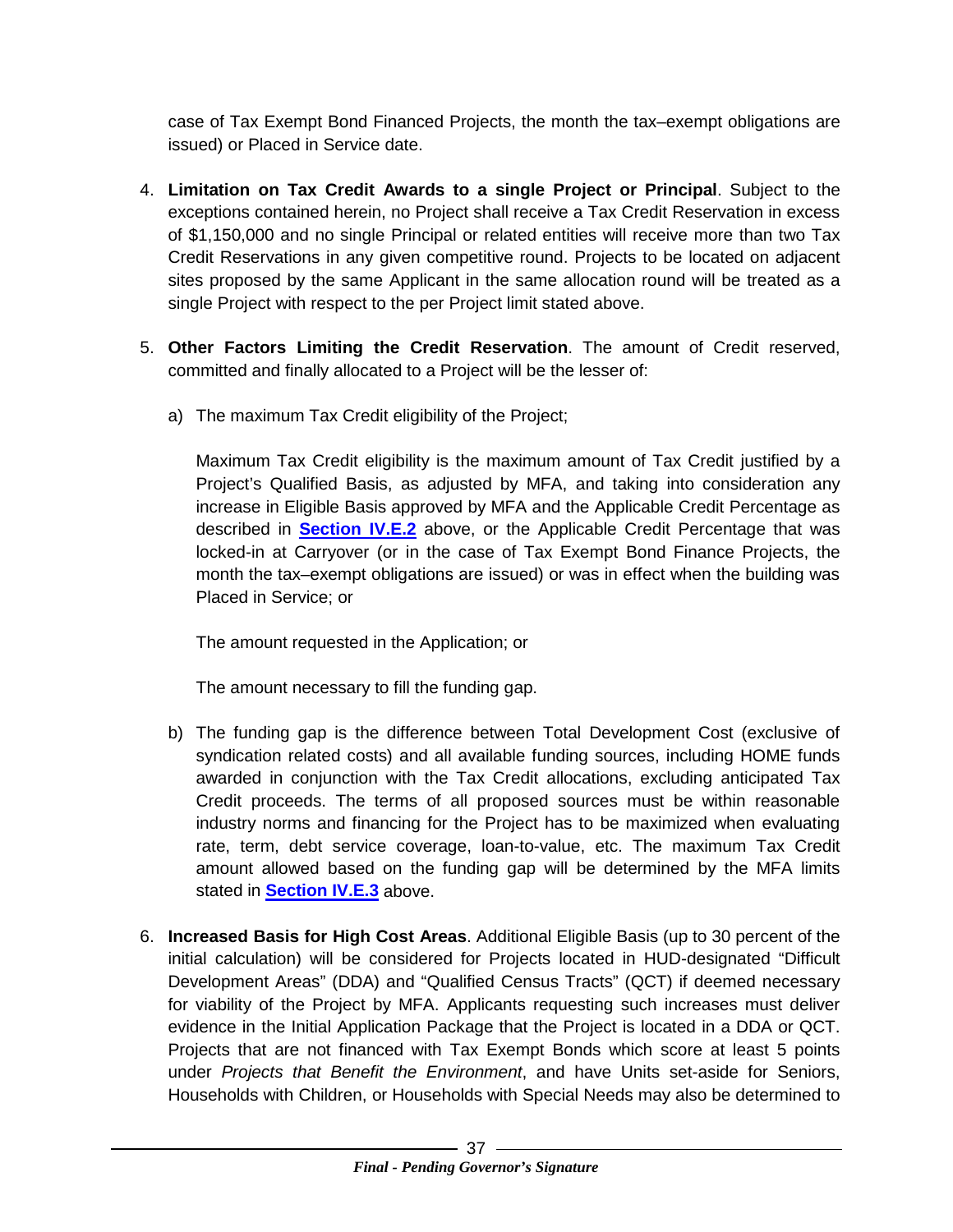be eligible for the basis increase (up to 30 percent) if deemed necessary for Project feasibility as determined by MFA. All areas of the state are eligible for this additional basis boost. The boost may not be applied to Projects financed by Tax Exempt Bonds unless located within a HUD-designated DDA or QCT.

- 7. **Adjustments to Credit Allocations**. When actual Tax Credit proceeds are confirmed and final financial feasibility analysis is performed during review of Final Allocation Packages, there may be adjustments to the Tax Credit Allocation. Adjustments may also be made at Carryover when the 12-month average Applicable Credit Percentage has changed, and, for rehabilitation Projects, when the Capital Needs Assessment and appraisal are provided. If actual Project costs or funding sources differ substantially from the projections submitted in the Application, MFA may reduce the final Tax Credit Allocation or the Project Owner may establish Project reserves to offset the deficit if in MFA's reasonable judgment the Project has sufficient Tax Credit eligibility. The conditions for such reserve accounts will be determined by MFA on a case-by-case basis.
- 8. **Federally Required Subsequent Financial Analyses**. Federal regulations require that Housing Credit Agencies conduct evaluations at three specific times to determine the amount of applicable Tax Credits:
	- a) Upon receipt of an Application for Low Income Housing Tax Credit Reservation; and
	- b) Prior to granting a Tax Credit Allocation; and
	- c) No earlier than thirty (30) days prior to awarding the Tax Credit Certification, IRS Form 8609.

#### <span id="page-40-0"></span>**F. FINAL PROCESSING AND AWARDS**

<span id="page-40-1"></span>1. **Additional Considerations**. Applications meeting the requirements of the Threshold Review and Feasibility Analysis described above will be further evaluated and processed by MFA. In this step all remaining determinations will be made with respect to development team capability, design, readiness to proceed, and other factors in MFA's reasonable judgment to evaluate the Project's Application. Projects must meet MFA Mandatory Design Standards for Multifamily Housing available from MFA on the website. Debarment from HUD or other federal housing programs, bankruptcy, criminal indictments or convictions, poor performance on prior MFA or federally-financed Projects (for example, late payments within the 18 month period prior to the Application deadline, misuse of reserves and/or other Project funds, default, fair housing violations, noncompliance, or failure to meet development deadlines or documentation requirements) on the part of any proposed development team member or Project Owner or other Principal may result in rejection of an Application by MFA. In addition, MFA will consider a Principal's progress made with previous Tax Credit reservations, including timeliness in delivering required documents and fees, and meeting all required deadlines. When scoring and ranking generates multiple Projects that would draw tenants from a single market area (as determined by the MFA market studies for the Projects in question),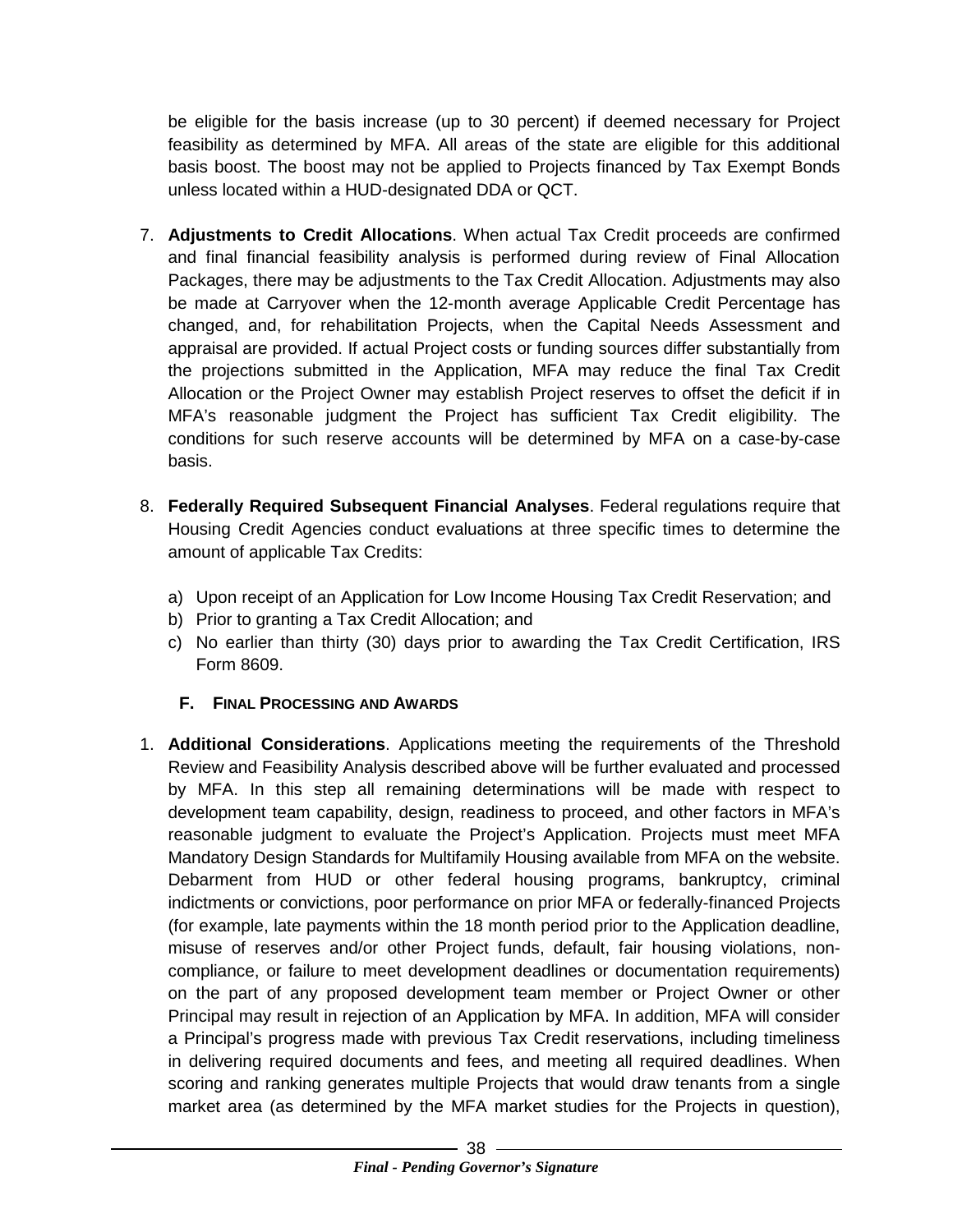MFA may choose to eliminate the lower scoring or higher cost Project to avoid overbuilding and distribute Credits more evenly throughout the state. In addition, MFA reserves the right to reject any Project, which MFA in its reasonable judgment determines is inconsistent with prudent business practices or with the intent and purpose of the QAP. MFA may also make awards conditional on specific modifications to the Project that MFA in its sound judgment considers necessary to enhance the feasibility or safety of the Project.

- 2. **Selection of Projects for Awards**. Projects meeting the Threshold Review requirements listed in **[Section III.C](#page-12-2)** will be ranked and ordered according to scoring procedures established in **[Section III.E](#page-15-1)**, with consideration to the Allocation Set Asides as described in **[Section III.D](#page-14-1)**. Staff will then prepare a summary of the Projects to be recommended for allocations. Eligible and ineligible Projects will be distinguished for purposes of subsequent awards if additional Credits become available. Tax Exempt Bond Financed Projects will be evaluated in a similar process but will not compete against other Projects for an allocation of Tax Credits.
- 3. **Allocation Review Committee (ARC)**. The Chairman of the Board of MFA will appoint an Allocation Review Committee. The functions of this committee will be to 1) review the Project rating and ranking results in the staff's proposed award summary, 2) determine whether or not the proposed awards have been made consistent with the criteria and other aspects of this Qualified Allocation Plan, 3) conduct the appeals process, and 4) make final award recommendations to the Board. MFA will notify Applicants of the preliminary status of their Projects with the use of a preliminary reservation letter, preliminary waitlist letter, or rejection letter, after the committee's approval of the staff's proposed awards and before the appeal process begins. Such letters will be scheduled to be issued approximately ninety (90) days after the Application Deadline. Except for appeals as described in **[Section IV.E.4](#page-44-0)** below, the provisions of this section are not applicable to Tax Exempt Bond Financed Projects.
- 4. **Appeal Process**. Applicants wishing to appeal a determination made by MFA with respect to their Application may do so in writing delivered to MFA no later than 5:00 PM local time on the 10th calendar day after the date of the preliminary reservation letter, preliminary waitlist letter, or rejection letter (or draft Letter of Determination, in the case of Tax Exempt Bond Financed Projects). Appeal requests may only be filed with regard to Applications that have been made to meet all of the requirements in "Content and Format" in **[Section IV.A.4,](#page-28-0)** must be specific as to the decision being appealed, and they must be accompanied by a fee payment in the amount shown in **[Section IV.B.](#page-30-1)** Appeals for a given Project can only be filed by the General Partner or proposed General Partner and only one appeal may be filed with regard to an Application. MFA's initial determination with respect to the Application will stand unless the Applicant can prove or justify, solely on the basis of materials submitted in the Initial Application, why the decision should be changed. The ARC will review the appeal and take whatever action it deems appropriate. The decision by the ARC or the Board, if the matter is referred to the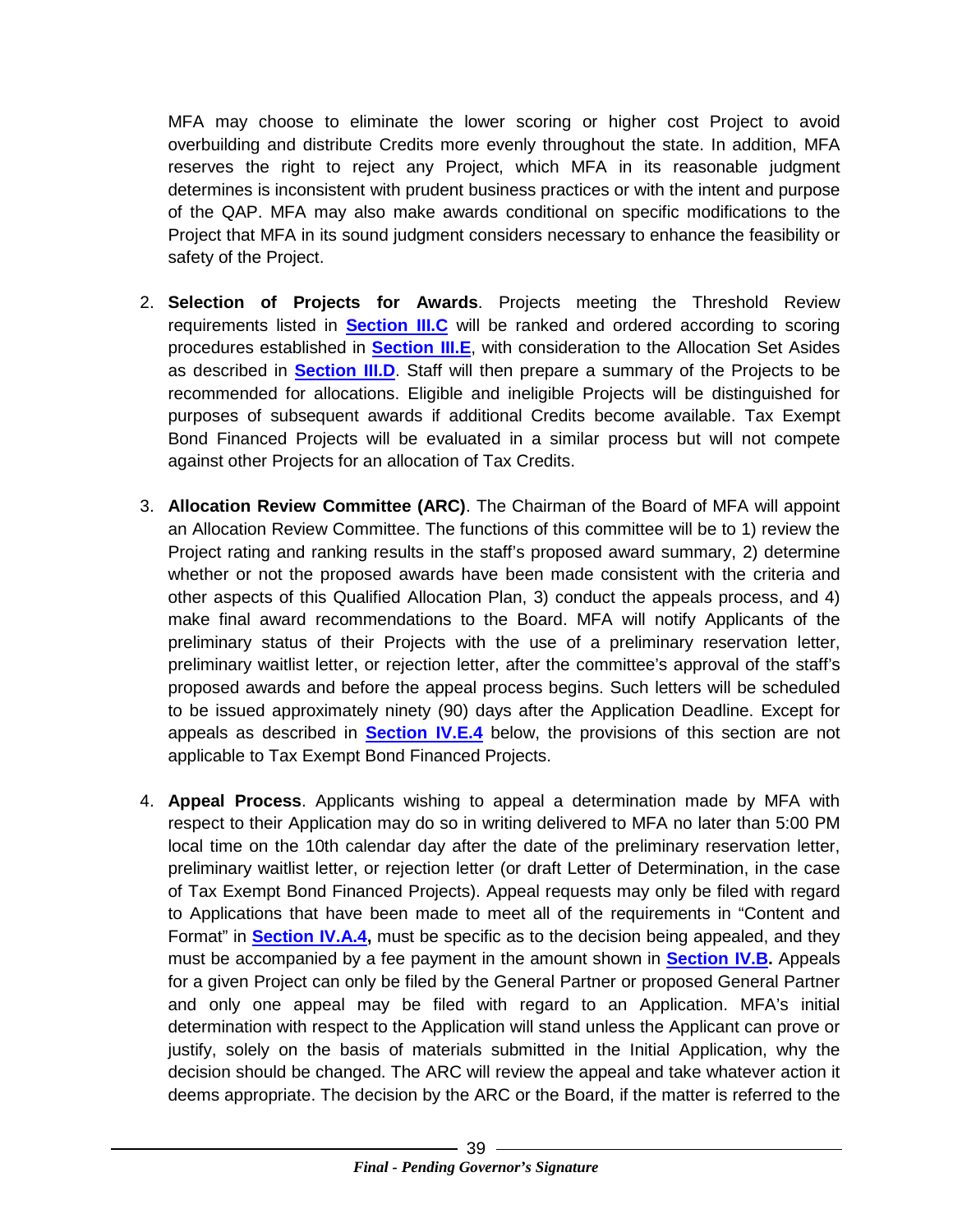Board, will be final; no further appeals will be entertained. Appeals may result in reranking of the Projects, in rejection of previously approved Projects and/or in approval of previously rejected Projects. Once the appeals process is completed, and the resulting recommendations are approved by MFA's Board of Directors, final Reservation Letters (or draft Letter of Determination in the case of Tax Exempt Bond Financed Projects) will be issued.

- 5. **Board of Directors**. The Board will make final awards for each competitive 9 Percent Tax Credit allocation round, although for logistical reasons the preliminary reservation letters, preliminary waitlist letter and rejection letters may be issued prior to the appeals process and the Board's final decisions. Final reservation letters will be issued following the Board decision. The Board will approve Projects considered to be Eligible Projects, and these may include Projects for which Tax Credit Allocations are not immediately available. If any Projects receiving Reservations fail to meet subsequent requirements, an allocation of Tax Credits may be revoked and then awarded by MFA to the next highest scoring Eligible Project(s) on the waiting list. Any conflicts of interest of Board members are to be disclosed and Board members having such conflicts will abstain from votes approving or disapproving Tax Credit Projects in accordance with MFA's policies, procedures, rules, and regulations regarding conflicts of interest. The provisions of this section relating to Board actions following competitive allocation rounds are not applicable to Tax Exempt Bond Financed Projects.
- 6. **Prohibited Activities**. Applicants (including Applicants for Tax Exempt Bond Financed Projects) or their representatives shall not communicate with, or by any other means attempt to influence, members of the Board of Directors and their proxies, Design Competition Committee members, or members of the ARC regarding any Application except when specifically permitted to present testimony at a Tax Credit related proceeding. An Application shall be rejected if the Applicant or any person or entity acting on behalf of the Applicant violates the prohibitions of this section. A list of the members of MFA's Board of Directors and their proxies and ARC members can be found at http://www.housingnm.org.

Nothing in this section shall be construed to alter or affect the mandatory appeals processes and procedures that are prescribed elsewhere in this QAP. An Applicant's failure to adhere to the prescribed Application and appeals processes and procedures shall result in the rejection of the Application.

#### <span id="page-42-1"></span><span id="page-42-0"></span>**G. NOTIFICATION OF APPROVAL AND SUBSEQUENT PROJECT REQUIREMENTS**

#### Note: Only **Sections 6.e) and 7-9 of this [Section IV.F](#page-40-1)**. apply to Tax Exempt Bond Financed Projects.

Successful Applicants will be notified of MFA's allocation decision in the form of a Reservation Letter.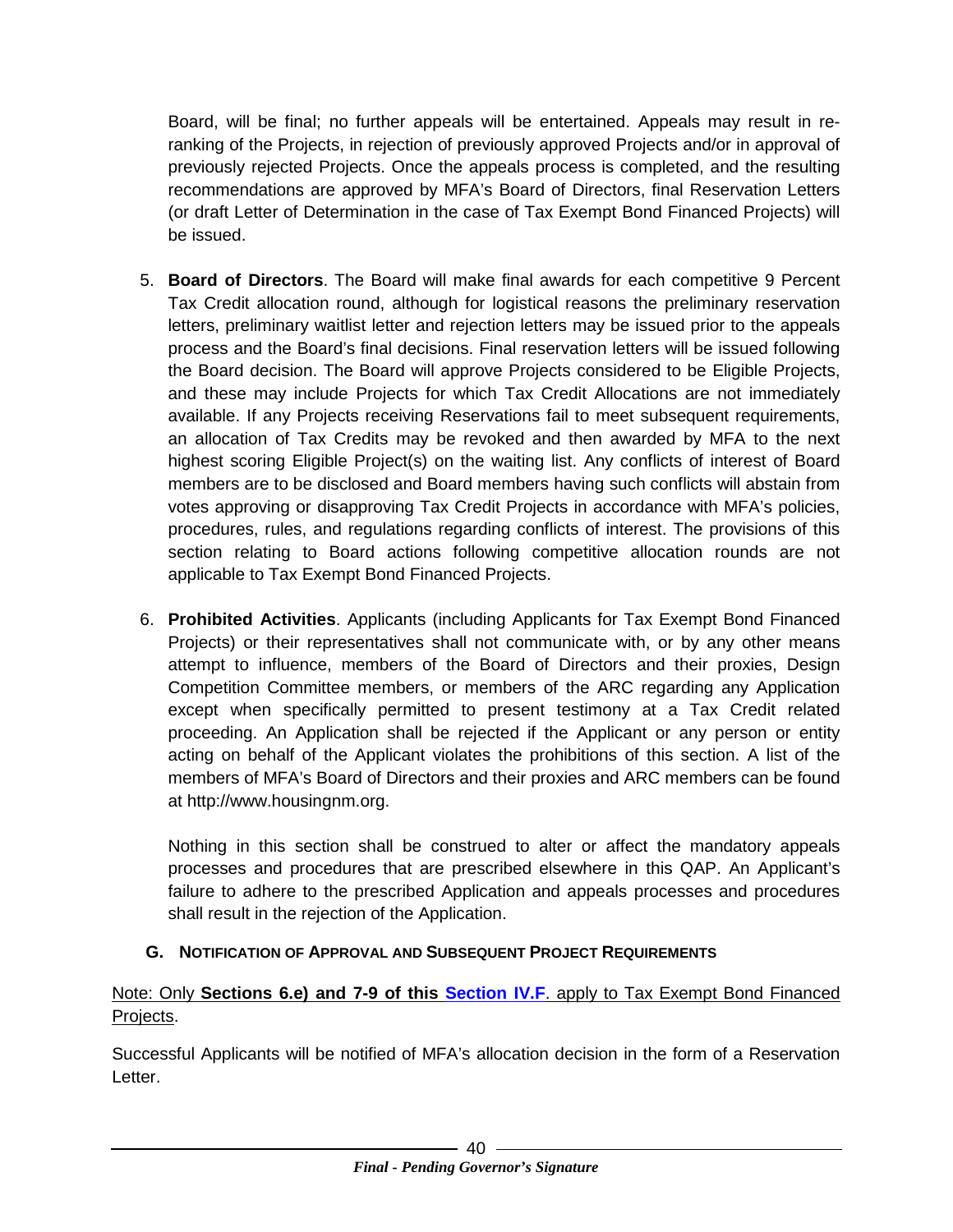**Affirmative actions after Reservation**. From the date of the Reservation, the Applicant must meet each of the deadlines specified below for follow up activity in order to maintain its Reservation or Carryover Allocation. **MFA has no obligation to provide any further notice to Applicants of these requirements, and failure to submit any one or more of the items may cause the Reservation to be terminated or the Carryover Allocation to be cancelled**. Applicants must further agree to voluntarily return their Reservations or Tax Credit Allocations for reallocation to other Projects by MFA if any of the deadlines below are not met.

#### **1. At Reservation**

- a) The Processing fee must be paid at this time, and any other conditions noted in the Reservation Letter, which may include evidence of continued site control, must be satisfied.
- 2. **By November 15th** (See Glossary for the definition of this date) of the allocation year
	- a) Threshold Requirement #2

Applicants whose Projects were not required to meet Threshold Requirement #2 (zoning) at the Application Deadline must submit evidence that all required zoning approvals for the proposed Project have been obtained; and

- b) All Applicants must deliver:
	- i. The contractor's resume, if it was not included in the Application;
	- ii. Financing Commitment(s) (See definition) for construction and permanent financing and any other rental or other subsidy, as applicable. Financing Commitments must be submitted from all funding and subsidy sources including construction and first mortgage lender(s), all secondary financing sources (i.e., grants, loans, in kind contributions), and a letter of intent from equity provider. Projects which include Federal Historic Tax Credits in the financing structure submit evidence from National Park Service that a complete Historic Certification – Part 2 for the Project has been received.
	- iii. For a Project to be financed by HUD, evidence that the Applicant has submitted a SAMA Application to HUD; and
	- iv. For a Project to be financed by MFA's 542(c) Risk Sharing Program, a HUD Firm Approval Letter.
- c) **Carryover Allocation Requirements**. If the Project will not be Placed in Service during the calendar year in which the reservation is made, the Applicant must request a Carryover Allocation, which allows for twenty-four (24) additional months to complete the Project. The complete Carryover Allocation Package must be delivered to MFA by November 15th of the year in which the Reservation was made. It must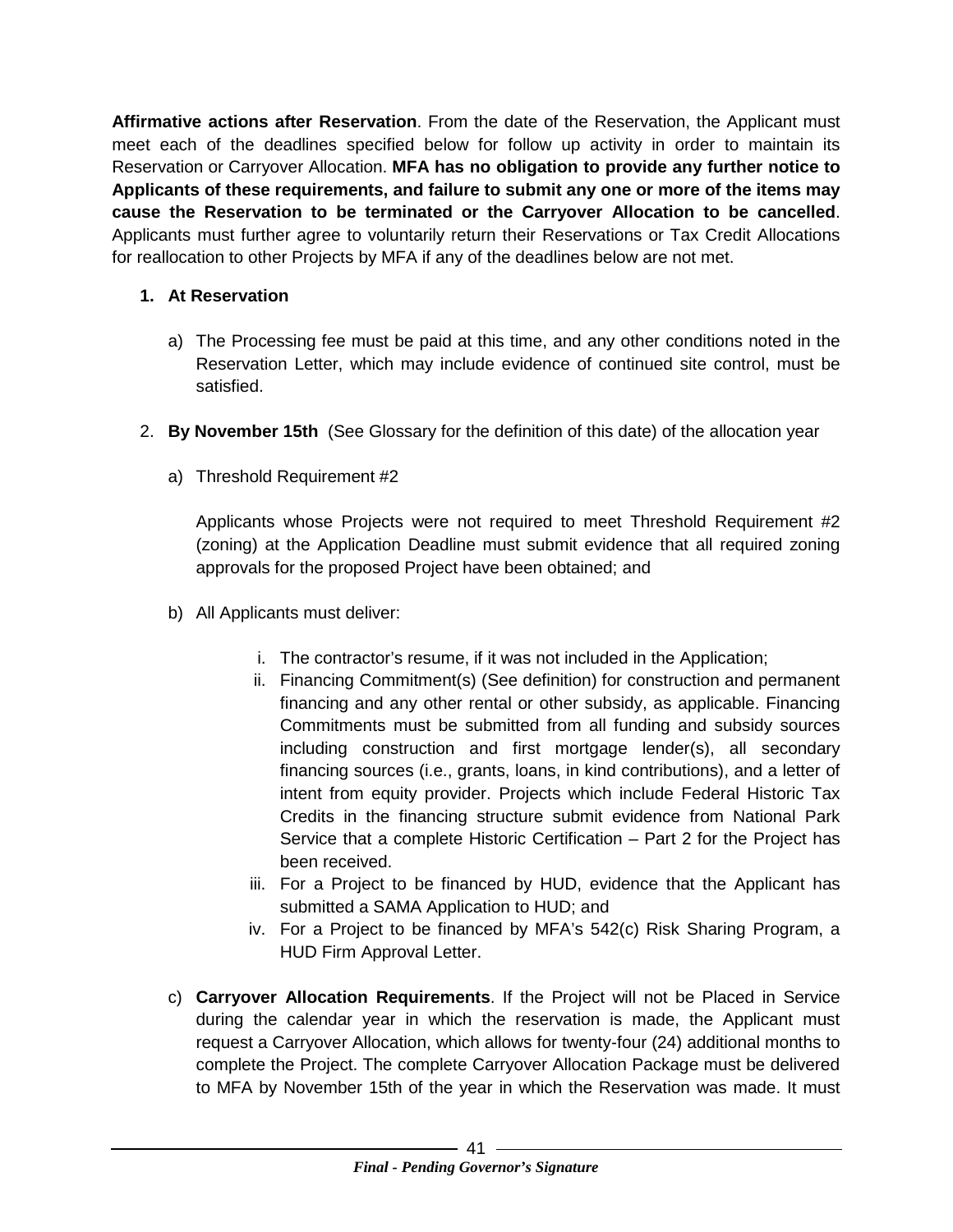contain all items on the Carryover Allocation Requirements Checklist, which include, among other items, an updated Application Form, and recorded deed or lease to the site. The Applicant must own or hold long-term lease rights to the land or depreciable real property that is expected to be part of the Project. For Tribal Projects, this would include fully executed master and sub-lease agreements with evidence of filing with the Bureau of Indian Affairs. All Tax Credit fees must be paid to date. In addition, the Project architect must certify that the Project's plans and specifications meet MFA Mandatory Design Standards and contain all commitments made in the initial application regarding design and building.

- d) **Rehabilitation and Adaptive Reuse Projects**. In addition, rehabilitation Projects must provide with the Carryover Application an appraisal and a Capital Needs Assessment of the existing Project.
- 3. March 1<sup>[5](#page-44-1)</sup> of the year following Carryover

If applicable, the MFA 542(c) Risk Sharing commitment is to be fully executed.

- <span id="page-44-0"></span>4. **August 31** (see footnote 5) of the year following Carryover
	- a) The Applicant must submit evidence that the basis in the Project exceeds 10 percent of the reasonably expected total basis in the Project, an Independent Auditor's Report and Cost Certification, and a Project Owner's attorney's opinion and any other documentation required by MFA ("10 Percent Test").
	- b) The Applicant must deliver evidence acceptable to MFA that construction of the Project has begun. This will include, at a minimum, building permits and site photographs.
	- c) The Applicant must deliver an executed partnership agreement.
	- d) If Federal Historic Tax Credits are included in the financing structure of the Project, evidence of National Park Service approval of the Project's Historic Certification – Part 2 must be submitted.
- 5. **November 15th** (see Glossary and footnote 5) of the Second Year following the initial allocation

**Final Allocation and Placed in Service Requirements**. On or before November 15th of the second year following the initial allocation, a Placed in Service Application or a Final Allocation Application must be submitted for each Project. **Failure to meet this requirement will result in the loss of Tax Credits**. If the Project is to be Placed in Service but the Applicant is not yet ready to request Low Income Housing Tax Credit Allocation Certification (IRS Form 8609), the Placed in Service portion of the Final Allocation Package must still be submitted. A complete Final Allocation Package should

<span id="page-44-1"></span> $<sup>5</sup>$  If such date falls on a weekend or holiday, the deadline shall be the first working day following such</sup> date.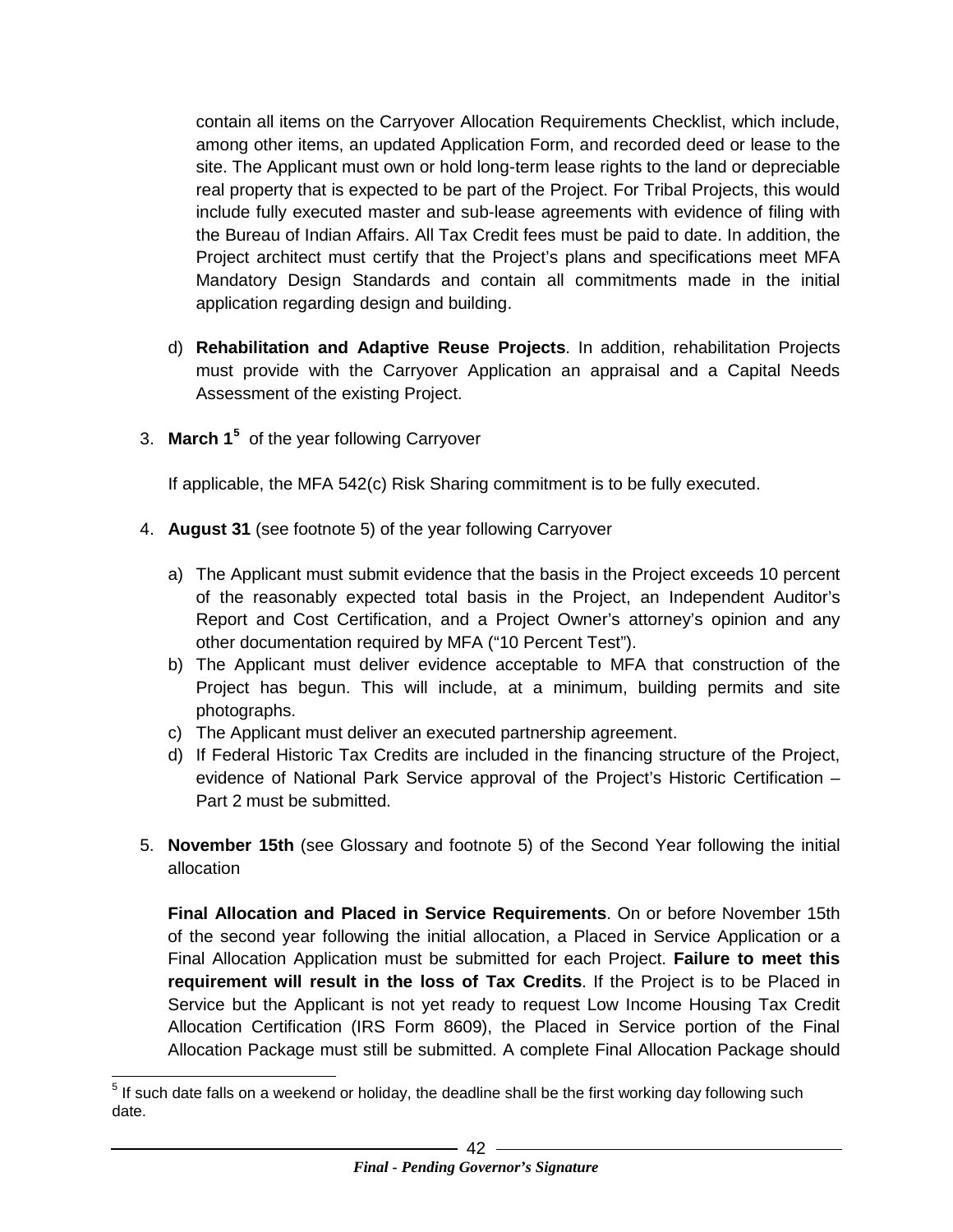be submitted no later than 120 days following the close of the Project's first taxable year of the Credit Period. Prior to the issuance of IRS Form 8609 certifications for the Project, the Project Owner must submit a complete Final Allocation Package, containing all items on the Final Allocation Checklist, which include, among other items, the following:

- a) **Cost Certification**. A Project Cost Certification prepared by a Certified Public Accountant must be delivered by the Project Owner prior to the issuance IRS Form 8609 certifications. This form and required documentation must be completed within sixty (60) days after the Project is Placed in Service. MFA is under no obligation to issue IRS Form 8609 certifications for the current year if the package is received after November 15th.
- b) **Architects Certification**. A certification from the Project architect that the Project has been built in conformance with MFA Mandatory Design Standards, all applicable codes, and commitments made in the initial application regarding design and building.
- c) **Project Owner's Attorney's Opinion**. A Project Owner's attorney opinion submitted on firm's letterhead with required text.
- d) **Final Contractor's Application and Certificate for Payment, AIA Doc. G702, or equivalent**. A fully executed copy indicating all of the hard construction costs for the Project must be submitted with the Final Allocation Package.
- e) **Land Use Restriction Agreement (LURA)**. Prior to December 31 of the year in which the buildings are Placed in Service, the Project Owner must submit an executed and recorded LURA, satisfactory to MFA in form and content.
- 6. **Other Developer Responsibilities and Elections**. The Project Owner has several options concerning the month in which the Applicable Credit Percentage is locked in, for both taxable Projects and Tax Exempt Bond Financed Projects. Additionally, the Project Owner must place the buildings in service and claim Tax Credits within certain time periods. MFA must be notified of these dates to ensure that all necessary administrative actions are taken in a timely manner. Otherwise Tax Credits may not be able to be claimed as desired.
- 7. **LURA or Extended Use Agreement**. Section 42(h)(6) of the Code requires imposition of "an extended low-income housing commitment." MFA complies with this requirement with a LURA filed at the time of Placement in Service or Final Allocation. The LURA sets forth, as covenants running with the land for a minimum of 30 years (or longer if the developer commits to a longer restriction period), the compliance fees, the low income Set Asides, the percentages of median income to be served, the special housing needs to be served (if any) and any other such commitment made in the Initial Application or that may be imposed through this QAP and Code Section 42. The LURA may not be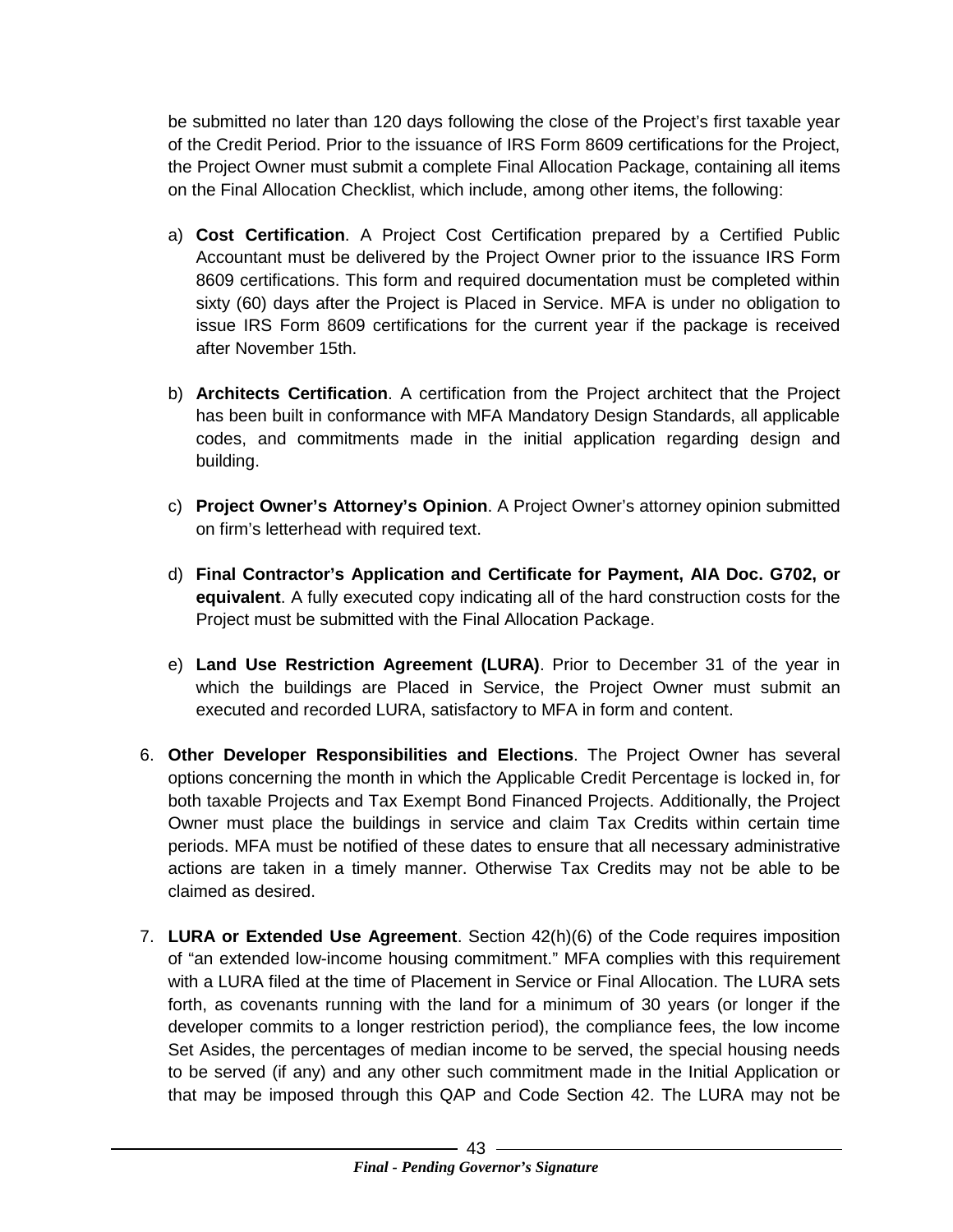terminated prior to its term for any reason other than foreclosure and the Project Owner will not have the right to require MFA to present a "qualified contract" in accordance with Code Section 42(h)(6). The Developer will also have to deliver subordination agreements from all lenders, giving lien priority to the Tax Credit restrictions.

#### <span id="page-46-0"></span>**H. TERMINATION OF RESERVATIONS OR REJECTION OF APPLICATIONS**

Any of the following events or actions on the part of the Applicant at any time subsequent to the Application Deadline may cause the Application to be rejected, or the Reservation to be terminated in MFA's sole discretion:

- 1. Loss of site control or site change;
- 2. Submission of any false or fraudulent information in the Application or in other submissions;
- 3. Failure to meet the conditions in **[Sections IV.B](#page-30-1)** and **[IV.G](#page-42-1)** above or in the Reservation Letter;
- 4. Subsequent regulations issued by U.S. Treasury or the IRS pertaining to Section 42;
- 5. Failure to promptly notify MFA of any material or adverse changes in the facts of the original Application pursuant to **[Section IV.I](#page-46-2)** below;
- 6. Instances of non-compliance continuing beyond the specified cure period on Applicant's or Principals' other Projects;
- 7. Any other change which would alter the original scoring of the Application, or which was not approved in advance by MFA;
- 8. Debarment from HUD or other Federal programs, bankruptcy, criminal indictments or convictions, poor performance on prior MFA or HUD financed Projects (including but not limited to late payments within the 18 month period prior to the Application Deadline, misuse of reserves and/or other Project funds, default, fair housing violations, noncompliance, failure to meet development deadlines, or documentation requirements) on the part of any development team member or owner or other Principal; or
- 9. Change in the Federal Set Aside Election or other Set Aside proposed in the Initial Application, subsequent to the Application Deadline.

# <span id="page-46-2"></span><span id="page-46-1"></span>**I. NOTIFICATION TO MFA OF CHANGES TO THE PROJECT**

It is the Applicant's responsibility to notify MFA immediately, in writing, of any changes to the Project subsequent to submission of an Application, including the changes listed below and any other material changes, by requesting MFA's approval of such changes. If any proposed change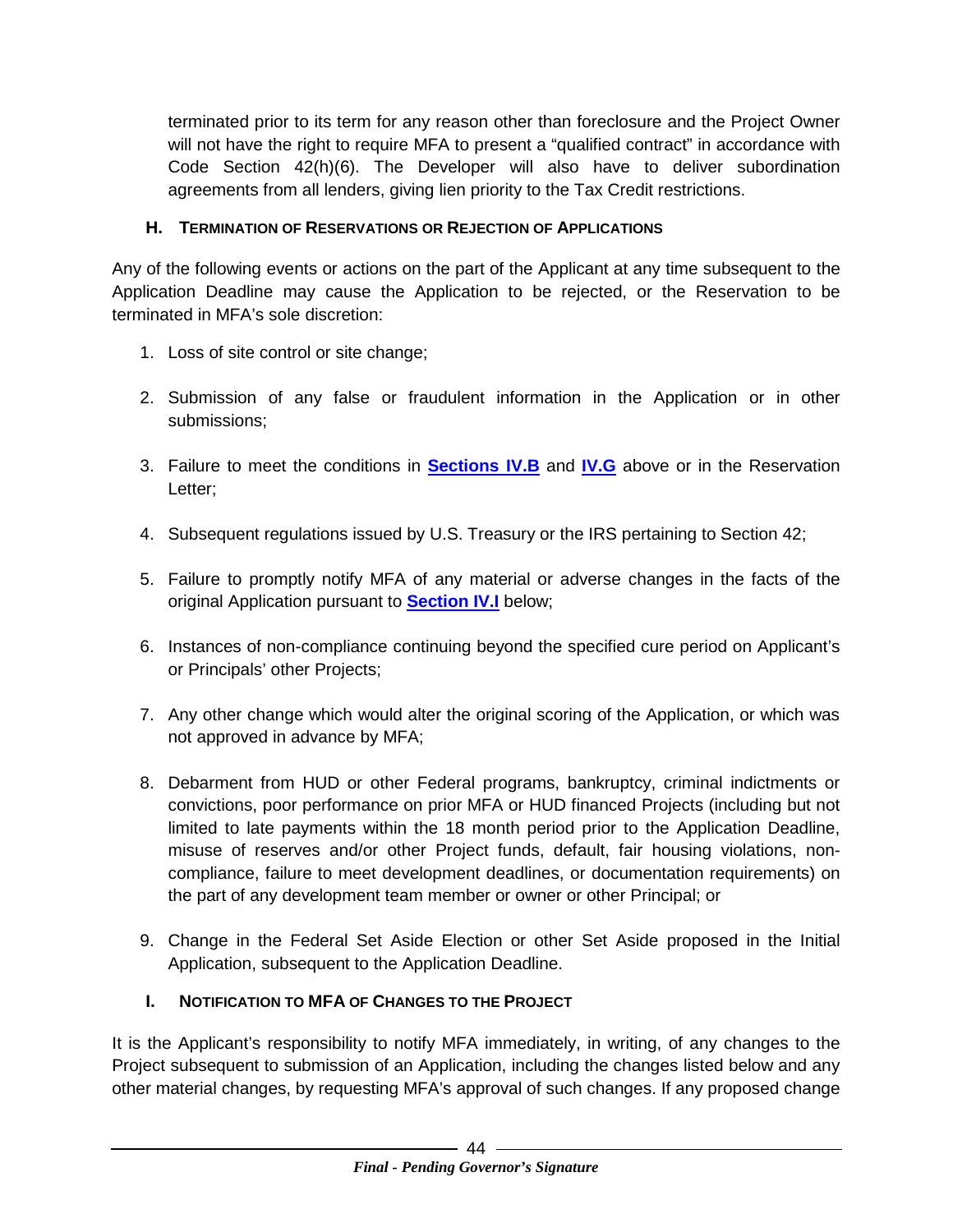results in adjustments to the Project's original scoring, regardless of the Project's ranking, or if the proposed changes would have prevented the Project from achieving one or more of the original Minimum Project Threshold Requirements at Initial Application, MFA may reject the Application and/or revoke the Reservation or Tax Credit Allocation. Failure to notify MFA may result in the rejection of an Application or loss of a Reservation or Tax Credit Allocation. Approval of such changes will be made in MFA's sole discretion, and the change may result in a change in the Tax Credit amount or other action by MFA. A \$500 fee payment is required at the time of the request for approval of any changes pursuant to **[Section IV.B](#page-30-1)**.

Examples of changes of which MFA must be notified:

- 1. Site control or rights of way are lost;
- 2. Project costs change in excess of five percent (5 percent) of the Total Development Cost shown in the Initial Application;
- 3. Applicant obtains additional subsidies or financing other than those disclosed in the Application; loses subsidies or financing included in the Application; or the amount of any such financing or subsidy changes by 10 percent or more from the amount shown in the Application;
- 4. Development cost contributions made by a state, local or tribal government entity are reduced, increased, withdrawn or substituted with other types of contributions than the ones originally proposed in the Application;
- 5. The syndication payment timing and/or net proceeds change from those stated in the Application;
- 6. The parties (other than the Limited Partner(s)) involved in the ownership entity as represented in the Application change;
- 7. The unit and Project design, square footage, unit mix, number of units, or number of buildings changes. Substantial changes of this sort may result in a requirement to produce a new Market Study;
- 8. A change in any enrichment service provider, including financial literacy training provider, and/or change in type of enrichment service to be provided;
- 9. The general contractor or other member of the original development team changes; and/or
- <span id="page-47-0"></span>10. Any other factor deemed material by MFA in its reasonable judgment.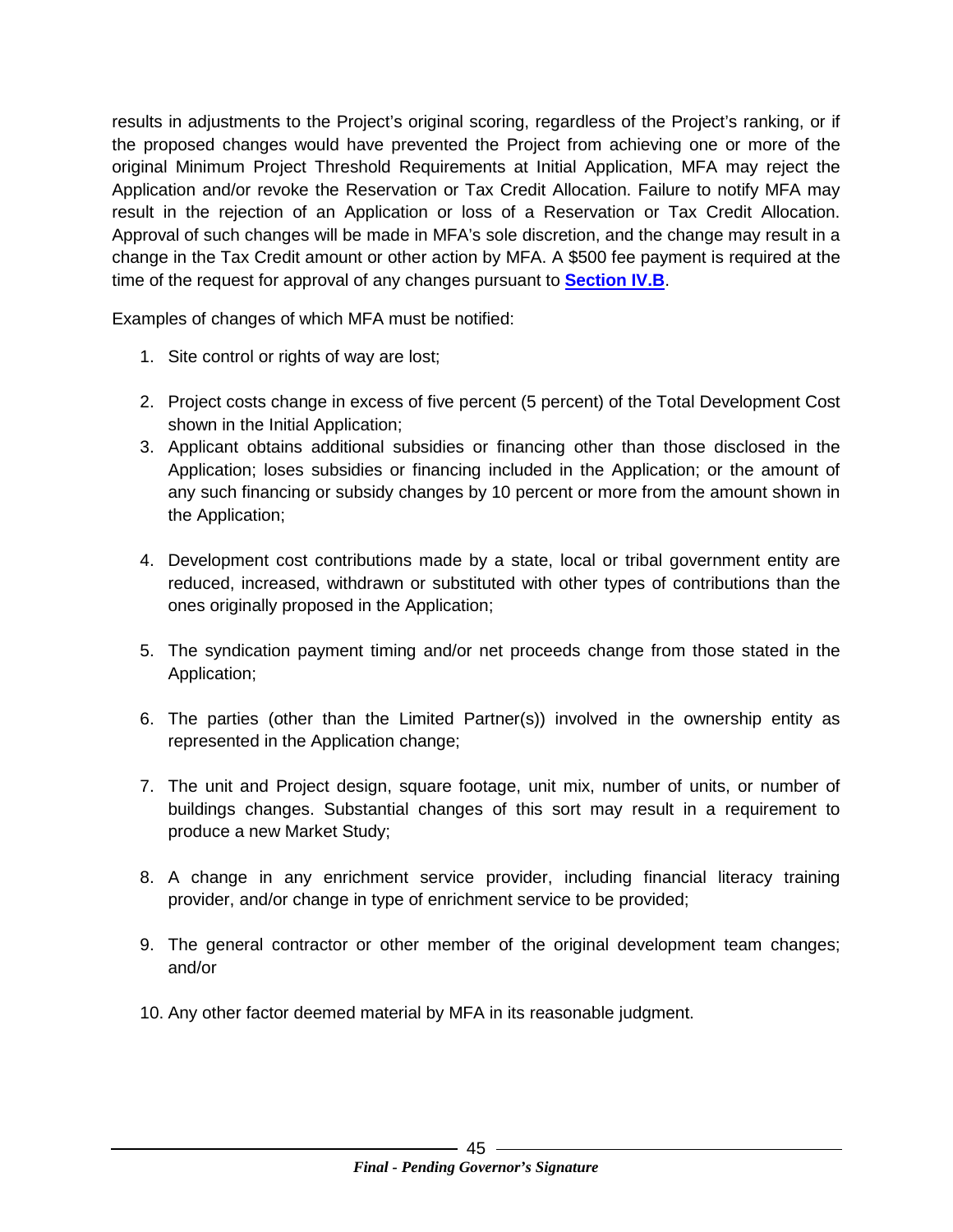#### **J. NOTICE PROVISIONS**

MFA will typically provide notice to Applicants through certified mail, courier service, facsimile, or email transmission. Consequently, correct street addresses, email addresses and fax numbers must be provided clearly in the Application Form. **Such notices will be provided only to the single contact person shown in the Application Form. MFA will not be responsible for any consequences that may result from the Applicant's inability to receive notice from MFA due to a change in contact person information that was not reported to MFA.**

#### <span id="page-48-0"></span>**K. APPLICATIONS ARE PUBLIC RECORDS**

All information contained in Applications for Tax Credits are public records subject to inspection under state and federal open records laws. In addition, MFA may share information and details obtained from Applications with other public agencies.

#### <span id="page-48-1"></span>**L. ATTORNEY FEES**

In any litigation, arbitration, or other proceeding arising from, as a result of, or pursuant to this QAP and/or the resulting Tax Credit allocation round, selection process, or award determinations, MFA, if it is the prevailing party, shall be entitled to be awarded its reasonable attorney fees, costs and expenses incurred from the opposing party, regardless of which party initiated the litigation, arbitration, or other proceeding.

# <span id="page-48-2"></span>**V. COST CERTIFICATION**

#### <span id="page-48-3"></span>**A. APPLICABILITY OF COST CERTIFICATION**

Certification by a Certified Public Accountant is required to certify compliance with the 10 Percent Test as defined in **[Section IV.G.4.a](#page-44-0)**. Prior to the issuance of a Low Income Housing Tax Credit Allocation Certification (IRS form 8609), MFA will require a Cost Certification, prepared by an independent Certified Public Accountant, which meets the MFA requirements for all Projects as defined in this QAP.

#### <span id="page-48-4"></span>**B. REQUIREMENTS**

The Cost Certification must meet the following requirements:

- 1. The accountant preparing the Cost Certification must certify that all costs are related to the Project's development and do not include costs for organization, syndication, professional or consultant fees related to syndication.
- 2. All fees, including the developer fee, which are paid to the Developer or to an entity with an Identity of Interest with the Developer, must be clearly identified. If all or a portion of the developer fee is deferred, copies of the promissory note or other substantiation of the validity of the fee must be reviewed.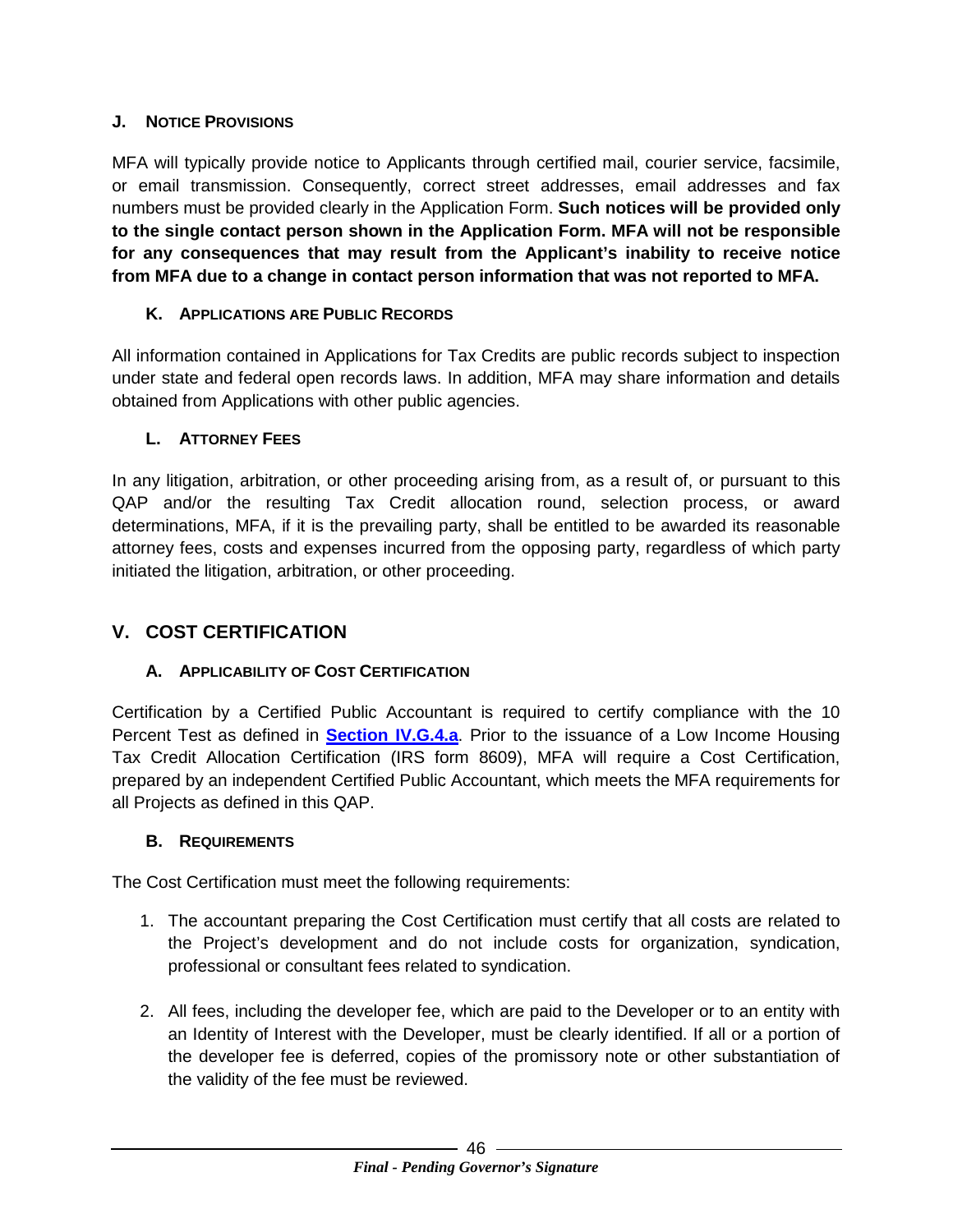- 3. If the land is purchased from a related party, the Project Owner must submit an appraisal to substantiate fair market value.
- 4. Legal fees related to land acquisition must be clearly identified.
- 5. Interest expense related to land must be clearly identified.
- 6. The sources of all funding including loans, Tax Credit proceeds, developer equity and all other sources must be certified.

#### <span id="page-49-0"></span>**C. AUTHORITY TO DETERMINE MAXIMUM QUALIFIED BASIS**

MFA may challenge the costs provided in the Cost Certification, impose the limitations set forth in this QAP, and at its sole discretion, determine the maximum Qualified Basis against which Credit is allocated.

# <span id="page-49-1"></span>**VI. AUXILIARY FUNCTIONS**

As HCA, MFA conducts certain Tax Credit related functions which are separate from the regular allocation and monitoring process, including the following;

# <span id="page-49-2"></span>**A. SUBSIDY LAYERING REVIEW**

Pursuant to Section 911 of the Housing and Community Development Act of 1992, HUD is required to determine that Projects receiving Tax Credits and federal, state, or local assistance do not obtain subsidies in excess of that which is necessary to produce affordable housing. This responsibility has been delegated to MFA, and MFA's review process will follow the HUD's Administrative Guidelines issued December 15, 1994. An essential component of this review is an analysis of the reasonableness of fees paid to sponsors, developers, and builders. Consequently for purposes of Section 911 reviews, fees used to calculate Tax Credit amounts will not exceed the limits stated in **[Section IV.D.2](#page-36-1)** "Developer and Other Fees", above. Some of these maximum fees allowed by MFA exceed the "Safe Harbor" fee amounts, which apply to Section 911 reviews. Special factors that justify these published higher fees (which do exceed "ceiling" amounts) include, but are not limited to: the relatively high cost of construction and land within the State of New Mexico; the lack of state- or locally-funded soft second financing or operating subsidies; and the general inability of local governments to donate land and/or other services to worthy Projects due to the state's "Anti-Donation" clause.

MFA reserves the right to include or consider other criteria to justify exceeding Safe Harbor limits for fees associated with Projects requiring Subsidy Layering Reviews. MFA also reserves the right to limit Projects to Safe Harbor limitations for any reason that it in its discretion deems reasonable. This paragraph applies to all Projects that require Subsidy Layering Reviews.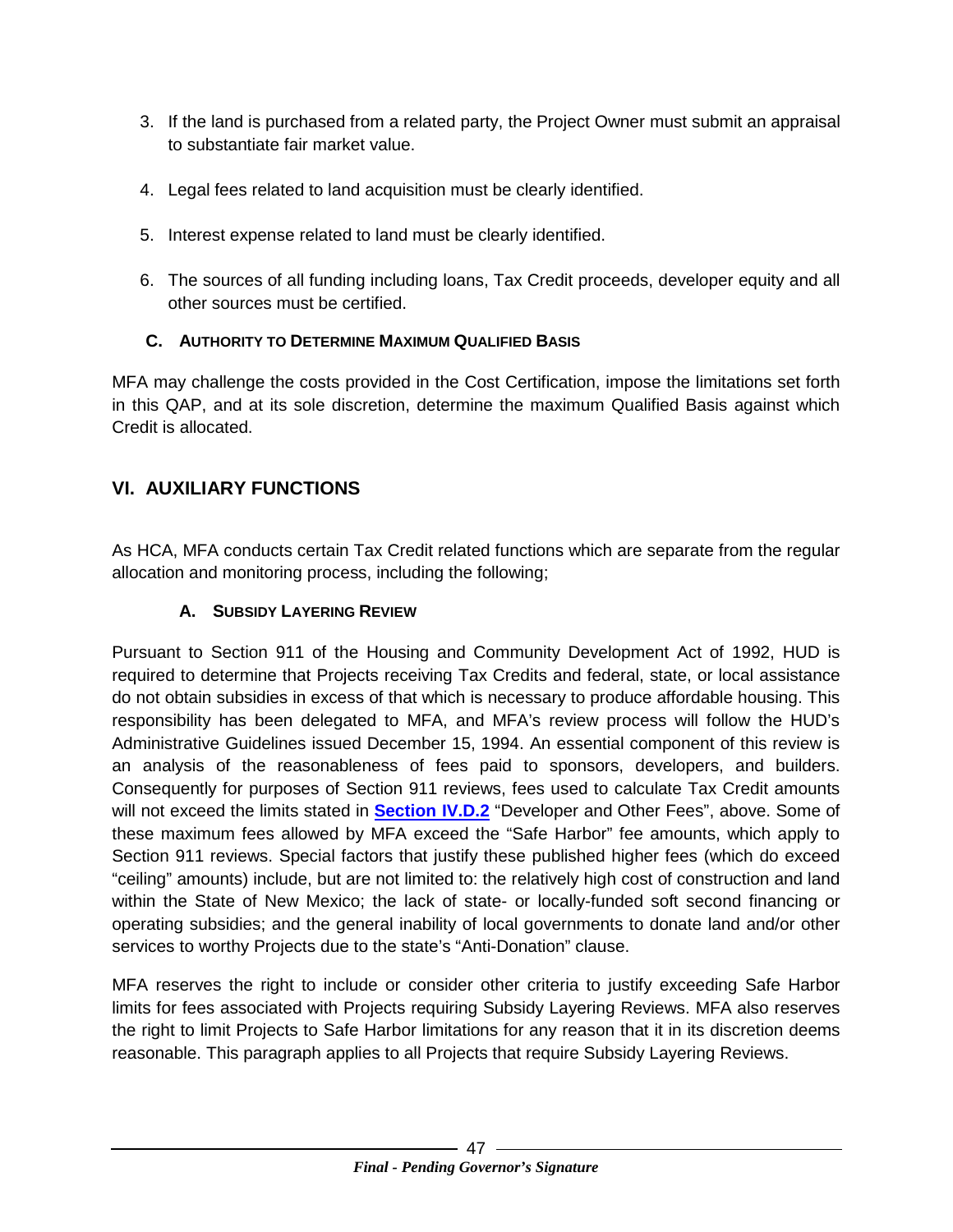Requests for Subsidy Layering Reviews may be made at any time by an Applicant, and must include a \$500 review fee. Responses will be provided by MFA no later than thirty (30) business days subsequent to receipt of the Subsidy Layering Review request by MFA, unless the request is submitted less than ninety (90) days after an allocation round deadline.

# <span id="page-50-1"></span><span id="page-50-0"></span>**B. PROCESSING OF TAX EXEMPT BOND FINANCED PROJECT APPLICATIONS**

**IRS Code Section 42** allows Tax Exempt Bond Financed Projects to receive an allocation of 4 Percent Tax Credits provided they meet the minimum requirements for an allocation in the QAP. MFA's determination that a Project satisfies the requirements of the QAP will be based on the Project's meeting all Minimum Project Threshold Requirements, Staff Analysis, Application Processing, Feasibility Analysis, and Property Standards described in the QAP in effect when the determination is made. The Tax Credits allocated to Tax Exempt Bond Financed Projects are not subject to the Annual Credit Ceiling and, consequently, are not required to compete in the competitive allocation process described in the QAP. In addition to meeting the minimum score stated in **[Section III.E](#page-15-1)**, Tax Exempt Bond Financed Projects are required to score points for *Projects in Which Units are Reserved for Households with Special Needs*, *Projects Reserved for Senior Households*, or *Projects in which 25 Percent of All Units are Reserved for Households with Children* and for *Projects that Benefit the Environment*. MFA staff will also undertake an analysis to determine the Tax Credit amount necessary for financial feasibility.

Requests for these determinations must be made by the Project's Developer/Sponsor no more than 60 calendar days after an award of bond volume cap is made by the State Board of Finance, and no less than 60 calendar days prior to the anticipated bond issuance date. Requests must include an Application Fee as listed in **[Section IV.B](#page-30-1)**, a \$5,500 deposit toward the cost of a market study to be ordered by MFA, and the Development Project Application Form with needed schedules, the Attachments Checklist, and any other material specified by MFA. For Tax Exempt Bond Financed Projects only, MFA may accept the Applicant's market study and waive the \$5,500 deposit if the Applicant's study meets all of the requirements of MFA's studies, in MFA's determination, and is dated no more than 180 calendar days prior to the date on which a complete Application is received by MFA. Prior to the release of the Letter of Determination by MFA staff, a processing fee in the amount of three and one half percent (3.5 percent) of the approved annual Credit amount will be due. MFA's initial response to the Application for 4 Percent Tax Credits will be provided no later than sixty (60) business days subsequent to receipt of the complete Application by MFA.

Tax Exempt Bond Financed Projects may receive Tax Credits on the full amount of their Eligible Basis only if at least 50 percent of the Project's "aggregate basis" is financed with Tax Exempt Bonds. Additionally, numerous bond-financing rules apply and many Tax Credit requirements are different for Tax Exempt Bond Financed Projects. MFA recommends that developers undertaking these Projects obtain advice from qualified tax professionals to ensure that such requirements are met.

To ensure that these Credits are used to leverage the greatest possible amount of resources, the following additional Minimum Project Threshold Requirements will apply: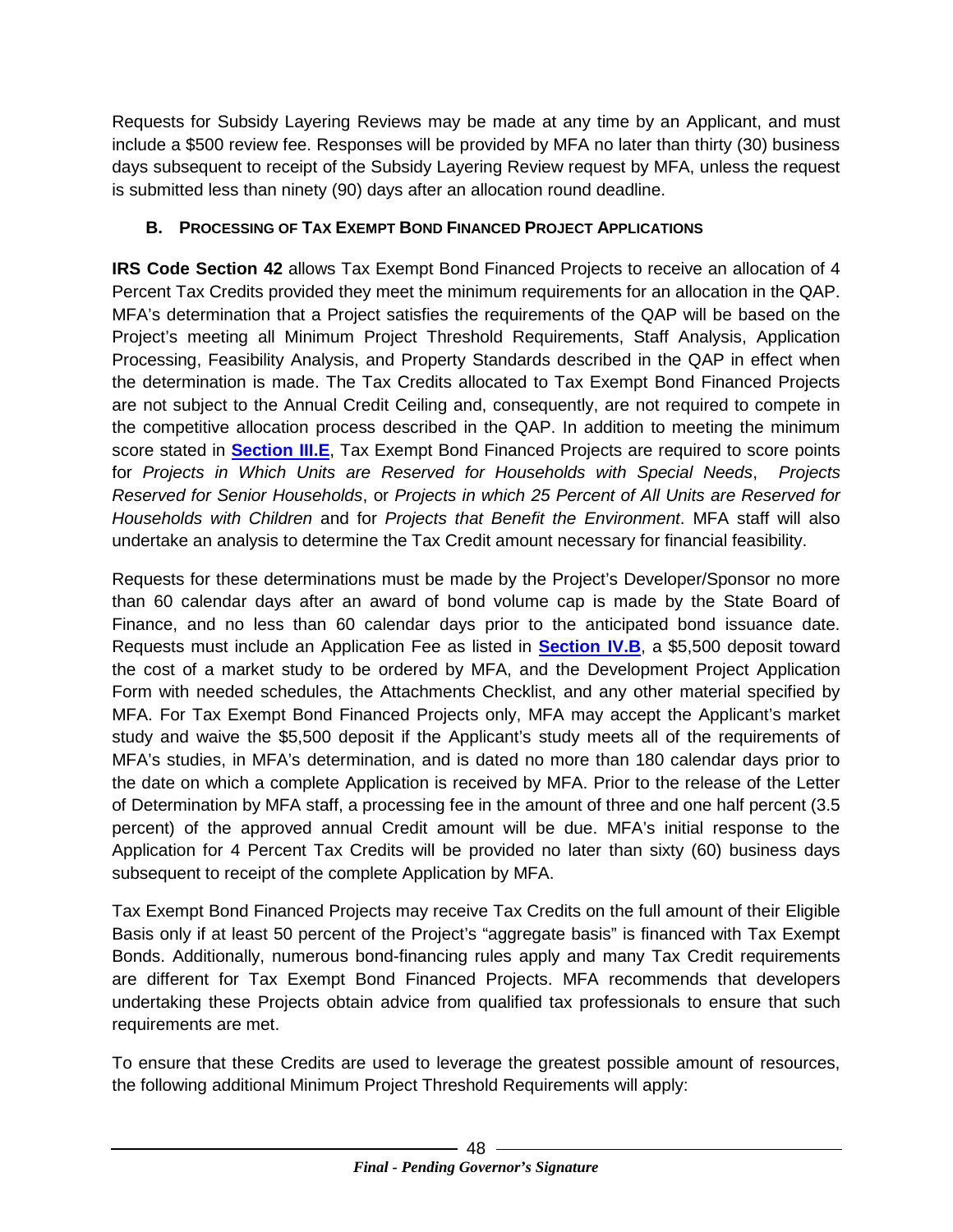- 1. **Percent of Total Sources Limit**. The private activity bond volume cap allocation by the State Board of Finance must not exceed seventy percent (70 percent) of the Project's total permanent sources of funds; and
- 2. **Dollar Limit**. The private activity bond volume cap allocation to the proposed Project must not exceed \$8 million; however, limited waivers will be considered when adequate availability of private activity bond volume cap exists, the Applicant has demonstrated the need for additional tax exempt debt for Project feasibility, and is warranted based on Project size; and
- 3. **Costs of Issuance Limit**. Costs of issuance may not exceed five percent (5 percent) of the bond issue for Projects with total financing sources of \$2,000,000 or more, and seven percent (7 percent) for Projects with total financing sources of less than \$2,000,000.

For all Tax Exempt Bond Financed Projects, the developer must provide notice to MFA that units have been Placed in Service and request the issuance of a LURA from MFA within one month of the date on which the last unit of the Project was Placed in Service.

# <span id="page-51-0"></span>**VII. AMENDMENTS TO THE ALLOCATION PLAN AND WAIVERS OF PLAN PROVISIONS**

MFA reserves the right to modify this QAP, including its compliance and monitoring provisions, as required by the promulgation or amendment of Section 42 of the Code, from time to time, or for other reasons as determined by MFA. MFA will, however, make available to the general public a written explanation of any allocation of Housing Tax Credits that is not made in accordance with established priorities and selection criteria of the agency.

# <span id="page-51-1"></span>**VIII. FUTURE YEAR'S BINDING COMMITMENTS**

<span id="page-51-2"></span>MFA staff shall have the authority to advance allocate up to \$300,000 in future year's Tax Credits to Board-approved Eligible Projects. However, advance allocations are made solely at MFA's discretion and no advance allocation may be made to any Project whose Tax Credit amount is not at least 50 percent funded by the current year's Annual Credit Ceiling without MFA Board approval. Future year commitments in excess of \$300,000 in any given year must also be approved by the Board.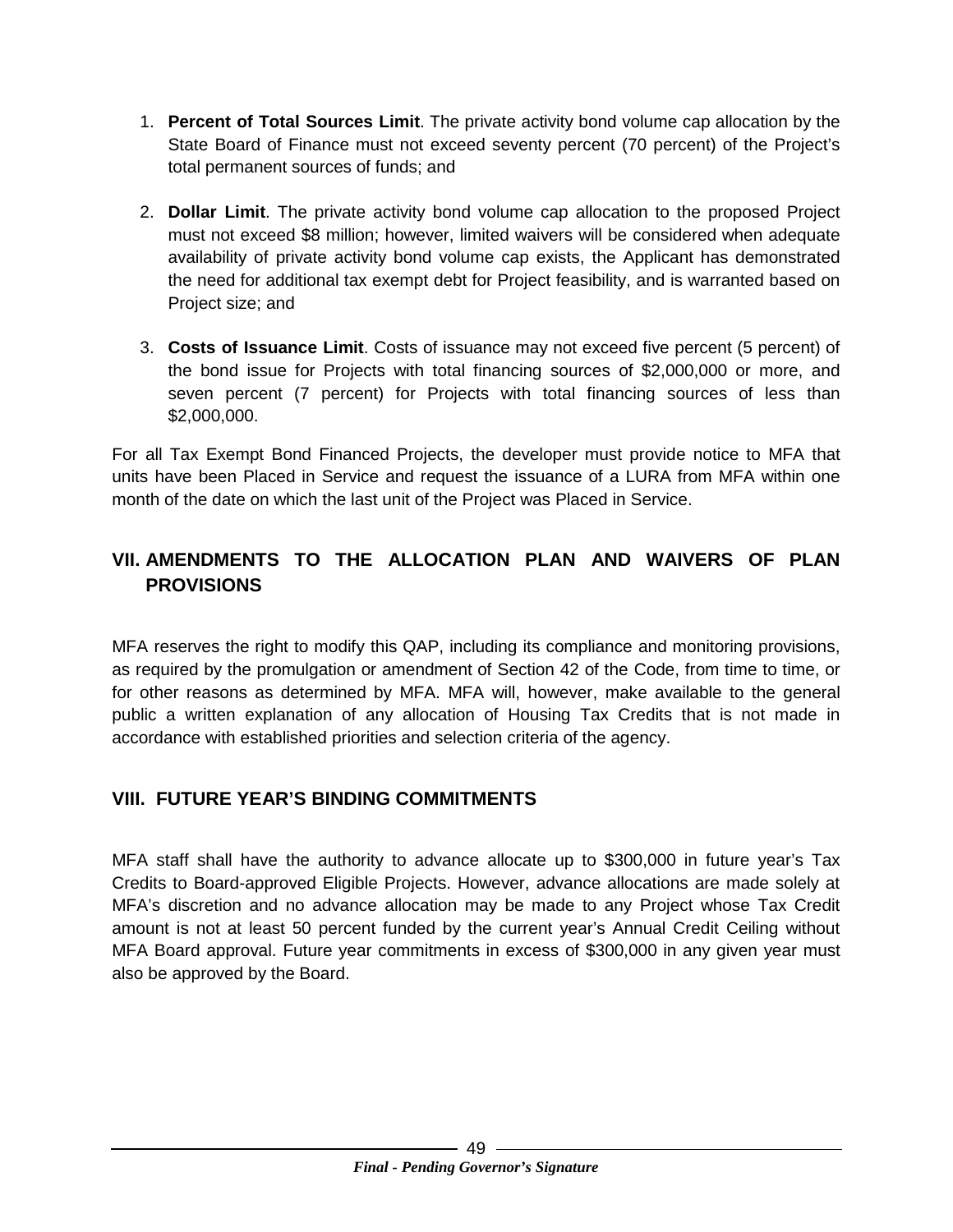# **IX. DISASTER RELIEF ALLOCATIONS**

The Board will retain the authority to allocate current or future year's Tax Credits at any time and in any amount to Projects approved by the Board that are intended to alleviate housing shortages in communities affected by natural disasters.

# <span id="page-52-0"></span>**X. MFA TAX CREDIT MONITORING AND COMPLIANCE PLAN SUMMARY**

#### <span id="page-52-1"></span>**A. GENERAL REQUIREMENTS**

Federal Law requires MFA to develop and implement a compliance-monitoring program for completed Projects that have received Low Income Housing Tax Credits. A compliance plan contained in a manual has been developed and is available to the Project Owners at MFA's website, www.housingnm.org. Compliance monitoring is required for a minimum of 15 years after receipt of a Tax Credit allocation. Each owner has chosen to utilize Low Income Housing Tax Credits to take advantage of the tax benefits provided. In exchange for these tax benefits, certain requirements must be met so that the Project will benefit Low Income Tenants.

Project Owners will be required to submit a quarterly report to MFA for each of the first four calendar quarters after a Project is Placed in Service. At that time, if the Project is determined to be in compliance with Section 42 of the Code, reports may be filed on an annual basis. Project Owners will be required to submit to MFA a copy of all federal form 8609's, including schedule A, filed with the IRS in the first year that credits are claimed, and at any subsequent time as requested by MFA.

#### <span id="page-52-2"></span>**B. INSPECTIONS**

MFA will conduct annual on-site inspections of at least thirty-three percent (33 percent) of the Projects under the MFA's jurisdiction. Each inspection will include a review of the Project's low income certifications, supporting income documentation, leases, rent records (including utility documentation) and unit inspections in at least twenty percent (20 percent) of the Project's Set Aside Units and a physical inspection of the entire Project (interior and exterior). In mixed-use properties, one hundred percent (100 percent) of the units may be monitored. If Projects are determined to be in noncompliance, site visits may occur more often. MFA may conduct inspections upon thirty (30) days' notice.

During the Extended Use Period, MFA reserves the right, under the provisions of Section 42 of the Code and the Project's Land Use Restriction Agreement, to perform an audit of any Project that has received an allocation of Tax Credits. This audit will include an on-site inspection of all buildings, and a review of all tenant records and certifications and other documents supporting criteria for which the Project Owner received points in the Application for an allocation of Credits.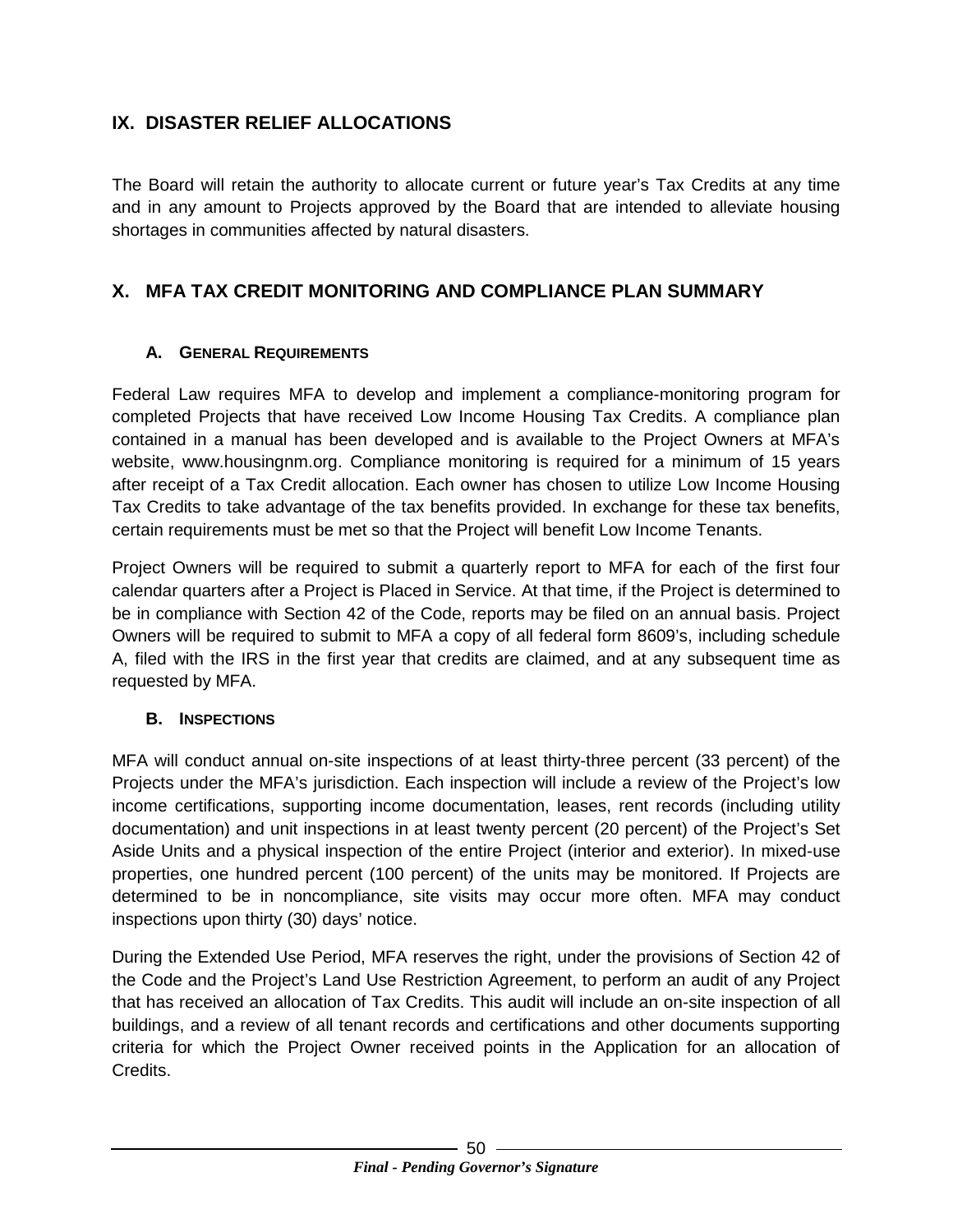#### <span id="page-53-0"></span>**C. RECORD KEEPING AND RECORD RETENTION**

Under the provisions of the Tax Credits, the Project Owner will be required to keep records as defined below for each building within a particular development. These records must be retained by the Project Owner for a minimum of six (6) years beyond the Project Owner's income tax filing date for that year. However, first-year Project records must be maintained for six (6) years beyond the tax filing date of the final year of the Project's eligibility for Tax Credits. The Project Owner must report to MFA, through MFA's WCMS On-Line system, annual audited property financial statements, as well as annual operating budgets. On a monthly basis, the Project Owner must provide tenant income certifications and property vacancy data using the WCMS On-Line system. In addition, the Project Owner must maintain records for each qualified Low Income building in the Project showing:

- 1. The total number of residential Units in the building (including the number of bedrooms and size in square feet of each residential Unit);
- 2. The percentage of residential Units in the building that are Set Aside Units;
- 3. The rent charged on each residential Unit in the building (including utility allowances);
- 4. The number of occupants in each residential Unit in the building;
- 5. The low income Unit vacancies in the building and documentation of when and to whom the "next available units" were rented;
- 6. The income certification of each Low Income Tenant;
- 7. The documentation to support each Low Income Tenant's income certification;
- 8. The Eligible Basis and Qualified Basis for each building;
- 9. The character and use of any nonresidential portion of the building included in the building's Eligible Basis (this includes separate facilities such as clubhouses or swimming pools whose Eligible Basis is allocated to each building);
- 10. Additional documentation and reporting as required by federal regulation; and
- 11. Additional documentation and reporting as required by MFA.

Failure to annually report is deemed as noncompliance and is reportable to the IRS.

# <span id="page-53-1"></span>**D. ANNUAL CERTIFICATION REVIEW**

It is the responsibility of the Project Owner to annually certify to MFA that the Project meets the requirements of Section 42 of the Code, whichever Set Aside is applicable to the Project.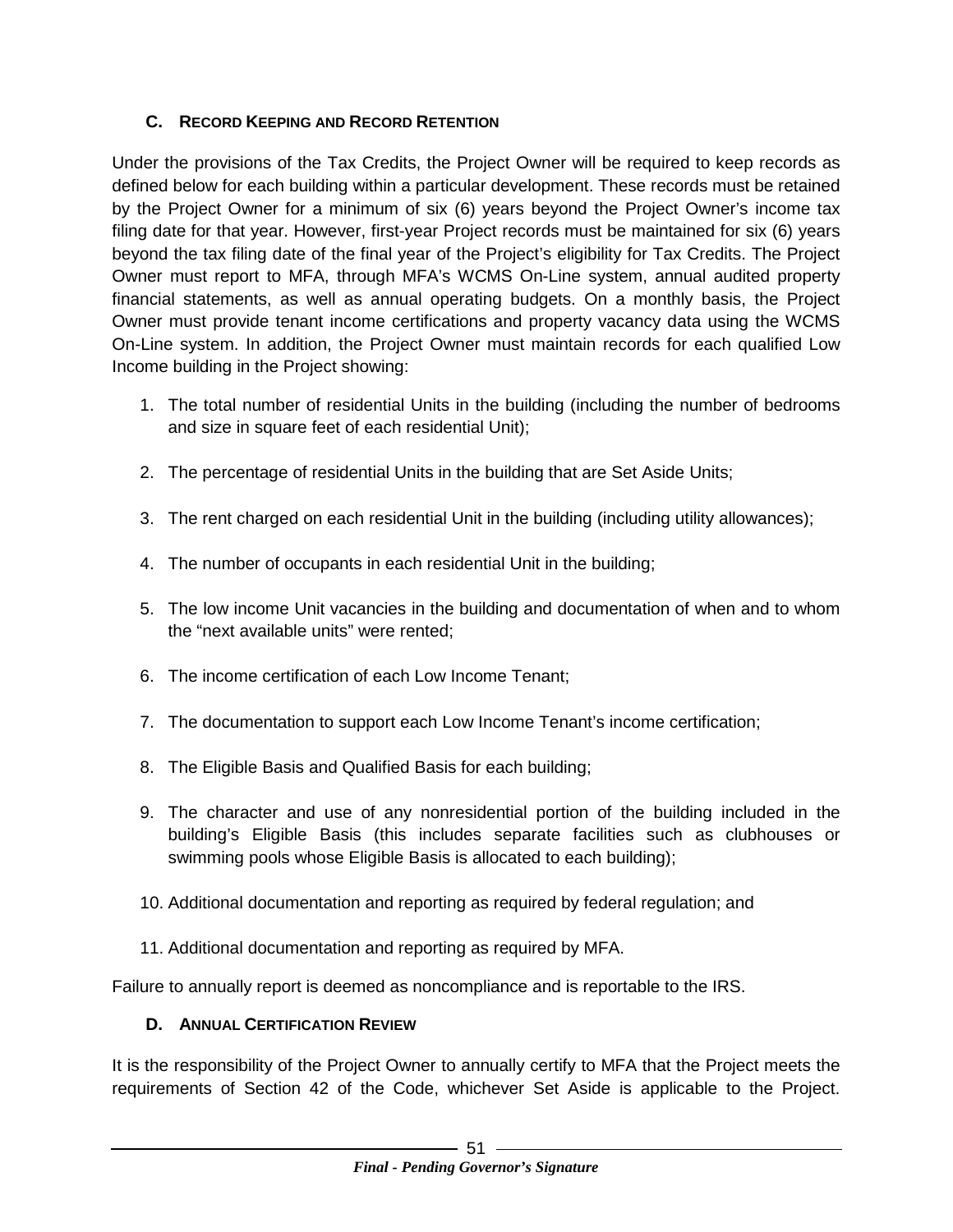Failure to make this certification is deemed as noncompliance and is reportable to the IRS. This annual certification requires the Project Owner to certify that:

- 1. The Project meets the minimum requirements of the Set Aside Election;
- 2. There has been no change in the applicable fraction;
- 3. An annual Low Income certification has been received from each Low Income Tenant and documentation is available to support that certification;
- 4. Each Low Income Unit is rent restricted under Section 42 of the Code;
- 5. Subject to the income restrictions on the Project, all units in the Project are for use by the general public and are used on a non-transient basis;
- 6. There has been no finding of discrimination under the Fair Housing Act;
- 7. Each building within the Project is suitable for occupancy taking into account local health, safety, and building codes;
- 8. There has been no change in any building's Eligible Basis under Section 42 of the Internal Revenue Code, or if there has been a change, adequate explanation of the nature of the change has been given;
- 9. All tenant facilities included in the Eligible Basis of any building in the Project are provided on a comparable basis, without a separate fee, to all tenants in the building;
- 10. If a Low Income Unit in the Project becomes vacant during the year, reasonable attempts are made to rent that Unit to tenants having a qualifying income, and while the Unit is vacant, no Units of comparable or smaller size are rented to tenants not having a qualifying income;
- 11. If the income of Low Income Tenants of units increases above one hundred forty percent (140 percent) of the applicable income limit allowed in Section 42 of the Code, the next available Unit of comparable or smaller size will be leased to tenants having qualifying income.
- 12. Project Owner has not refused to lease a Unit to an applicant based exclusively on their status as a holder of a Section 8 voucher and the Project otherwise meets the provisions outlined in the extended low-income housing commitment;
- 13. If the Project Owner received its Tax Credit Allocation from the state ceiling Set Aside for Projects involving "qualified non-profit organizations", the non-profit entity materially participated in the operation of the development;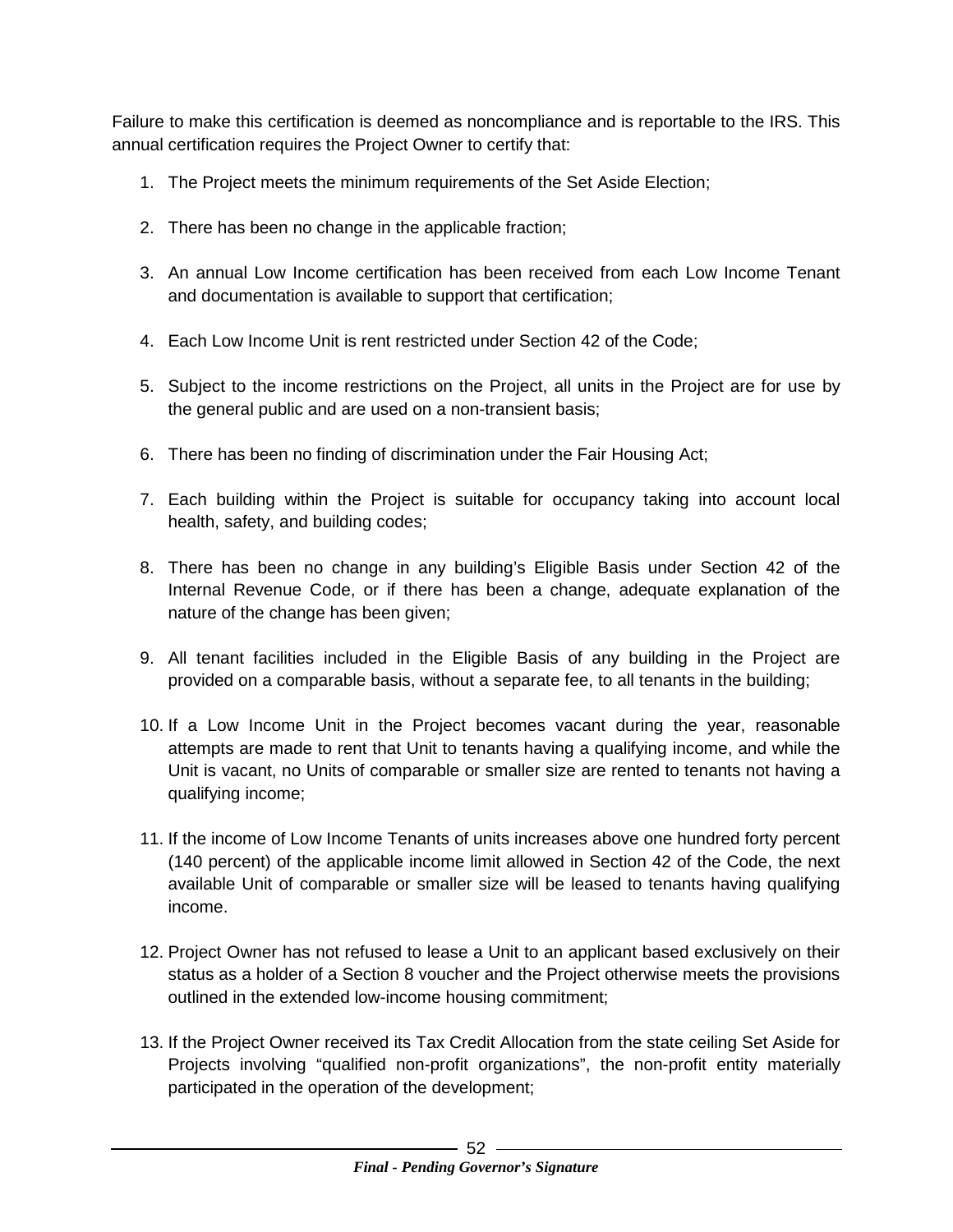- 14. There has been no change in ownership or management of the Project;
- 15. The Project Owner has obtained accurate, allowable, current utility allowances for use in the calculation of rents for the Project, and acknowledges this to be an annual requirement for the duration of the Compliance Period;
- 16. For the preceding 12 months the Project Owner has complied with Section 42(h)(6)(E)(ii)(I) of the Code that an existing tenant of a low-income Unit has not been evicted or had their tenancies terminated for anything other than good cause;
- 17. The Project Owner has complied with Section  $42(h)(6)(E)(ii)(II)$  of the Code and not increased the gross rent above the maximum allowed under Section 42 with respect to any low-income Unit.

As an exception, only for Rural Development (RD) Projects, MFA may accept a certification from RD that income is based upon annual tenant certifications/re-certifications, and that third party verification has been obtained. This certification will be in a form that is acceptable to both RD and MFA. Project Owners must furnish RD certifications annually, verifying that Projects are in compliance with Section 42 of the Code.

Tax Exempt Bond Financed Projects in which fifty percent (50 percent) or more of the aggregate basis is funded with the proceeds of bond financing may also be exempt, in MFA's discretion, from many of the certification and review provisions outlined within this document. The monitoring and certification guidelines for these Projects must be in a form that will satisfy those agencies issuing the bonds and MFA. The Project's monitoring procedures must, at a minimum, satisfy the compliance guidelines set forth by Section 42 of the Code.

Projects which are 100 percent affordable for Tax Credit purposes (i.e. all units are income and rent restricted at 60 percent of AMI or lower) and that have no other financing requiring annual income re-certifications may also be exempt pursuant to HR 3221. Project Owners must furnish MFA certifications annually, verifying that Projects are in compliance with Section 42 of the Code, as well as any other data that MFA may require per our monitoring and compliance guidelines.

The Project Owner of any exempted Project must certify to MFA on an annual basis that the Project is in compliance with the requirements for RD assistance, Tax Credits or the Tax Exempt Bond Financing guidelines, as applicable, and that all requirements of Section 42 are also being met. The Project Owner must inform MFA of any noncompliance or if the Project Owner is unable to make one or more of the required certifications.

# <span id="page-55-0"></span>**E. COMPLIANCE REVIEW**

MFA may elect to subcontract the monitoring procedure to other agents. In doing so, MFA would designate the subcontractor as the compliance-monitoring agent who would perform MFA's function.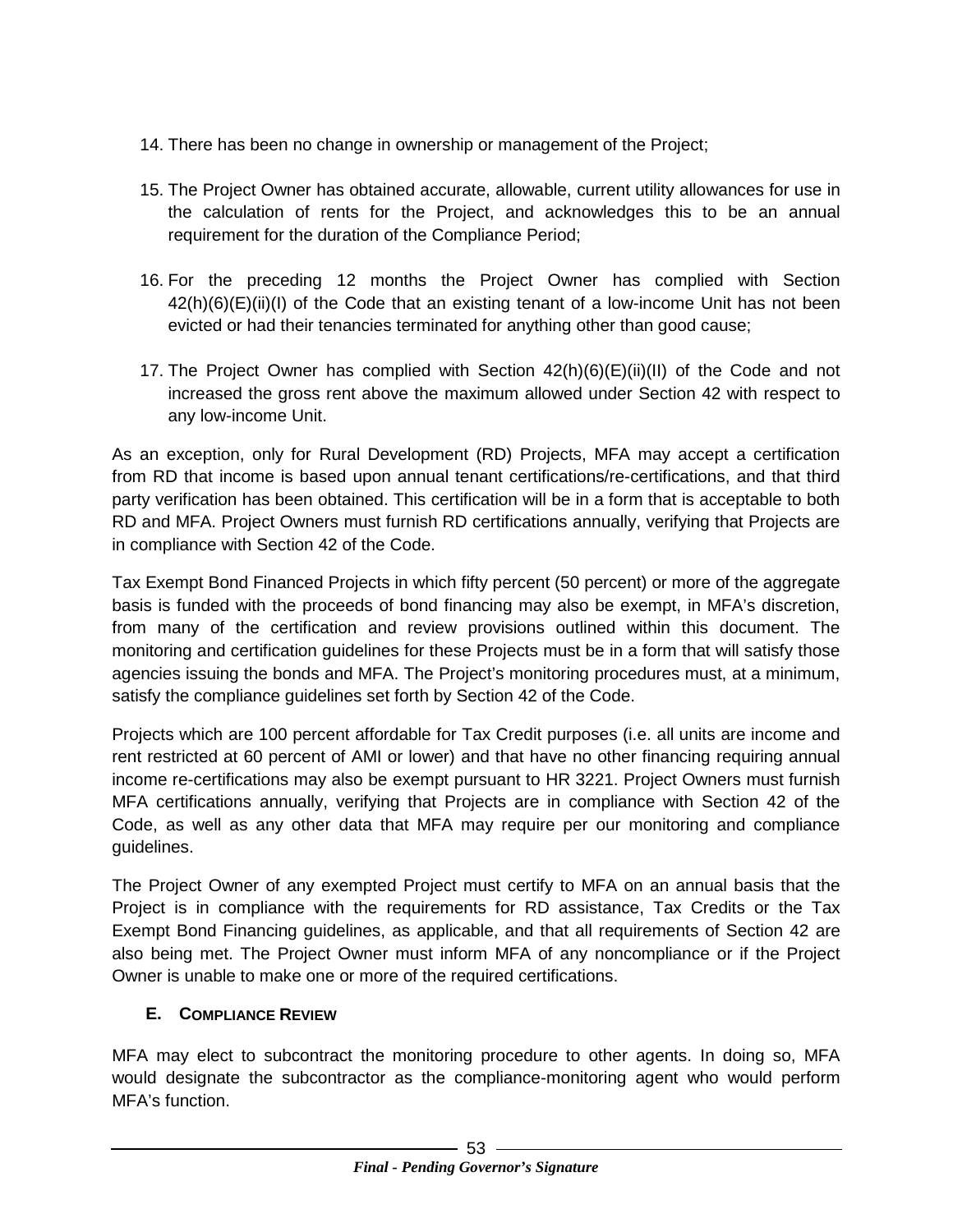In the event that any noncompliance with Section 42 is identified, a discrepancy letter entitled "Notice of Non-Compliance", detailing the noncompliance will be forwarded promptly to the Project Owner and the management company of the Project. The Project Owner must then respond in writing to MFA within thirty (30) days after receipt of the discrepancy letter. The response must address all discrepancies individually and must indicate the manner in which corrections will be made. The Project Owner will then have a cure period of thirty (30) days from the date of the discrepancy letter to correct the noncompliance detected and to provide MFA with any documentation or certification found to be missing during the annual management review. The cure period may be extended for periods of up to six (6) months. Extensions will be based on a determination by MFA that there is good cause for granting the extension.

MFA will notify the IRS within forty five (45) days after the expiration of the cure period of any non-compliance that has been detected. All corrections made by the Project Owner within the cure period will be acknowledged within this notice. A copy of the Project Owner's response to the non-compliance will accompany the notice to the IRS.

If potential non-compliance is discovered during a compliance monitoring review, the Project Owner will be required to have his managing agent attend a compliance training session within two (2) months following the compliance monitoring review.

<span id="page-56-0"></span>In order to offset the cost of monitoring procedures, an annual fee will be assessed for each year of the Extended Use Restriction Period. For 2012, the monitoring/compliance fee is \$45.00/Set Aside Unit/Per Year. The monitoring/compliance fee can be paid annually or in a lump sum to cover the initial 15 years of the Compliance Period. If paid in a lump sum, the amount will be determined in the year the development receives a final allocation. Payment of the lump sum amount will be required prior to issuance of Forms 8609 for each Project. The amount of the compliance monitoring fee for the remainder of the contractual Extended Use Period will be determined in year 15. Annual certifications and reports are due in the MFA office by January 31st of each year (for the past reporting year). Annual Compliance Reports are due by January 31st of each year, through MFA's WCMS on-line compliance system for the full term of the Extended Use Period. Annual audited property financial statements are due in the MFA office within 120 days of the property's fiscal year end. A notice will be mailed to each property Project Owner or a designated representative to remind them that the certification, reports and fees are due.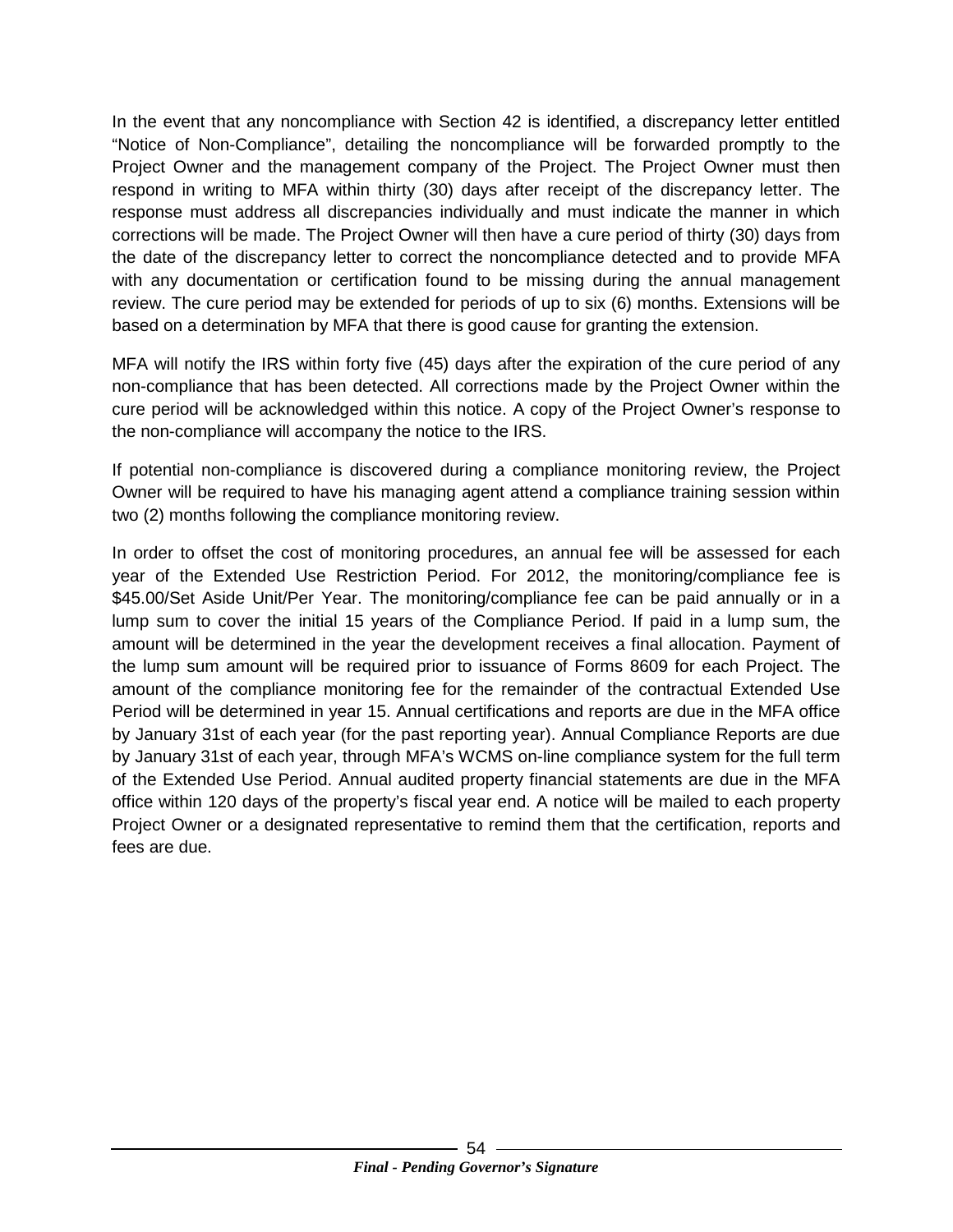#### <span id="page-57-0"></span>**XI. GLOSSARY**

"**Adaptive Reuse Projects**" means Projects which will involve the conversion of an existing building, or buildings, which was not initially constructed for residential use to multifamily residential use.

"**Agency**" means New Mexico Mortgage Finance Authority (MFA).

"**Allocation Review Committee**" means a committee appointed by the Chairman of the MFA Board to review Projects' rating and ranking results, to determine if the proposed allocations have been made consistent with the Project Selection Criteria and the Qualified Allocation Plan, and to hear appeals and decide their outcome.

"**Allocation Set Asides**" means the federally mandated Tax Credit allocation set aside requirement for Projects involving Qualified Nonprofit Organizations, as well as other Tax Credit Allocation Set Asides designated by MFA from time to time and incorporated into the Qualified Allocation Plan.

"**Annual Credit Ceiling**" means the total dollar volume of Tax Credits available for distribution by the Agency and authorized pursuant to Section 42 of the Code, in a given year. The Population-based Ceiling Amount is the amount of Tax Credits allocated to the state each year based on the state population.

"**Applicable Credit Percentage**" means the monthly interest rate issued by the Treasury Department and used to discount the present value of the 70 percent Tax Credit (approximately 9 percent yearly) and the 30 percent Tax Credit (approximately 4 percent yearly).

"**Applicable Fraction**" means the fraction, the numerator of which is the number of Low Income Units and the denominator of which is the total number of residential rental Units less any Unit exempted by Revenue Ruling 92-61; or the fraction, the numerator of which is the floor space of the Low Income Units and the denominator of which is the total floor space of the residential rental units less any Unit exempted by Revenue Ruling 92-61, whichever is less. The Eligible Basis of a building is multiplied by the Applicable Fraction to determine the Qualified Basis of a building for Tax Credit purposes.

"**Applicant**" means any person(s) or public entity(s); public or private, for-profit or not-for-profit, proposing to build or rehabilitate affordable rental housing with the use of the Tax Credit Program as defined in Section 42 of the Code.

"**Application**" means the completed forms, schedules, checklists, exhibits, computer disks and any additional documentation requested in the Initial Application Package, Carryover Allocation Package, and Final Allocation Package, as well as any supplemental materials requested by MFA. They must be submitted to MFA in accordance with the Qualified Allocation Plan in order to apply for the Tax Credit Program.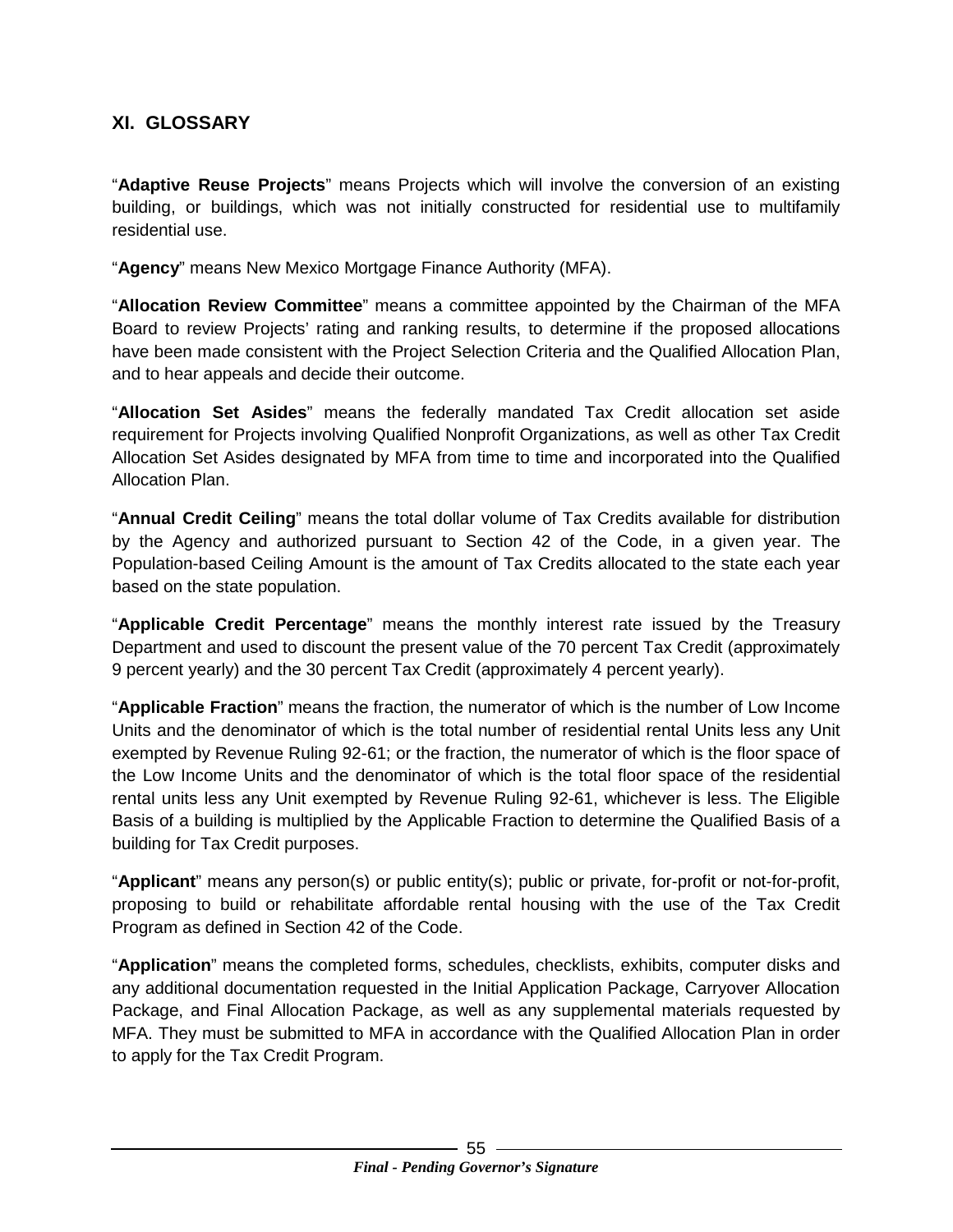"**Application Deadline**" means 5:00 p.m., Mountain Standard Time on the final day of the Application Period, except for Tax Exempt Bond Financed Projects, for which the submission date is specified in [Section VI.B.](#page-50-1)

"**Application Package**" means the forms, schedules, checklists, exhibits, computer disks and instructions thereto obtained from the Agency, which shall be completed and submitted to the Agency in accordance with all regulations in order to apply for the Tax Credit Program.

"**Application Period**" means the period during which Applications will be accepted by MFA as described in the Qualified Allocation Plan.

"**Area Gross Median Income**" means the median income level, issued annually by HUD for each metropolitan area and for each county outside a metropolitan area, which is adjusted for family size and used to calculate maximum income of eligible persons and rents for rent restricted units. As of July 30, 2008, any Project located in a rural area (as defined in Section 520 of the Housing Act of 1949) shall have income limitations measured by the greater of the HUD median income or the national non-metropolitan median income.

"**Average Gross Median Income**" or "**AGMI**" means, for a Project, the average area gross median income level(s) at which units are set aside, weighted by the number of units set aside at each income level. AGMI calculations are rounded to the nearest whole number. Market Rate Units will be treated as if they were set aside at 100 percent of Area Gross Median Income.

An example of the calculation of AGMI in a 60-unit Project with no management employee units is as follows:

- 25 percent of the units are Set Aside at 50 percent of Area Gross Median Income; and
- 50 percent of the units are Set Aside at 60 percent of Area Gross Median Income; and
- 25 percent of the units are Market Rate.

The AGMI calculation would be as follows:

|                                     | Percent of<br><b>Total Units</b> |    |         | Set Aside Income Level<br>(As a % of Median) | Weighted<br>Average |
|-------------------------------------|----------------------------------|----|---------|----------------------------------------------|---------------------|
| 25%                                 |                                  | X. | 50%     |                                              | 13%                 |
| 50%                                 |                                  | X. | 60%     | =                                            | 30%                 |
| 25%                                 |                                  | X. | $100\%$ | $=$                                          | 25%                 |
| <b>Total AGMI: AGMI for Scoring</b> | 68%                              |    |         |                                              |                     |

Units to be provided for management or maintenance staff rent free should not be included in the calculation.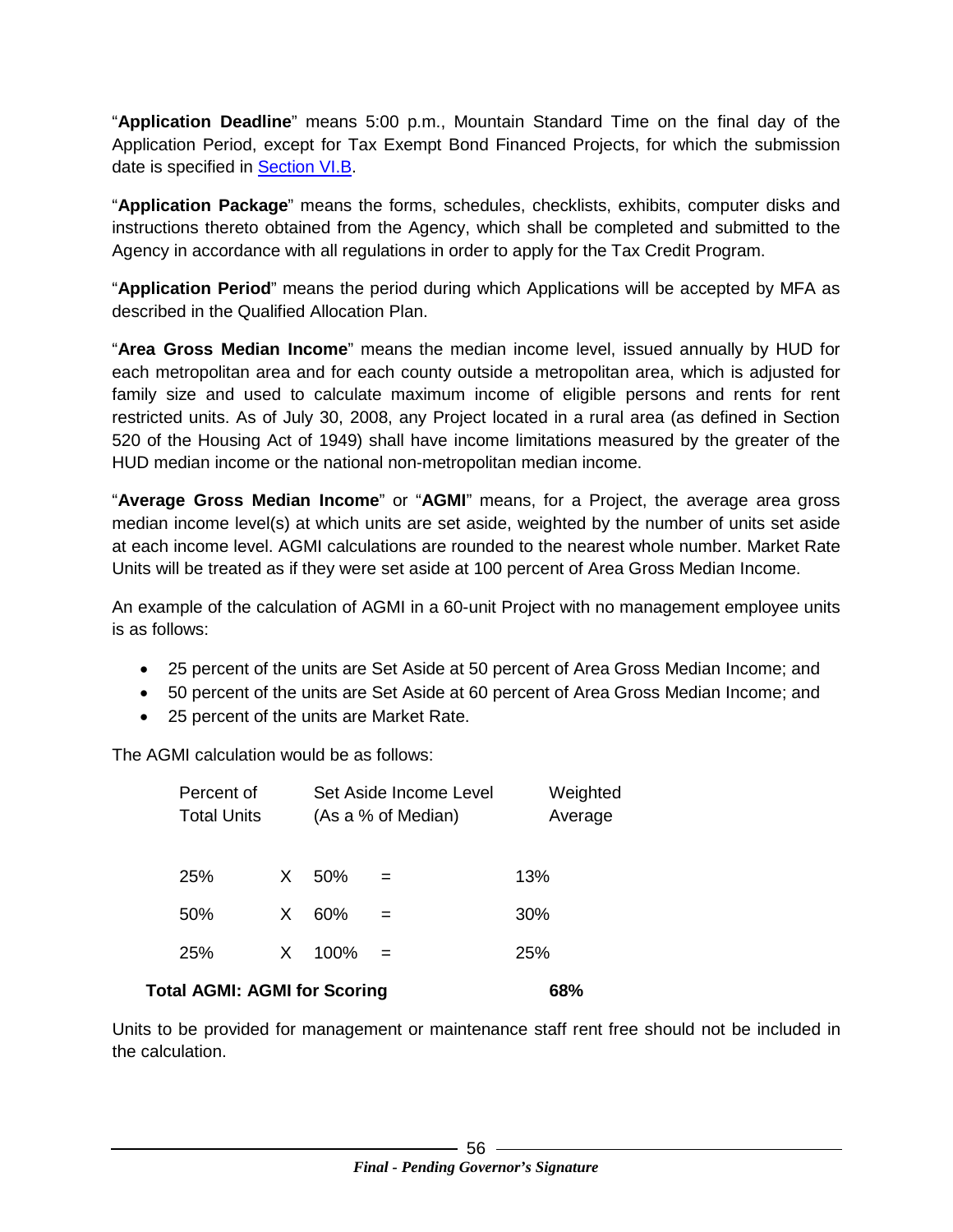"**Average Gross Median Rent**" or "**AGMR**" means, for a Project, the average area gross median rent level(s) at which units are Set Aside, weighted by the number of units Set Aside at each rent level. AGMR calculations are rounded to the nearest whole number at each stage of the calculation. Market Rate Units will be treated as if they were Set Aside at 100 percent of Area Gross Median Income.

An example of the calculation of AGMR in a 60-unit Project with no management employee units is as follows:

- 25 percent of the units are rent restricted at 50 percent of Area Gross Median Income; and
- 50 percent of the units are rent restricted at 60 percent of Area Gross Median Income; and
- 25 percent of the units are Market Rate (not rent restricted).

The AGMR calculation would be as follows:

| Percent of<br><b>Total Units</b>    |   |      | <b>Rent Restricted Level</b><br>(As a % of Median Income) | Weighted<br>Average |  |
|-------------------------------------|---|------|-----------------------------------------------------------|---------------------|--|
| 25%                                 | X | 50%  |                                                           | 13%                 |  |
| 50%                                 | X | 60%  |                                                           | 30%                 |  |
| 25%                                 | X | 100% |                                                           | <b>25%</b>          |  |
| <b>Total AGMR: AGMR for Scoring</b> |   |      |                                                           | 68%                 |  |

Units to be provided for management or maintenance staff rent free should not be included in the calculation.

"**Binding Commitment**" means an agreement between MFA and an Applicant by which MFA allocates and the Applicant accepts Tax Credits in accordance with Section 42(h)(1)(C) of the Code. MFA's Carryover Allocation is its Binding Commitment.

"**Blighted Buildings**" means buildings that are in such severe disrepair to the extent that rehabilitation or Adaptive Reuse is no longer feasible.

"**Board of Directors**" or "**Board**" means the New Mexico Mortgage Finance Authority Board of Directors.

"**Brownfield**" means real property where the expansion, redevelopment, or reuse may be complicated by the presence of hazardous substance, pollutant, or contaminant including petroleum. Brownfield sites require a remediation plan based on a Phase II Environmental Site Assessment.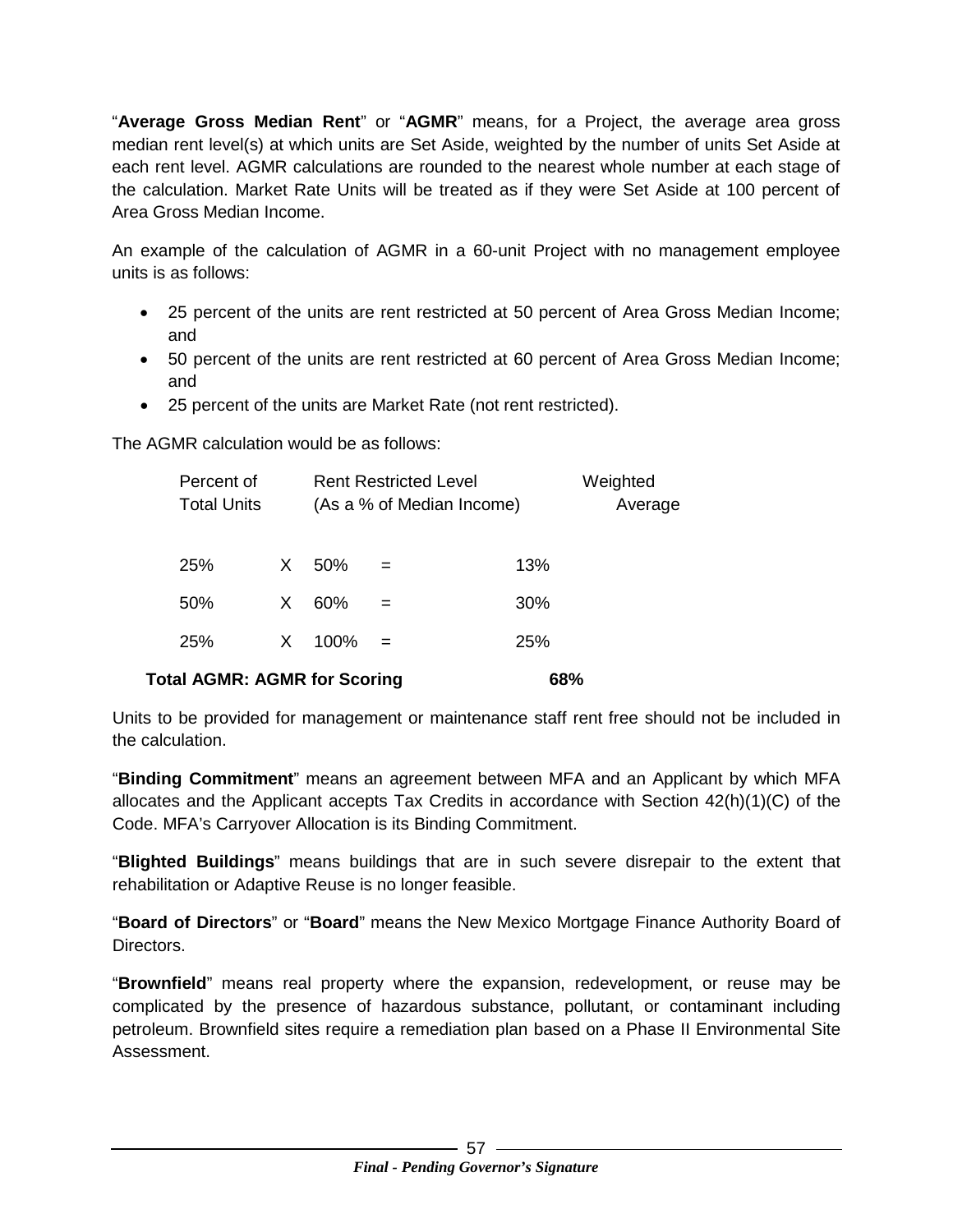"**Capital Needs Assessment**" means a report prepared by a competent third party licensed architect or engineer that addresses the following:

- 1. Site visit and physical inspection of the interior and exterior of Units and structures.
- 2. Interview with available on-site property management and maintenance personnel regarding past and pending repairs/improvements and physical deficiencies.
- 3. Identification of the presence of any visible environmental hazards on the site.
- 4. Opinion as to the adequacy of the proposed budget for recommended improvements.
- 5. Identification of critical building systems or components that have reached or exceeded their expected useful lives.
- 6. Projection of recurring probable expenditures for significant systems and components over 15 years.
- 7. Determination of the appropriate upfront and ongoing replacement reserve deposits.

"**Carryover Allocation**" means the provision under Section 42 of the Code which allows a Project, under certain conditions allowed by Section 42 of the Code, to receive a Tax Credit allocation in a given calendar year and to be Placed In Service within a period of two calendar years after the calendar year in which the Applicant qualifies for a Carryover Allocation. The Carryover Allocation is MFA's Binding Commitment for Tax Credits.

"**Childcare**" means daycare and/or youth programming for children provided by a licensed childcare provider. Daily Childcare means that service(s) are provided Monday through Friday for a minimum of 6 hours per day. Weekly Childcare means that service(s) will be provided a minimum of one day per week for a minimum of 6 hours.

"**Code**" means the Internal Revenue Code of 1986, as in effect on the date of the Qualified Allocation Plan, together with corresponding and applicable final, temporary or proposed regulations and revenue rulings issued with respect thereto by the Treasury or the Internal Revenue Service of the United States.

"**Complete Application**" is an Initial Application meeting all of the requirements in "Content and Format" in [Section IV.A.4.](#page-28-0)

"**Compliance Monito**ring" means the Agency's procedure, as required by Section 42 of the Code and detailed in MFA's Tax Credit Monitoring and Compliance Plan, of auditing and inspecting all completed Tax Credit Projects.

"**Compliance Period**" means, with respect to any building that is included in a Tax Credit Project, a minimum period of 15 years beginning on the first day of the first taxable year of the Tax Credit period with respect thereto in which a Tax Credit Project shall continue to maintain the Low Income Units as Low Income Units pursuant to the Applicant's Set Aside Election in the Application, pursuant to Section 42 of the Code.

"**Concerted Community Revitalization Plan**" means a Metropolitan Redevelopment Plan as defined in NMSA 1978 Section 3-60A-4 prepared and enacted by a local, county or tribal government at least six months prior to the application deadline. For Projects located on sovereign tribal lands, "Concerted Community Revitalization Plan" means a written plan similar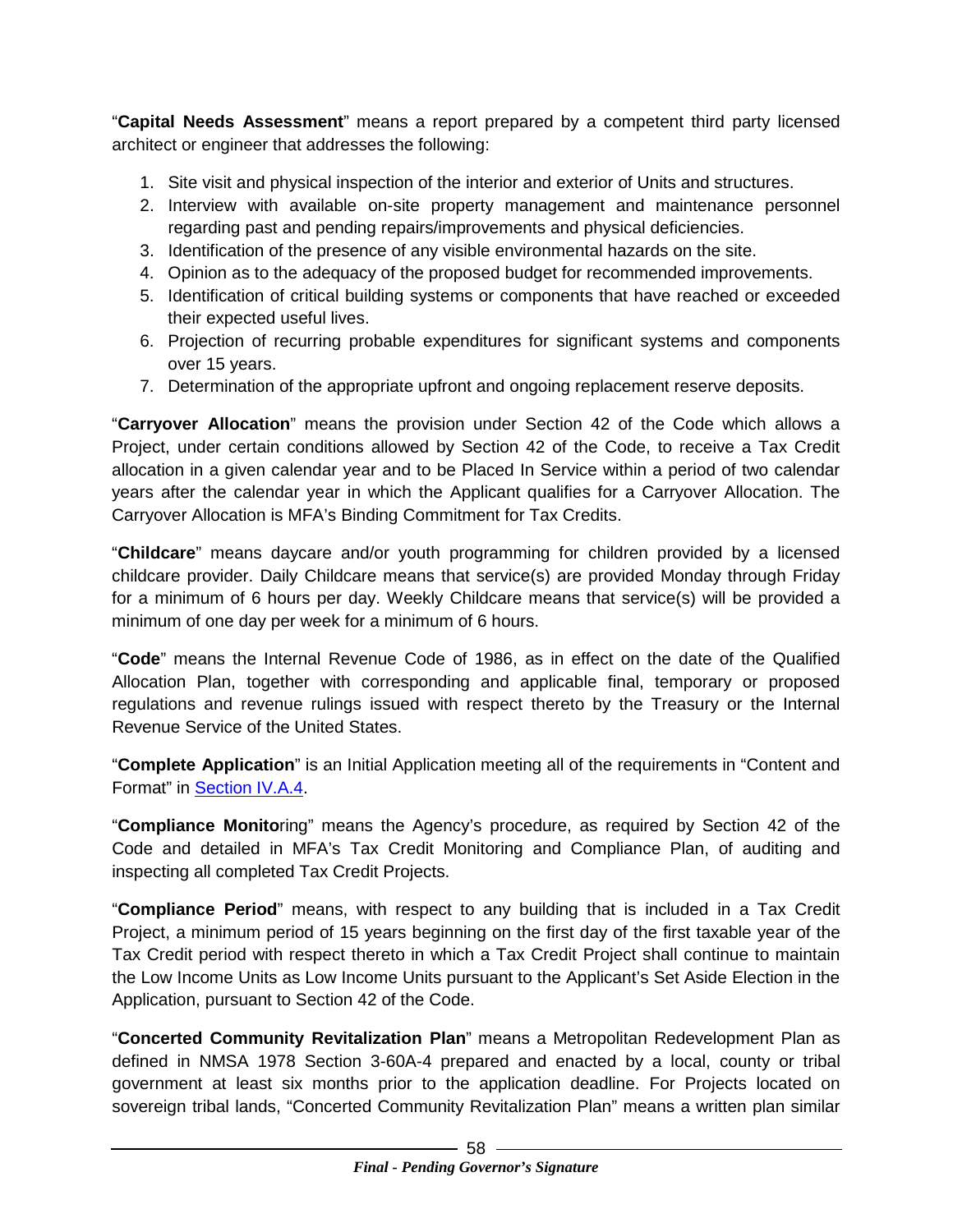in content and affect to a Metropolitan Redevelopment Plan as defined in NMSA 1978 Section 3-60A-4, prepared and enacted by or tribal government at least six months prior to the application deadline, which identifies barriers to community vitality and promotes specific concerted revitalization activities within an area having distinct geographic boundaries.

"**Consolidated Plan**" means the plan prepared in accordance with HUD Regulations, 24 C.F.R. 91 (1994), which describes needs, resources, priorities and proposed activities to be undertaken with respect to certain HUD programs.

"**Construction Costs**" means, for purposes of calculating builder profit, overhead and general requirements, the on-site and construction costs in the construction contract, before profit, overhead, and general requirements, and at Initial Application and Carryover a reasonable construction contingency.

"**Contact Person**" means a person identified in the Initial Application with decision-making authority for the Applicant, Developer or the owner of the Project, with whom MFA will correspond concerning the Application and /or the Project.

"**Contractor's Cost Certification**" A certification prepared by a Certified Public Accountant, indicating the method of certification, all identities of interest, and certification that all construction costs included are related to the Project.

"**Cost Certification**" A certification prepared by a Certified Public Accountant on forms provided by MFA, indicating the method of certification, all identities of interest, and certification that all Project costs included are related to the Project.

"**Credit Period**" means with respect to any building that is included in a Tax Credit Project, the period of 10 years beginning with (i) the taxable year in which the building is Placed In Service, or (ii) at the election of the Developer, the succeeding taxable year.

"**Developer**" means any individual, association, corporation, joint venture, or partnership, which possesses the requisite skill, experience, and credit worthiness to successfully produce affordable multifamily housing.

"**Development Costs**" means the sum total of all costs incurred in the development of a Project all of which shall be subject to approval, and are approved by MFA as reasonable and necessary. Such costs may include, but are not limited to:

- 1. The cost of acquiring real property and any building thereon, including payment for options, deposits, or contracts to purchase properties.
- 2. The cost of site preparation, and development.
- 3. Any expenses relating to the issuance of Tax Exempt Bonds or taxable bonds by the Agency, if any, related to the Project.
- 4. Fees in connection with the planning, execution, and financing of the Project, such as those of architects, engineers, attorneys, accountants, and the Agency.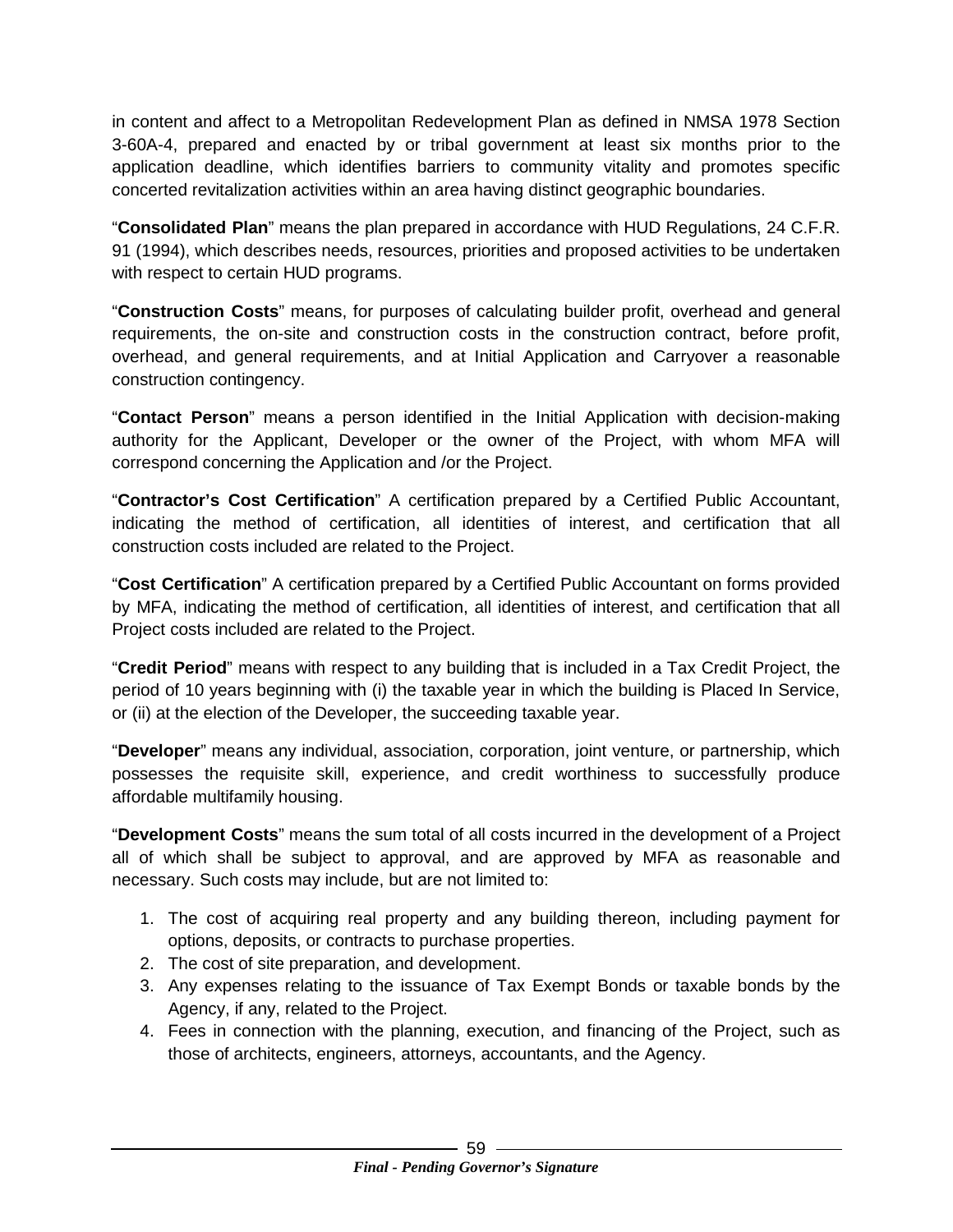- 5. The cost of studies, surveys, plans, permits, insurance, interest, financing, tax and assessment costs, and other operating and carrying costs incurred during construction, rehabilitation, or reconstruction of the Project.
- 6. The cost of the construction, rehabilitation, and equipping of the Project.
- 7. The cost of land improvements, such as landscaping and off-site improvements related to the Project, whether such costs are paid in cash, property, or services.
- 8. Expenses in connection with initial occupancy of the Project.
- 9. Allowances established by the Agency for working capital, contingency reserves, and reserves for any anticipated operating deficits during the first 2 years after completion of the Project.
- 10. The cost of such other items, including relocation cost, indemnity and surety bonds, premium on insurance, and fees and expenses of trustees, depositories, and paying agents for bonds.

"**Difficult Development Area**" means any area designated by the Secretary of Housing and Urban Development as having high construction, land, and utility costs relative to Area Gross Median Income in accordance with Section 42(d)(5) of the Code.

"**Eligible Application**" or "**Eligible Project**" means an Application or Project which has met all Minimum Project Threshold Requirements.

"**Eligible Basis**" means the sum of the eligible cost elements that are subject to depreciation, such as expenditures for new construction, rehabilitation and building acquisition.

"**Eligible Persons**" or "**Eligible Households**" means one or more natural persons or a family, irrespective of race, creed, national origin or sex, determined by the Agency to be of low or very low income. In determining the income standards of eligible persons for its various programs, the Agency shall take into account the following factors:

- 1. Requirements mandated by federal law;
- 2. Variations in circumstances in the different areas of the state;
- 3. Whether the determination is for rental housing; and
- 4. The need for family size adjustments.

"**Executive Director**" means the Executive Director of the New Mexico Mortgage Finance Authority.

"**Extended Use Period**" means, with respect to any building that is included in a Tax Credit Project, the period that begins on the first day of the Compliance Period and ends on the later of (i) the ending date of the term specified by the Applicant in the Initial Application Package and recorded in the Land Use Restriction Agreement or (ii) the date that is the fifteenth anniversary of the last day of the Compliance Period, unless earlier terminated as provided in Section 42(h)(6) of the Code or more stringent requirements of the HCA as reflected in the LURA.

"**Feasibility Analysis**" means a financial analysis based on rules established by the IRS and MFA to determine a Project's financial feasibility, which is completed to ascertain a Tax Credit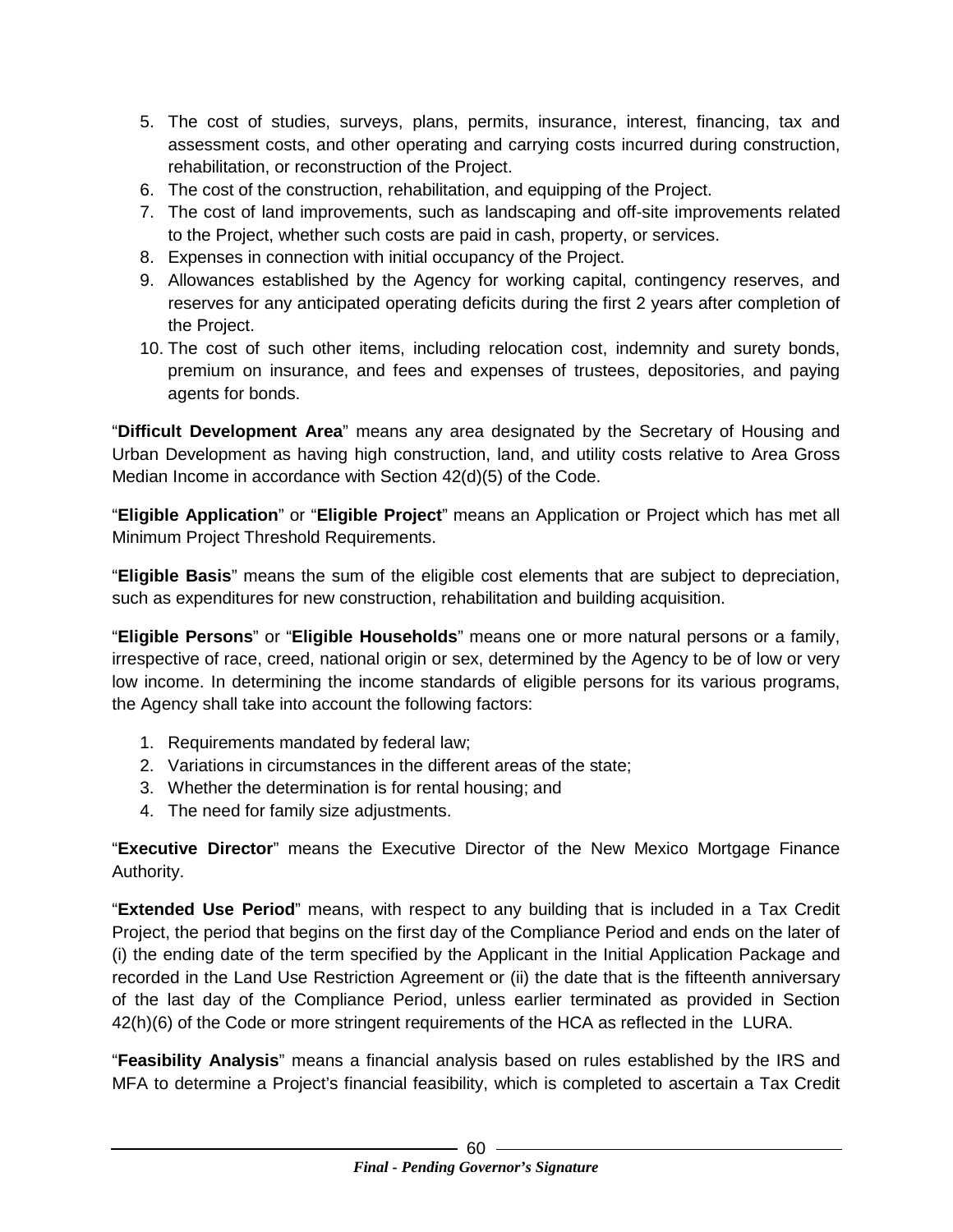amount, the adequacy of financing sources, the income required to support operation of the Project, etc.

"**Federal Grant**" means any Federal Grant except those specifically excluded in Section 1.42- 16(b) of the Treasury regulations.

"**Federal Subsidy**" means Tax Exempt Bonds.

"**Federally-Assisted Building**" means any building which is substantially assisted, financed, or operated under Section 8 of the United States Housing Act of 1937, Section 221(d)(3), Section 221(d)(4), or 236 of the United States Housing Act, Section 515 of the Housing Act of 1949, or any other program administered by the Department of Housing and Urban Development or by the Rural Housing Service of the Department of Agriculture.

"**Final Allocation**" means a determination by MFA that a Project is complete and that a certain amount of Tax Credits is warranted. The Final Allocation must be requested by the Project Owner, and culminates in delivery of IRS Form 8609 by MFA.

"**Financing Commitment**" means a commitment for permanent or construction financing which 1) is not subject to further approval by any loan committee or board of directors or other entity of the creditor making the commitment, and 2) contains specific terms of funding and repayment.

"**General Partner**" means that partner or collective of partners identified as the general partner of the partnership that is the Project Owner and that has general liability for the partnership. If the Project Owner is a limited liability company, the term "General Partner" shall mean the managing member or members with management responsibility for the limited liability company.

"**Government Entity or Instrumentality**" means any agency or other government created entity of the State of New Mexico, the counties or municipalities of New Mexico, or the tribal governments of New Mexican tribes and pueblos.

"**Homeless**" means a) an individual or family which lacks a fixed, regular, and adequate nighttime residence; or b) an individual or family which has a primary nighttime residence that: 1) a supervised publicly or privately operated shelter designed to provide temporary living accommodations (including welfare hotels, congregate shelter, and transitional housing for persons with mental illness); 2) an institution that provides a temporary residence for individuals intended to be institutionalized, or previously institutionalized; 3) a public or private place not designed for, or ordinarily used as, a regular sleeping accommodation for human beings; or 4) individuals who are certified by their case manager as "doubling up", "couch surfing" or staying with another household of a relative or friend. The term does not include any individual imprisoned or otherwise detained pursuant to an Act of the Congress or State law.

"**Households with Children**" means households that include one or more persons under the age of 18 years.

"**Households with Special Needs**" means households in which an individual or household member is in need of supportive services, tenancy supports, and housing and has a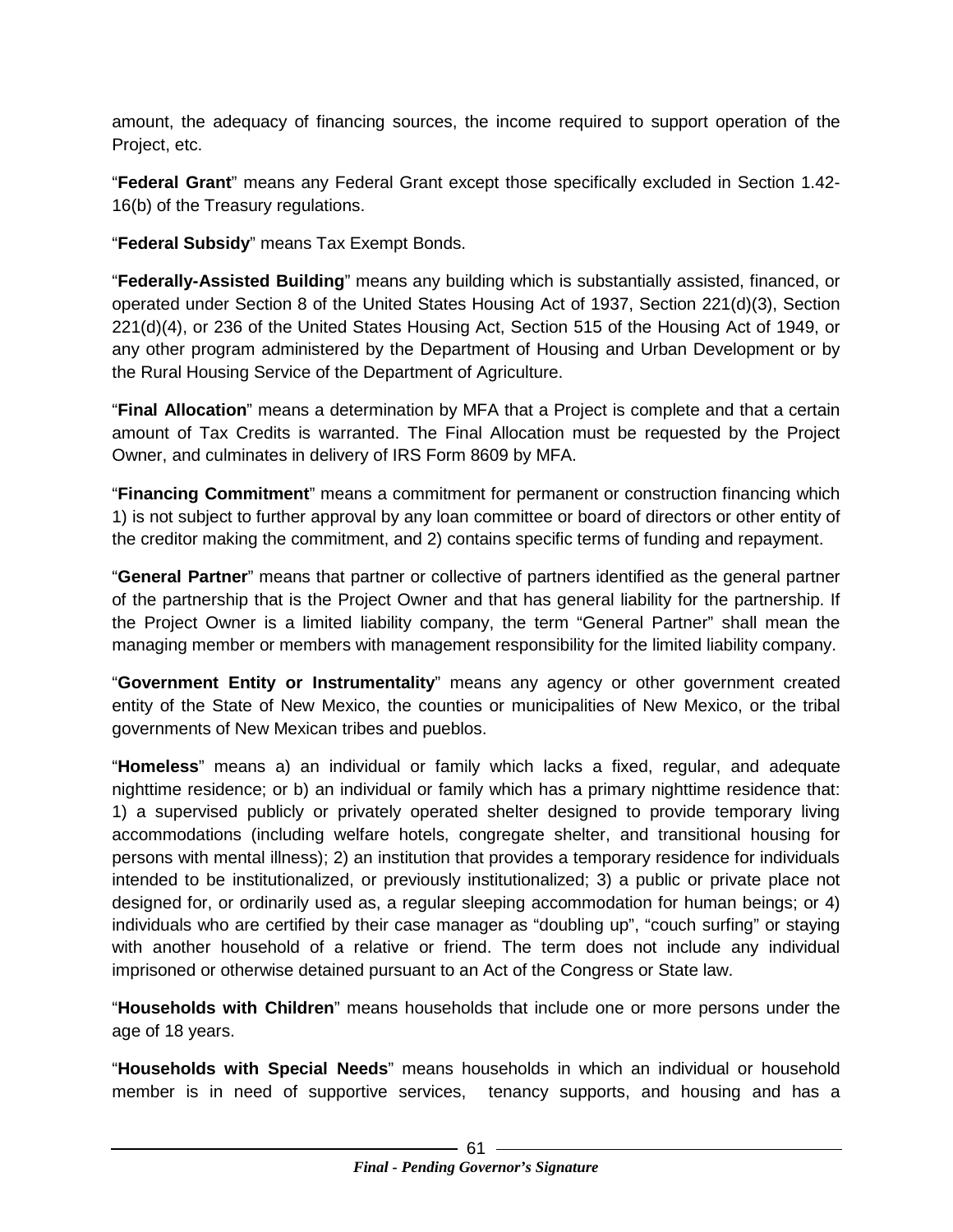substantial, long term disability, which includes any of the following: (1) Serious Mental Illness; (2) Addictive Disorder (i.e., individuals in treatment and demonstrated recovery from substance abuse disorder); (3) Developmental Disability (e.g., intellectual disability, autism, or other disability acquired before the age of 22); (4) Physical, sensory, or cognitive disability occurring after the age of 22; 5) Disability caused by effects of chronic illness (e.g., people with HIV/AIDS who are no longer able to work); (6) Age-related Disability (e.g., frail elderly, or, young adults with other special needs who have been in the foster care or juvenile services system), or, 7) households/individuals who are homeless.

"**HUD**" means the U.S. Department of Housing and Urban Development.

"**Identity of Interest**" occurs when any officer, director, board member, or authorized agent of any development team member (consultant, general contractor, attorney, management agent, seller of the land, etc.): (a) is also an officer, director, board member, or authorized agent of any other development team member; (b) has any financial interest in any other development team member's firm or corporation; (c) is a business partner of an officer, director, board member, or authorized agent of any other development team member; (d) has a family relationship through blood, marriage or adoption with an officer, director, board member, or authorized agent of any other development team member; or (e) advances any funds or items of value to the sponsor/borrower.

"**Initial Application**" means the Application first provided to MFA on or before an Application Deadline to request an allocation of Tax Credits.

"**Land Use Restriction Agreement**" or "**LURA**" means the agreement submitted to the Agency restricting the property to affordable housing use during the Compliance Period and Extended Use Period.

"**Letter of Determination**" means the letter issued by MFA pursuant to Section 42(m)(1)(D) of the Code advising the Project Owner that MFA has made the determination that a Tax Exempt Bond Financed Project satisfies the requirements for an allocation of Tax Credits under the QAP conditioned upon Project compliance with Section 42 of the Code.

"**Local Government**" means any county, municipality, tribe or other general-purpose political subdivision in the State of New Mexico.

"**Local Lead Agencies**" (LLAs) are organizations selected by the New Mexico Behavioral Health Collaborative, or its designee or successor in interest, to be responsible for supportive services including acting as referral agents for community services, providing and coordinating services provided by local service providers for Households with Special Needs. LLAs organize needed services for a specific geographic area, and/or specific target population. The LLA will enter into a formal agreement to provide tenant pre-screening, tenant referrals to the property manager, and social service coordination as well as serving as the Tenant Services Liaison. The LLA will remain in place for the length of the compliance and extended use period.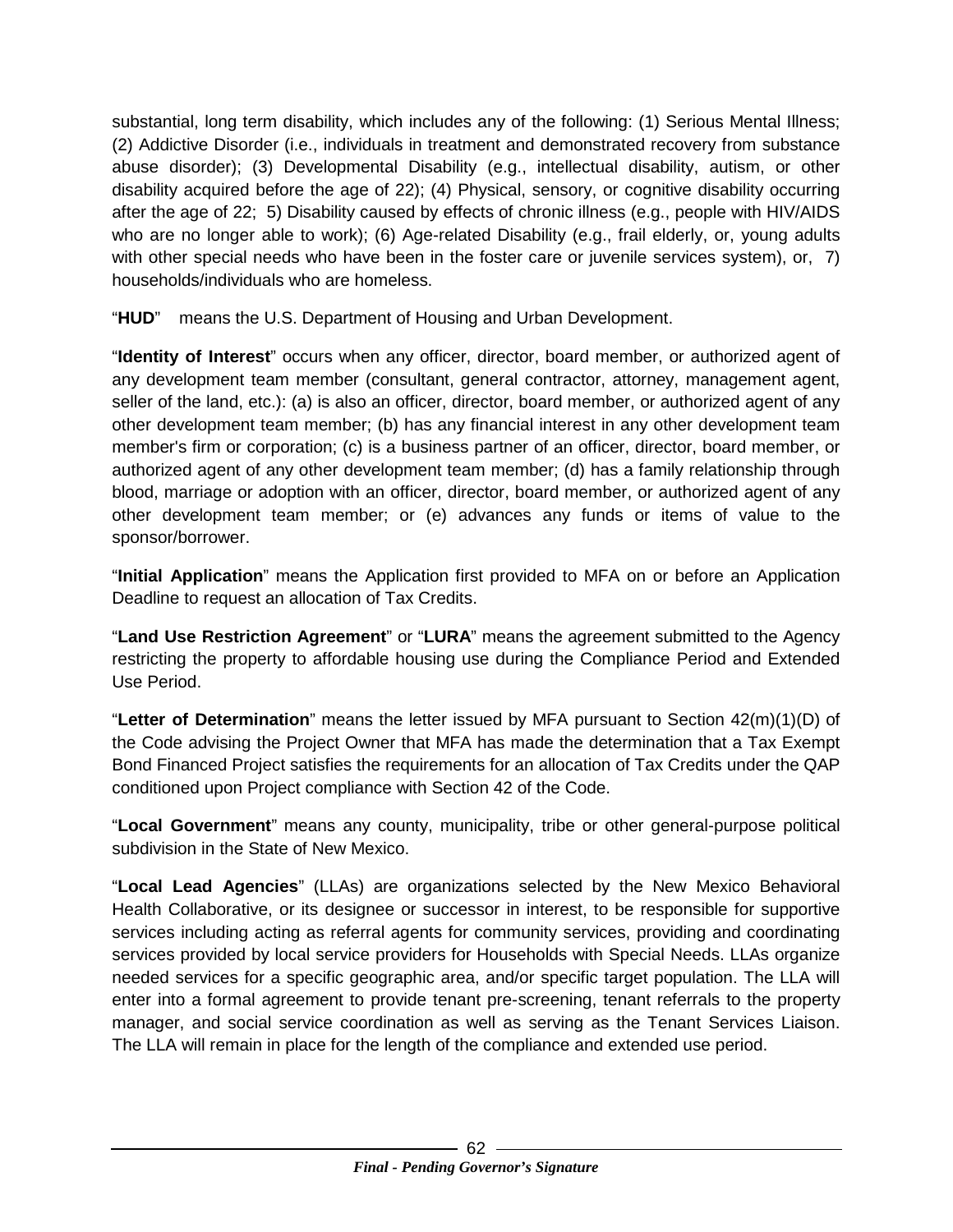"**Local Notice**" means MFA's letter to the Chief Executive Office (or the equivalent) of the local jurisdiction within which the Project is located, which provides a thirty (30) day period to comment on the Project pursuant to Code Section 42(m)(1)(A)(ii).

"**Low Income Housing Tax Credit Program**" or "**Tax Credit Program**" means the rental housing program administered by MFA pursuant to Section 42 of the Code and by the State of New Mexico Executive Order 97-01.

"**Low Income Tenants**" are households that occupy Set Aside Units.

"**Low Income Units**" or "**Set Aside Units**" shall mean units which are rent restricted and set aside for tenants whose income does not exceed 50 percent, 60 percent or some lower percentage, whichever is elected, of Area Gross Median Income.

"**Market Rate Units**" means residential rental units that are not Low Income Units.

"**Minimum Score**" means the lowest score with which an Application will be considered to have passed the Minimum Project Threshold Requirement related to scoring.

"**Mortgage Revenue Bonds (MRB)**" or "**Tax Exempt Bonds**" means bonds issued by state designated issuers, including MFA, which may be used to finance HTC Projects subject to Project allocations made by the State Board of Finance.

"**New Mexico Housing Authority (NMHA)**" means any public housing authority legally established in the state of New Mexico.

"**November 15th**" means November 15th, unless this date falls on a weekend or a holiday, in which case it means the first business day following November 15th.

"**Ownership of Land**" means holding fee title or a qualified leasehold interest.

"**Participating Title Company**" means a New Mexico title company that maintains pooled, interest-bearing transaction account(s) pursuant to the Land Title Trust Fund Act of 1997.

"**Placed in Service**" means the date on which the first Unit of a new construction Project is certified or otherwise officially declared as available for occupancy. For acquisitions of existing Projects, it is the date of transfer to a new Project Owner.

"**Principal**" means an Applicant, any general partner of an Applicant, and any officer, director, board member or any shareholder, general partner, managing member, or affiliate of an Applicant. It also includes any entity receiving any part of a developer fee for a Project. For Project compliance purposes [\(Section IV.C.11\)](#page-34-0), Principal would include shareholders with interests of 25 percent or more, all officers of a corporation (whether Board members or employees), all general partners or members.

"**Program**" means the Tax Credit Program as administered by MFA.

"**Project**" means any work or improvement located or to be located in the state, including real property, buildings, and any other real and personal property, designed and intended for the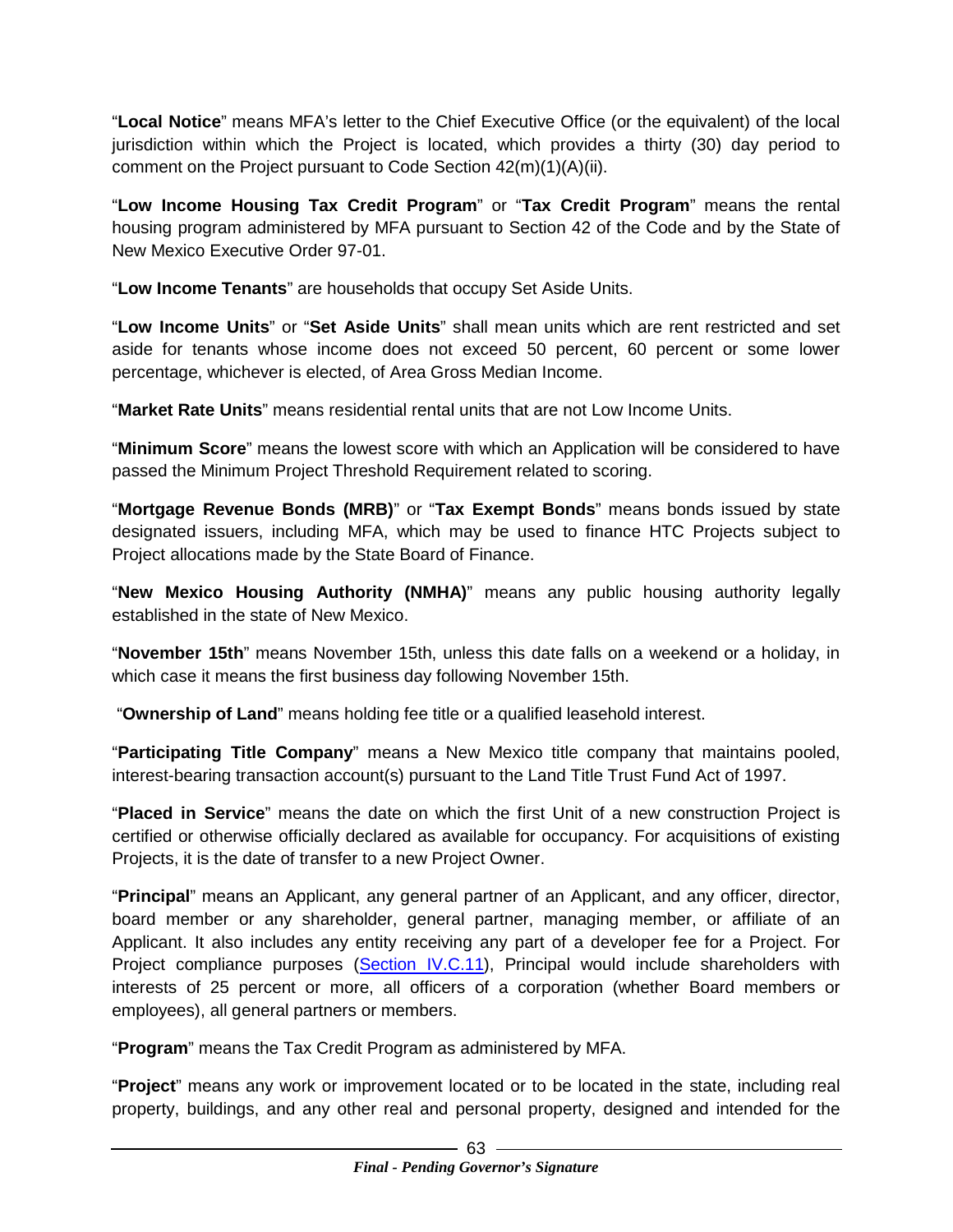primary purpose of providing decent, safe, and sanitary residential housing for individuals, whether new construction, acquisition of existing residential housing, or the remodeling, improvement, rehabilitation, or reconstruction of existing housing, together with such related non-housing facilities as the Agency determines to be necessary, convenient, or desirable.

"**Project Expenses**" means usual and customary operating and financial costs. The term does not include extraordinary capital expenses, development fees and other non-operating expenses.

"**Project Owner**" means the legal entity that ultimately owns the Project and to which Tax Credits will be allocated.

"**Project Selection Criteria**" means the criteria used to score a Project for Tax Credit allocation purposes.

"**Qualified Allocation Plan**" or "**QAP**" means this Qualified Allocation Plan, which was adopted by Board Action on October 17, 2012 and made effective as of January 1, 2013, and which was approved by the Governor of the State of New Mexico pursuant to Section 42(m)(1)(B) of the Code and sets forth the Project Selection Criteria and the preferences for Projects which will receive Tax Credits.

"**Qualified Basis**" means the portion or percentage of the Eligible Basis that qualifies for the Tax Credit. It is calculated by multiplying the Eligible Basis by the Applicable Fraction.

"**Qualified Census Tract**" means any Census tract which is designated by the Secretary of Housing and Urban Development as having 50 percent or more of the households at an income level which is less than 60 percent of the Area Gross Median Income in accordance with Section 42(d)(5) of the Code.

"**Qualified Leasehold Interest**" means a leasehold interest running at least as long as the Extended Use Period.

"**Qualified Nonprofit Organization**" means an organization described in Sections 501(c)(3) or 501(c)(4) of the IRS Code and exempt from tax under Section 501(a). The production of decent, safe and affordable housing must be one of the defined goals, objectives, or purposes of the nonprofit organization. The nonprofit organization must materially participate in the Project, meaning that the organization must be involved on a regular, continuous, and substantial basis in both the development and operation of the Project during the term of the Compliance Period. The nonprofit must also own an interest in the Project throughout the Compliance Period and may not be affiliated with or controlled by a for-profit organization.

"**Rehabilitation Costs**" means, as stated in Code Section 42(e)(2), the amounts chargeable to capital accounts and incurred for property in connection with the rehabilitation of a building. For the purposes of the calculation in scoring Rehabilitation and Adaptive Reuse Projects, only rehabilitation "hard" costs will be considered, which are those costs that would be included in a construction contract. If the Project does not include the construction of new Rent Restricted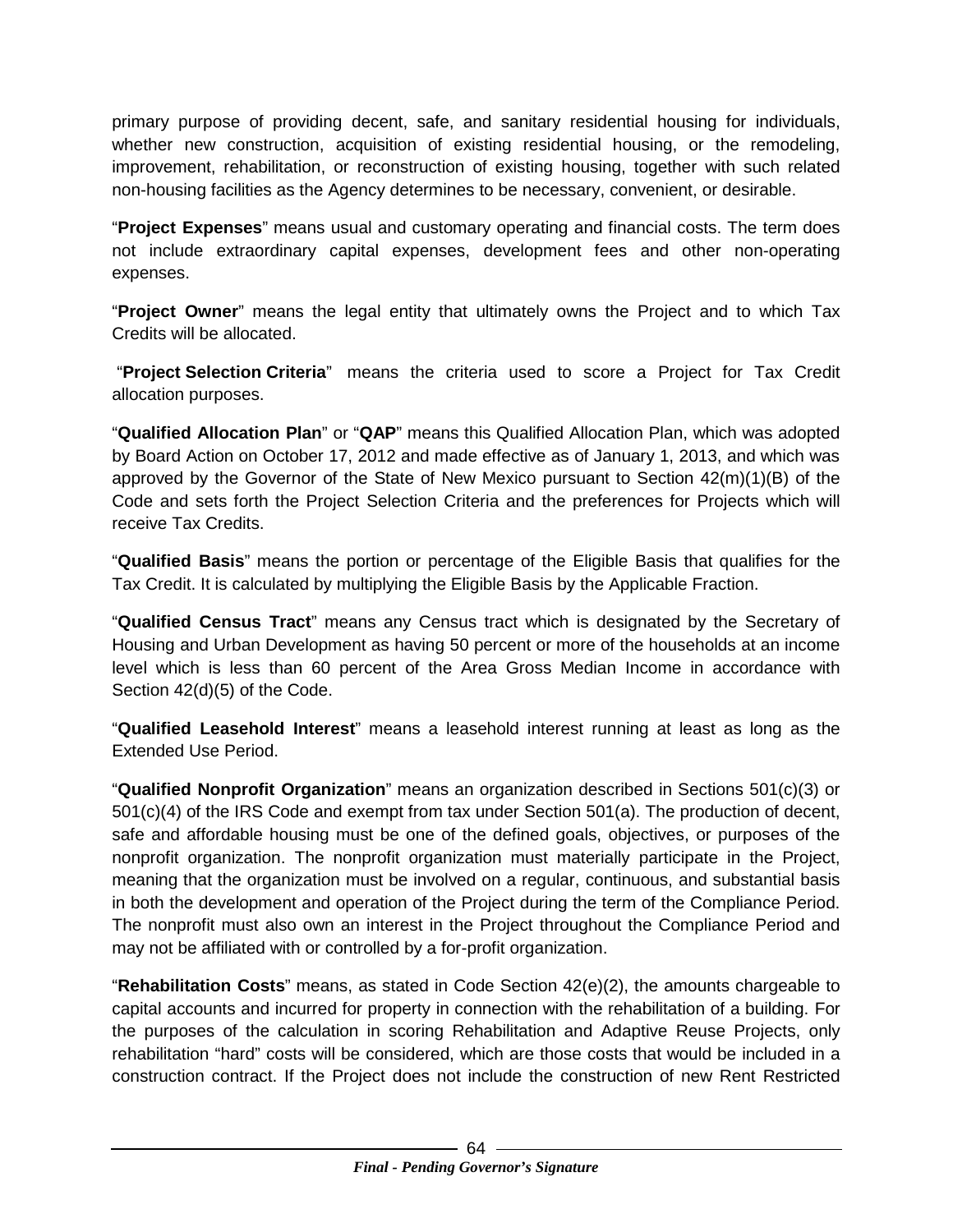Units, the cost of the construction of common space buildings will be considered Rehabilitation Costs.

"**Rent Restricted Unit**" means, with respect to a Tax Credit Project, a unit for which the gross rent does not exceed 30 percent of the imputed AGMI limitation applicable to such unit as chosen by the Applicant in the Application and in accordance with the Code. Gross rent must be determined from the rent charts included in the Application Package and must correspond to the percentage of AGMI selected by the Applicant in the Application. It includes the cost of utilities, and must be reduced by the amount of tenant-paid utilities. Gross rent includes all income for the unit, including tenant and any subsidy payments. See also "Unit".

"**Reservation**" or "**Reservation Contract**" means the contract executed by MFA and the Applicant with respect to an allocation of Tax Credits, which states the conditions to be met by the Applicant prior to issuance of a Carryover Allocation.

"**Reservation Letter**" or "**Reservation**" means a document issued by MFA which describes the amount of Credits provisionally awarded to a Project and the conditions which the Project Owner must meet in order to obtain a Binding Commitment for Tax Credits.

"**Reserved**" means that the units may not be rented to other categories of households unless the Project Owner demonstrates a subsequent change in the level of demand for such units and a good faith effort to obtain the originally targeted tenant category. Any such change in tenant characteristics must be approved in advance by MFA.

"**Rural Development**" or "**RD**" or "**USDA**" (previously called "Farmer's Home Administration" or "FmHA" of the United States Department of Agriculture) means Rural Development or other agency or instrumentality created or chartered by the United States to which the powers of the RD have been transferred.

"**Senior Households**" means households that include at least one person 55 years of age or older.

"**Senior Housing**" means Projects specifically designed for exclusive use by senior tenants. Senior is defined as those persons 55 years of age or older.

"**Set Aside**" means all or a portion of a Project's Units that are Rent Restricted and/or limited to use by a specified tenant income category, or a particular special needs tenant group. Set Asides will be described in the LURA.

"**Set Aside Election**" means the federally imposed minimum proportion of total Project units set aside as Low Income Units at one or more Area Gross Median Income level(s). This election is made by the Applicant, and meets the minimum requirements of Code Section 42: larger proportions of units are generally set aside by the Applicant and restricted in the LURA.

"**Set Aside Units**" means "Low Income Units."

"**Single Room Occupancy**" (SRO) means housing consisting of single room dwelling units. The unit must contain either food preparation and/or sanitary facilities.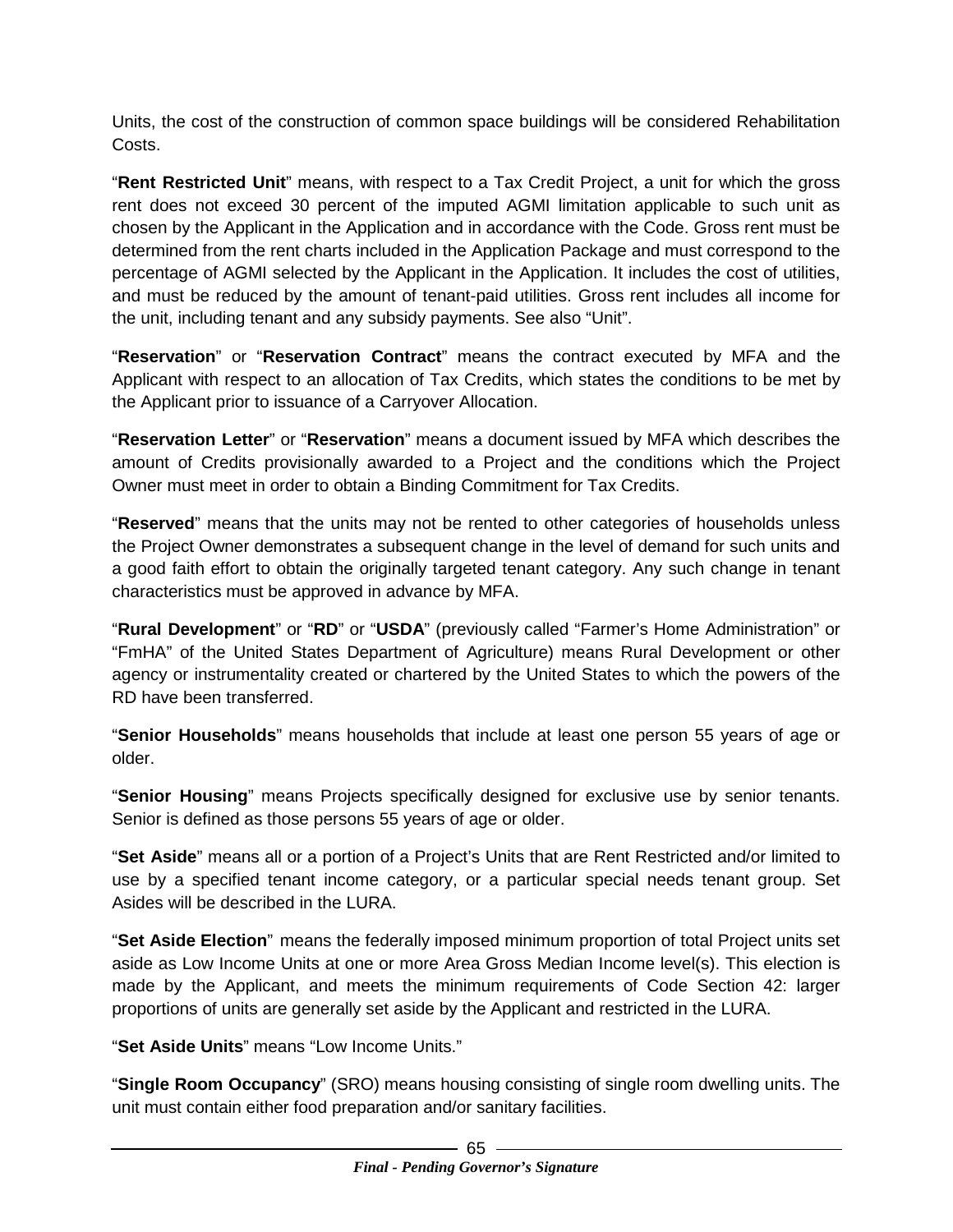"**Households with Special Needs**" means households in which an individual or household member is in need of supportive services, tenancy supports, and housing and has a substantial, long term disability, which includes any of the following: (1) Serious Mental Illness; (2) Addictive Disorder (i.e., individuals in treatment and demonstrated recovery from substance abuse disorder); (3) Developmental Disability (e.g., intellectual disability, autism, or other disability acquired before the age of 22); (4) Physical, sensory, or cognitive disability occurring after the age of 22; 5) Disability caused by effects of chronic illness (e.g., people with HIV/AIDS who are no longer able to work); (6) Age-related Disability (e.g., frail elderly, or, young adults with other special needs who have been in the foster care or juvenile services system), or, 7) households/individuals who are homeless.

"**State-Assisted Building**" means any building which is substantially assisted, financed, or operated under any State law similar in purposes to Section 8 of the United States Housing Act of 1937, Section 221(d)(3), Section 221(d)(4), or 236 of the United States Housing Act, Section 515 of the Housing Act of 1949, or any other program administered by the Department of Housing and Urban Development or by the Rural Housing Service of the Department of Agriculture.

"**Subsidy Layering Review**" or "**911 Review**" means the review conducted under subsidy layering guidelines adopted by HUD in order to assure that excessive subsidies are not provided to Projects which receive both Tax Credits and other governmental assistance.

"**Tax Credit Allocation**" means Tax Credits approved for a Project by MFA in an amount determined by MFA as necessary to make a Project financially feasible and viable throughout the Project's Compliance Period pursuant to Section 42(m)(2)(A) of the Code.

"**Tax Credit Project**" means the proposed or existing rental housing development(s) for which Tax Credits have been applied for or received.

"**Tax Credit Ceiling Rents**" means the maximum rent that may be charged for a Rent Restricted Unit.

"**Tax Exempt Bond Financed Project**" means a Project, which is being financed by the issuance of Tax Exempt Bonds subject to applicable volume cap pursuant to Section 42(h)(4) of the Code.

"**Tenant Conversion Plan**" means a written plan acceptable to MFA, describing the method to be used to enable tenants to acquire ownership of their units at such time as conversion to owner occupancy is allowed under Code Section 42. The Project Owner must provide and describe the type of homeownership, financial, and maintenance counseling to be offered. The Project Owner must describe in detail how the unit will be converted from a rental unit to homeownership. Other items the plan must contain include:

- 1. How the unit will be offered for sale and remain affordable.
- 2. How the value and sales price of the home will be determined at the time of purchase.
- 3. Any favorable financing or down payment assistance.